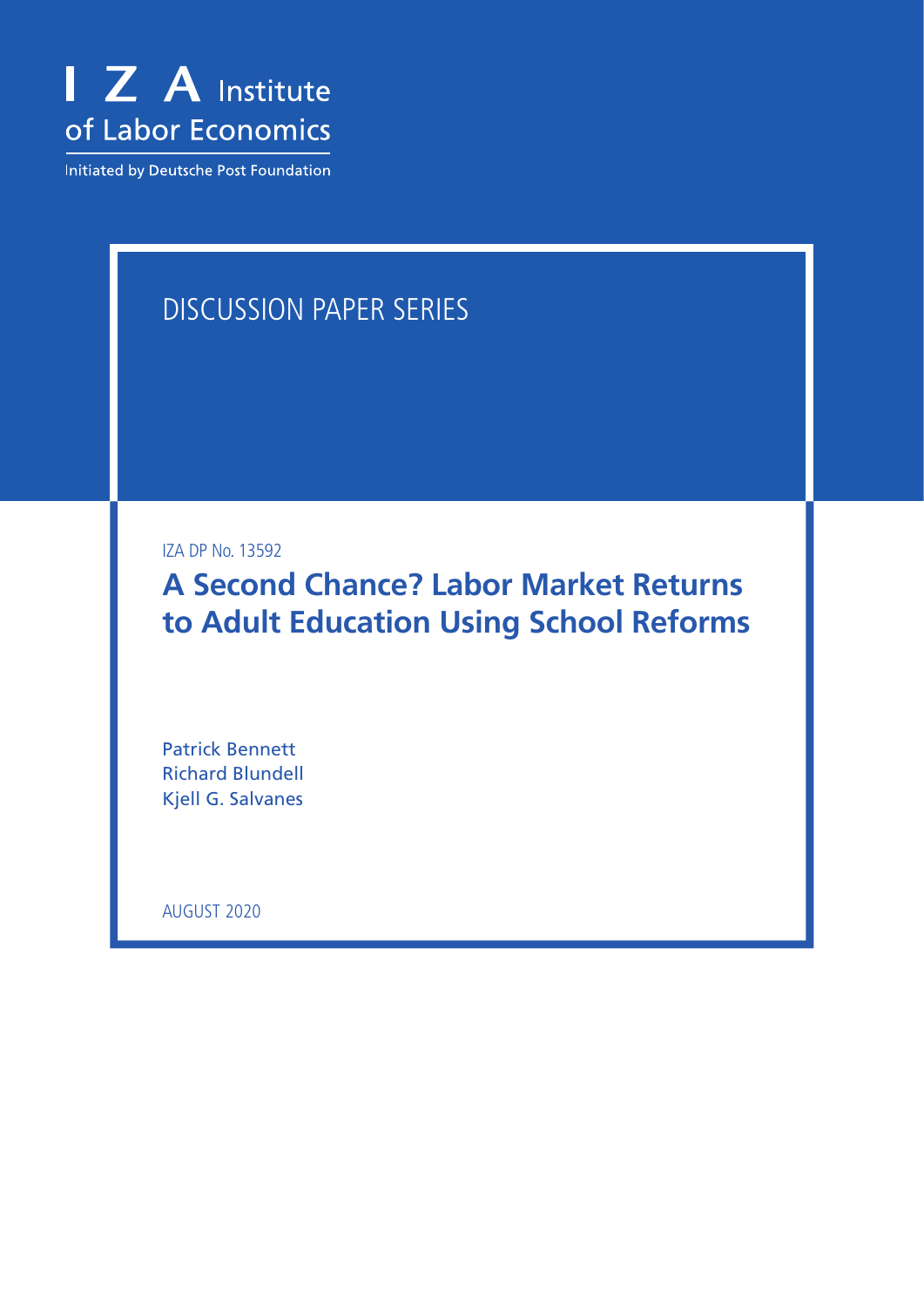

Initiated by Deutsche Post Foundation

# DISCUSSION PAPER SERIES

IZA DP No. 13592

# **A Second Chance? Labor Market Returns to Adult Education Using School Reforms**

#### **Patrick Bennett** *Norwegian School of Economics and FAIR*

**Richard Blundell** *University College London, IFS and IZA*

**Kjell G. Salvanes** *Norwegian School of Economics, FAIR and IZA*

AUGUST 2020

Any opinions expressed in this paper are those of the author(s) and not those of IZA. Research published in this series may include views on policy, but IZA takes no institutional policy positions. The IZA research network is committed to the IZA Guiding Principles of Research Integrity.

The IZA Institute of Labor Economics is an independent economic research institute that conducts research in labor economics and offers evidence-based policy advice on labor market issues. Supported by the Deutsche Post Foundation, IZA runs the world's largest network of economists, whose research aims to provide answers to the global labor market challenges of our time. Our key objective is to build bridges between academic research, policymakers and society.

IZA Discussion Papers often represent preliminary work and are circulated to encourage discussion. Citation of such a paper should account for its provisional character. A revised version may be available directly from the author.

ISSN: 2365-9793

**IZA – Institute of Labor Economics**

| Schaumburg-Lippe-Straße 5-9 | Phone: +49-228-3894-0       |             |
|-----------------------------|-----------------------------|-------------|
| 53113 Bonn, Germany         | Email: publications@iza.org | www.iza.org |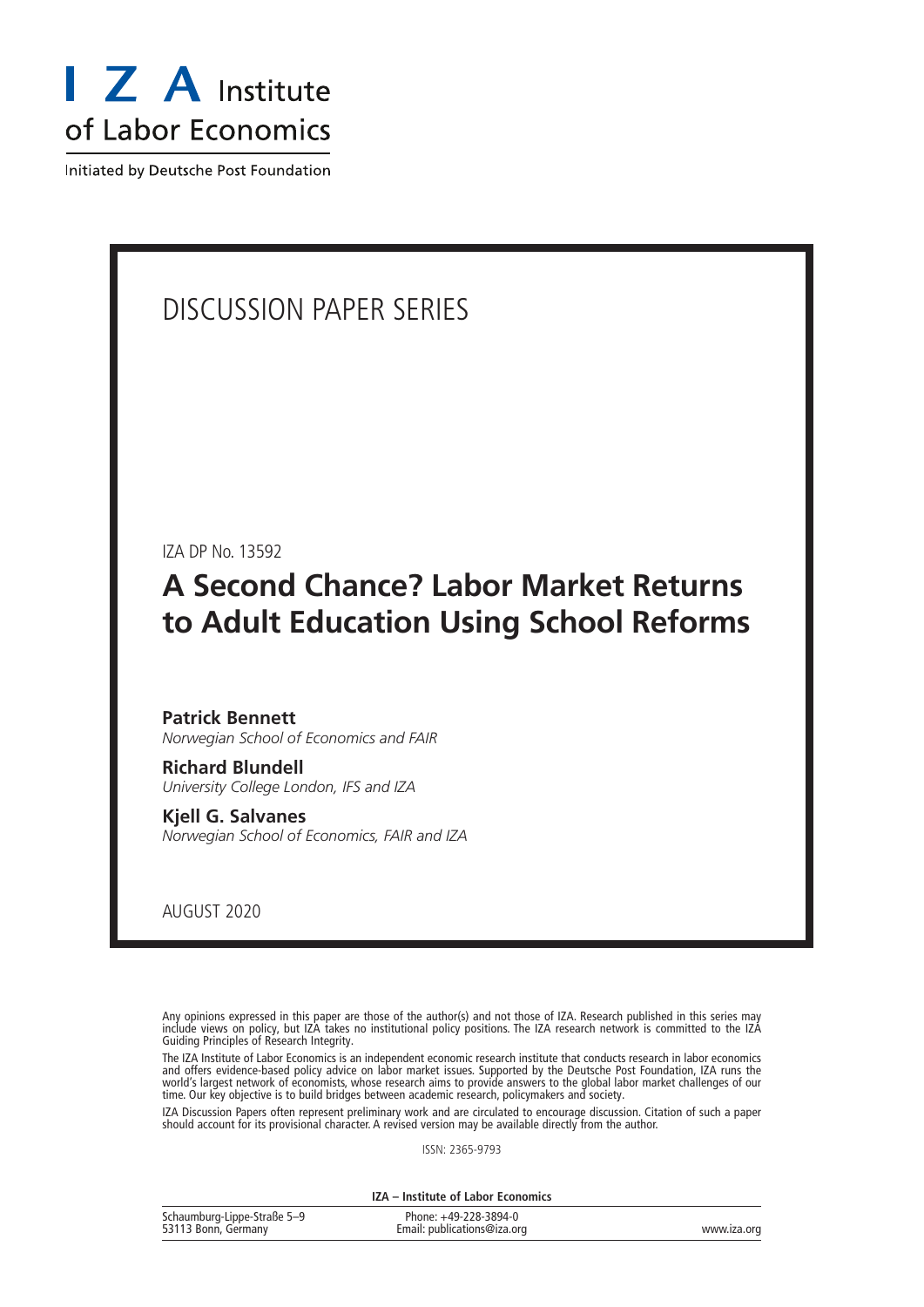# ABSTRACT

# **A Second Chance? Labor Market Returns to Adult Education Using School Reforms\***

Roughly one third of a cohort drop out of high school across OECD countries, and developing effective tools to address prime-aged high school dropouts is a key policy question. We leverage high quality Norwegian register data, and for identification we exploit reforms enabling access to high school for adults above the age of 25. The paper finds that considerable increases in high school completion and beyond among women lead to higher earnings, increased employment, and decreased fertility. As male education remains unchanged by the reforms, later life education reduces the pre-existing gender earnings gap by a considerable fraction.

| <b>JEL Classification:</b> | <u>126, 128, J13</u>                              |
|----------------------------|---------------------------------------------------|
| Keywords:                  | adult education, returns to education, fertility, |
|                            | gender inequality                                 |

#### **Corresponding author:**

Kjell G. Salvanes Department of Economics Norwegian School of Economics Helleveien 30 N-5035 Bergen-Sandviken Norway E-mail: kjell.salvanes@nhh.no

<sup>\*</sup> This work was partially supported by the Norface grant HuCIAW, and the Research Council of Norway through its Centres of Excellence Scheme, FAIR project No. 262675. Blundell is also grateful for support from the ESRC Centre for the Microeconomic Analysis of Public Policy at IFS (grant number R000239865). The authors thank the audience of the Norwegian School of Economics, the University of Bergen, and the 2020 EALE/SOLE/AASLE conference.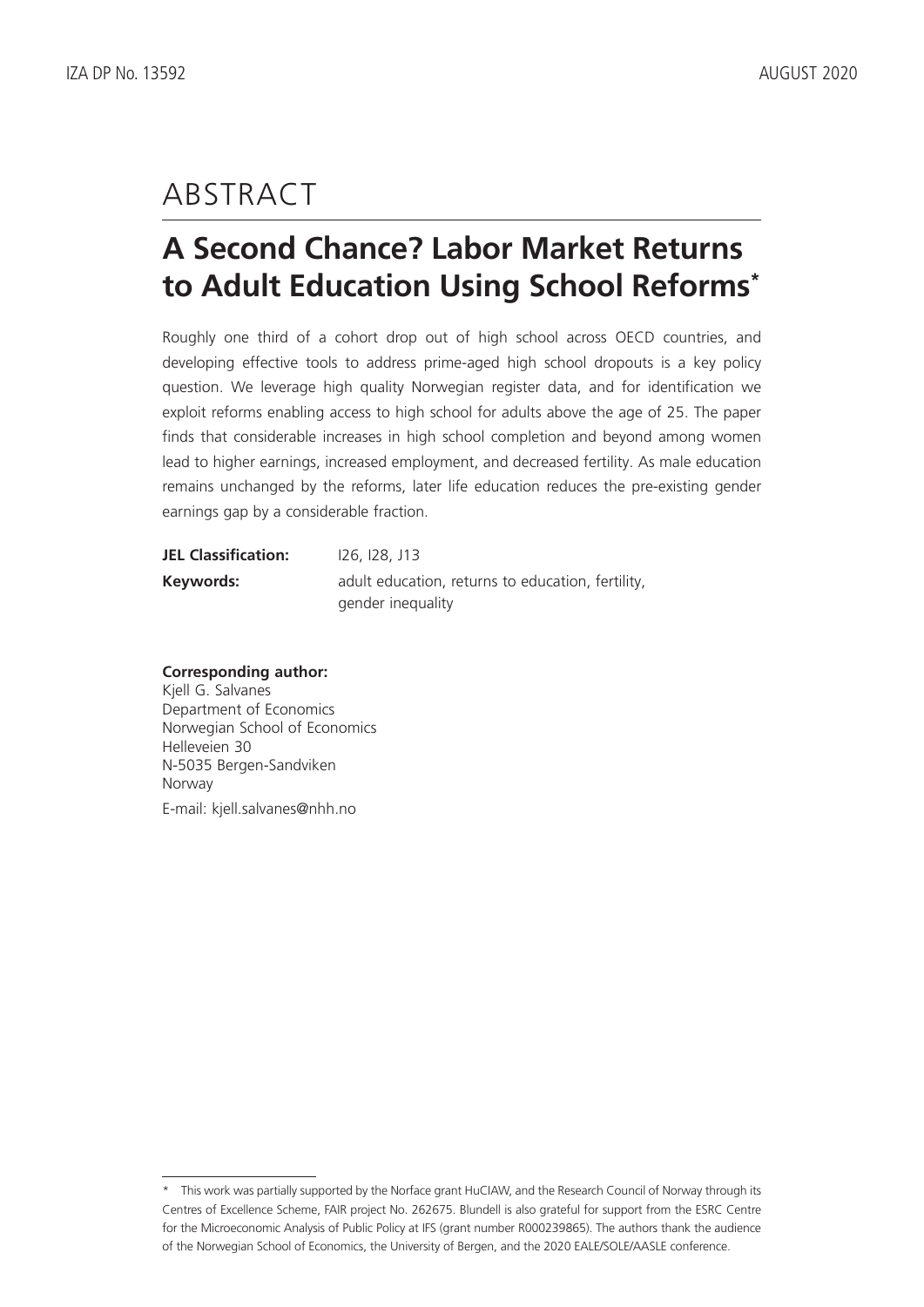### 1 Introduction

Across the OECD area, 20–30% of each birth cohort drop out of high school before graduating [\(OECD,](#page-52-0) [2017\)](#page-52-0). High school dropouts face severe labor market conditions and lower labor market prospects are an important reason behind the widening earnings gaps between college and non-college educated workers in recent years [\(Acemoglu and Autor, 2011;](#page-48-0) [Blundell, Joyce, Keiller, and Ziliak, 2018\)](#page-49-0). An important policy challenge is how to provide a second chance to low-educated workers and limit their dependency on welfare programs such as unemployment, disability, and sickness benefits. Developing effective tools to tackle the declining labor market prospects of prime-aged high school dropouts is a key policy question.

In this paper, we evaluate the causal impact of a second chance of completing high school as adults in Norway by leveraging high quality Norwegian register data and exploiting reforms enabling access to high school for adults above the age of 25. Our focus is on the high school completion—vocational or academic—within the formal education system and thus externally verified by a third party. This approach requires real investment in human capital by attending courses (day time or evening as well as workplace training for the vocational track) within the formal education system and nationally graded tests.

While the labor market returns to education from on-time education are well established (see [Card, 1999\)](#page-50-0), causal evidence on the impacts of second chance education is scarce.<sup>[1](#page--1-0)</sup> The education program we examine is distinct from programs in other countries which are not verified within the formal education system as in the UK [\(Blanden, Buscha, Sturgis, and Urwin, 2012\)](#page-49-1) and distinct from the General Education Development (GED) program in the US, which is usually considered to be signaling without any human capital accumulation [\(Heckman, Humphries, and Mader, 2011;](#page-51-0) [Tyler,](#page-52-1) [Murnane, and Willett, 2000\)](#page-52-1).<sup>[2](#page--1-0)</sup> The existing GED literature finds little evidence of GED certification on labor market outcomes [\(Heckman and LaFontaine, 2006;](#page-51-1) [Jepsen, Mueser, and Troske, 2016\)](#page-51-2).[3](#page--1-0)

In addition to contributing to the literature on assessing the returns to a second chance within the formal education system, we also document how the completion of college education evolves over

<sup>1</sup>See [Schwerdt, Messer, Woessmann, and Wolter](#page-52-2) [\(2012\)](#page-52-2) for the impacts of education vouchers in Switzerland.

<sup>&</sup>lt;sup>2</sup>It has similarities to the extensive adult education program from 1997 to 2002 in Sweden which funded one year of high school for 25 to 55 year olds in Sweden. However, this program focused for the most part on unemployed, it was not within the education system but organized more as a job market program by the municipalities. Moreover, it was not necessarily aimed at a completed high school degree. There are several studies evaluating this either using structural models or matching techniques, and they find some positive employment effect for the lowest skilled [Stenberg](#page-52-3) [and Westerlund](#page-52-3) [\(2008\)](#page-52-3); [Albrecht, van den Berg, and Vroman](#page-48-1) [\(2009\)](#page-48-1). The program is also different from an alternative route in Norway where you obtain a vocational degree through workplace training, and the degree externally verified by the education system. See [Bratsberg, Nyen, and Raaum](#page-50-1) [\(2020\)](#page-50-1) for details on this route.

<sup>3</sup>Relying on the assumption that, conditional on controls, the year an individual decides to return to education is random, [Albæk, Asplund, Barth, Lindahl, Strøm, and Vanhala](#page-48-2) [\(2019\)](#page-48-2) suggest that adult education in the Nordic countries prevents labor force dropout.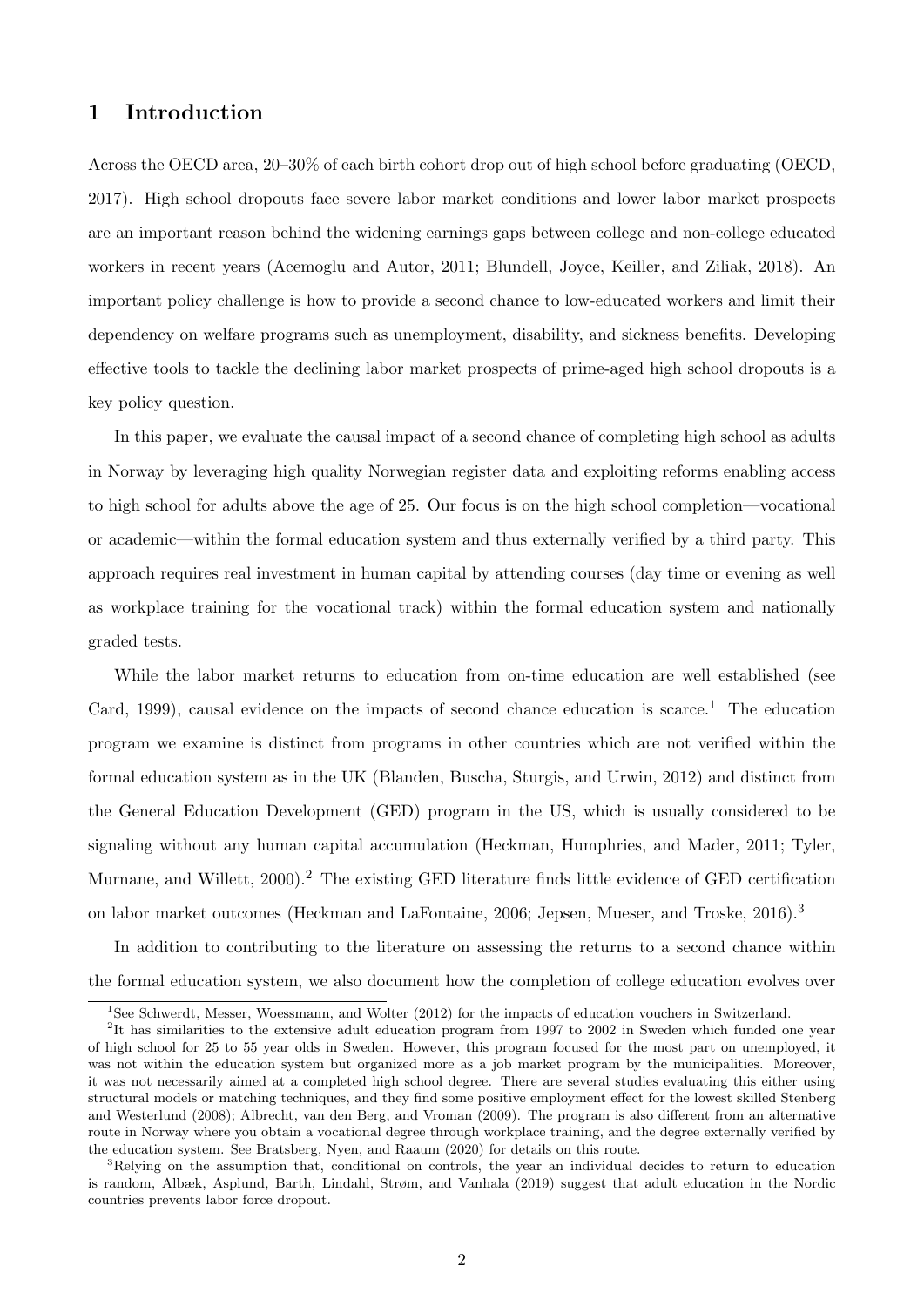the life cycle following the late completion of an academic high school degree. In particular, we are interested in whether the timing of returning to academic high school, which includes an option for entering higher education, affects the probability of entering and completing college education. This perspective adds to the literature on returns to education at a fixed age ignoring that the timing may matter. Moreover, we focus on the gender difference in how high school completion evolves over time for boys and girls, and whether the second chance option widens or closes the gender gap in earnings. In general, we assess gender differences in the interplay between timing of fertility and completing high school. For instance, the timing of fertility affects the timing of completing high school for women, and the second chance option may enhance earnings and facilitate mothers back to work [\(Blundell, Dias,](#page-49-2) [Goll, and Meghir, 2019\)](#page-49-2). At the same time, returning to education may also impact future fertility decisions: [Black, Devereux, and Salvanes](#page-49-3) [\(2008\)](#page-49-3) find that additional on-time education causes declines in fertility. Indeed, there exist strong gender differences in returning to education over the life cycle.

Causally estimating the benefits of education when individuals return to complete levels of education they previously dropped out of presents an empirical challenge. First, high school completion and the timing of later life completion are clearly endogenous decisions. Second, it is not straightforward to isolate a suitable counterfactual for late high school graduates. Third, the sequential nature of education implies that those who complete high school on-time may return to higher education later in life. Finally, prior research has demonstrated the importance of when earnings are measured when estimating the returns to education [\(Bhuller, Mogstad, and Salvanes, 2017\)](#page-49-4).

We address each of these concerns and exploit two major policy reforms which introduce the legal right to enroll in education over the age of 25 and overhaul the student support system which increased the amount of unconditional student support for those over the age of 19. Within an event study framework, we measure earnings both prior to and after the completion of education over a long time horizon and examine both short- and long-run impacts of education on earnings. We exploit variation in the age at which different birth cohorts are first exposed to the two policy reforms to exploit later exposed cohorts as a counterfactual for early exposed cohorts.<sup>[4](#page--1-0)</sup> As the event study framework exploits variation across different birth cohorts, changes in demographic characteristics over time may affect the similarity of early and later treated. As such, pre-treatment differences in the composition of the sample between early and later treated cohorts may affect the dynamics of the outcome variable post-reform, violating the parallel trends assumption. [Abadie](#page-48-3) [\(2005\)](#page-48-3); [Blundell](#page-49-5) [and Dias](#page-49-5) [\(2009\)](#page-49-5) show that weighting the regression by the propensity score estimated as a first step can account for such differences, and we follow a similar approaches taken [Mastrobuoni and Pinotti](#page-51-3)

<sup>&</sup>lt;sup>4</sup>We show that on-time high school graduates are not a suitable counterfactual by exploiting a rich set of characteristics include cognitive test scores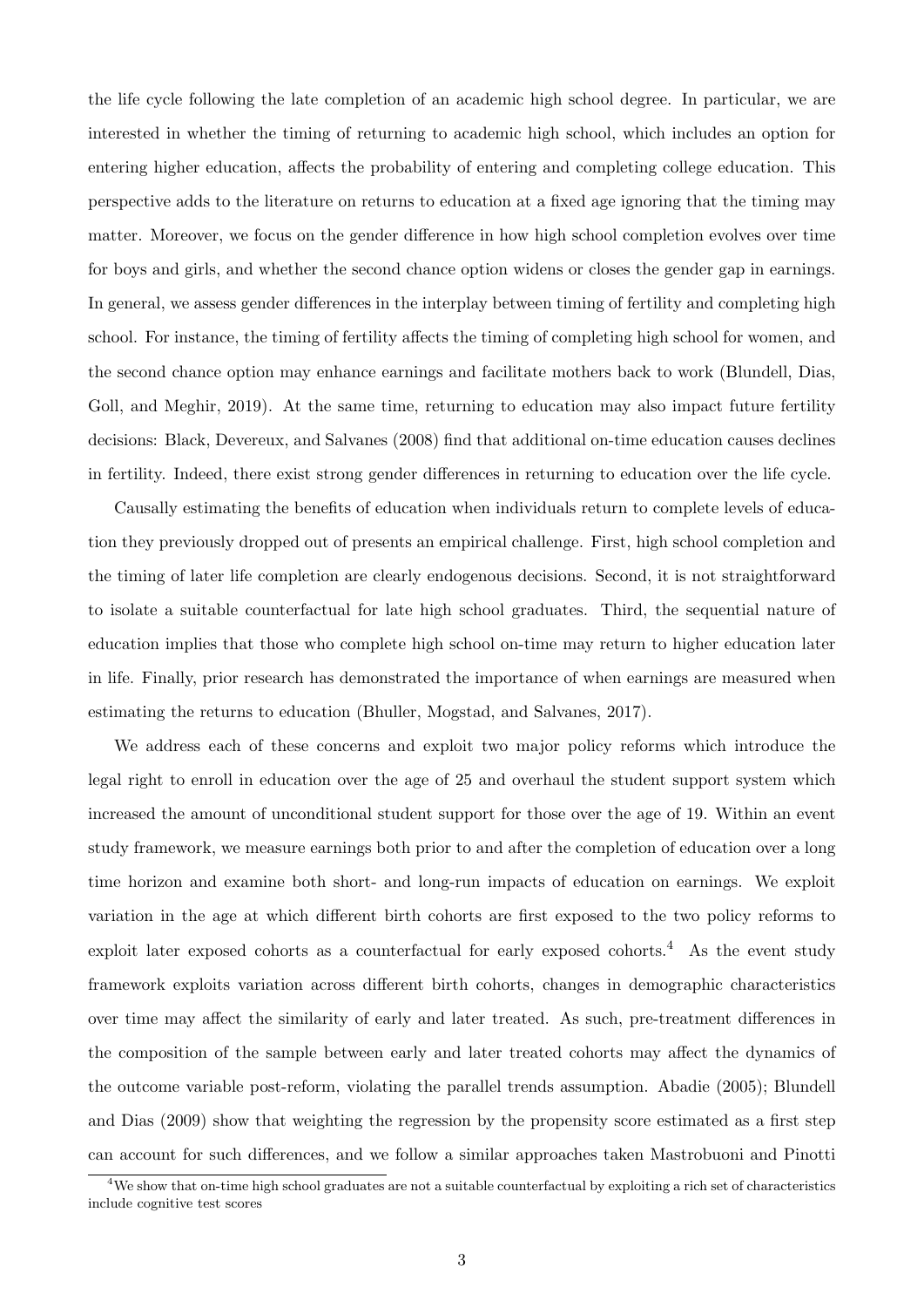[\(2015\)](#page-51-3); [Goodman-Bacon and Cunningham](#page-51-4) [\(2019\)](#page-51-4).

As a background and starting point for the causal analysis, we first provide descriptive evidence on who returns to education, when in life individuals return to education, and what qualifications they return to. We focus on the potential importance of differences by gender, parental education levels, childbearing, cognitive ability, child health, as well as differences in academic/vocational high school track. The paper also describes how the earnings of individuals who endogenously return to complete high school evolves prior to and after the completion of high school from the ages 20–45.

The descriptive analysis highlights several key findings. First, there are distinct patterns for men and women. For cohorts born between the mid 1960s and 1970, between one third of women and almost half of men who drop out of high school go on to complete high school by the age of 45. Men also return to complete high school to a much higher degree than women between 20–25 and close the gender gap in on-time high school completion by age 25. However, women return to high school at especially high rates from the age of 30, overtaking men in completion by this age.

Second, a large fraction of late high school completers continue on to higher education. Attending higher education is much more common for women than men, increasing both over the life-cycle for each birth cohort and increasing over cohorts. The earlier high school is completed for an adult, the higher the probability to return attain higher education, and again, women in particular go on to higher education. As such, the timing of completing high school matters. Third, completing high school for women late in life is strongly related to the timing of fertility.

Finally, in terms of earnings, late high school graduates are able to close some of the pre-existing gap with on-time graduates. Based on descriptive OLS results where people endogenously return to complete high school, relatively soon after completion late high school graduates see a rapid increase in earnings. While late graduates match the growth of earnings over the life cycle of on-time graduates, there is a persistent levels difference in life-time earnings over time.

Next, we estimate the causal impacts of later life education on labor market outcomes and subsequent fertility, exploiting two major policy reforms which reduce the opportunity cost of returning to high school. Comparing early treated to later treated cohorts, such reforms significantly increase education among high school dropouts in their early 30s. Increases in education are concentrated among females, with no observed change in education for males. A primary reason for this is that the vast majority of male dropouts return to complete high school at younger ages prior to 30. A majority of early treated women who return to complete high school following the reforms also continue in the education system to complete some higher education, suggesting a relationship between returning to high school younger and the probability of continuing with higher education.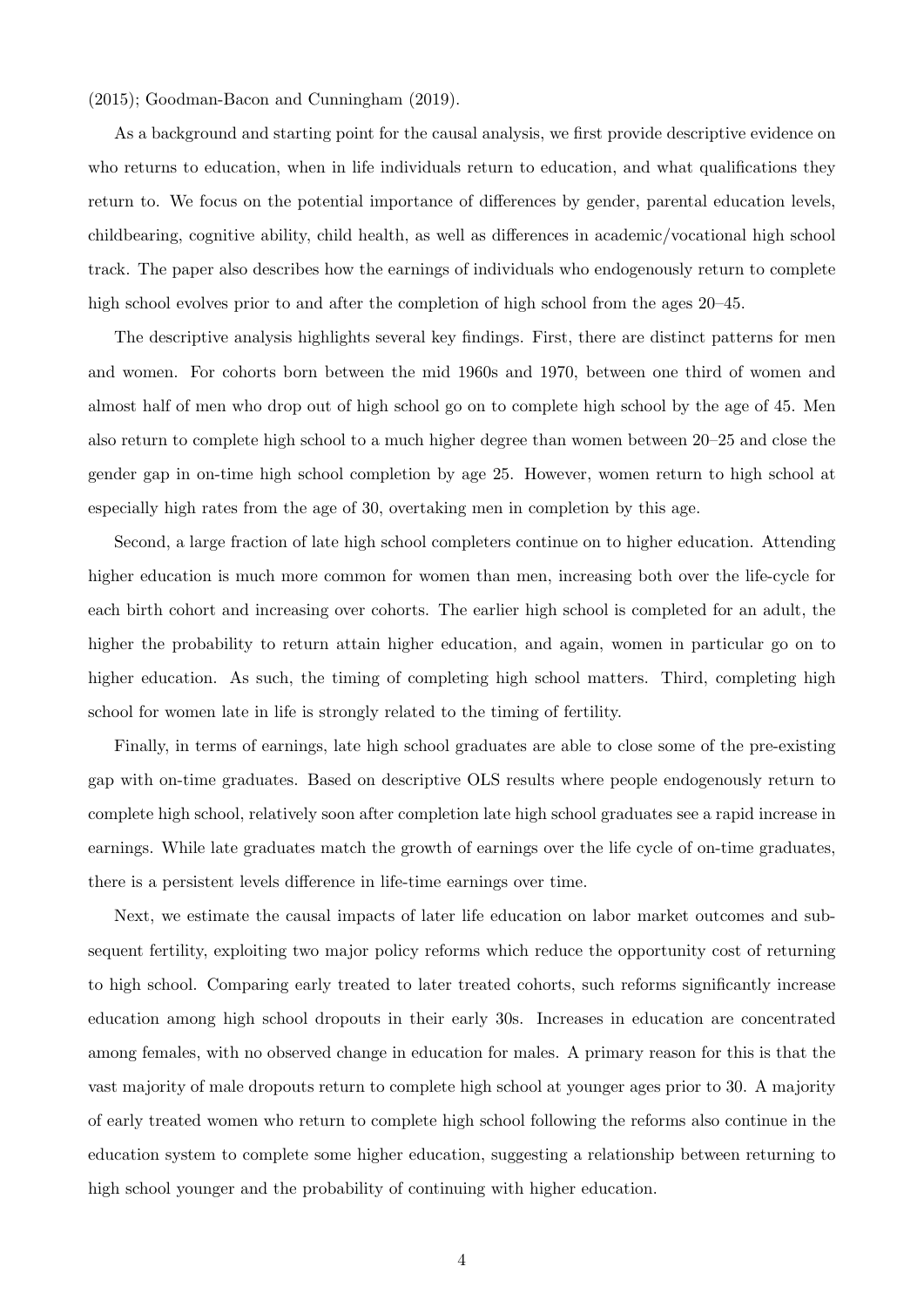We find improved labor market prospects for women with both increases in labor earnings and employment. The observed increase in earnings attributed to later life education is driven almost entirely by increases in employment among women rather than increases in wages. Female high school dropouts are weakly attached to the labor force prior to the reform, and such changes in employment vary across pre-reform levels of attachment: while those with low attachment see increases in labor force participation post-reform, those with stronger attachment remain in full-time employment at higher rates. As men do not return to education post-reform, the two policy reforms considerably reduce the pre-existing gender gap in earnings as male earnings remain unchanged post-reform. In addition to improving labor market prospects, fertility is also impacted: returning to education reduces future fertility among women. Given the strong relationship between children and employment, a considerable portion of the increase in employment can operate through the joint decision of fertility and employment.

Similar to [Blundell, Dias, Goll, and Meghir](#page-49-2) [\(2019\)](#page-49-2) who document that job training can close the gender wage gap among females, we provide evidence that later in life human capital accumulation through formal education has the potential to impact the gender wage gap. An extensive literature documents considerable gaps in the labor market outcomes by gender and underlying reasons for such differences [\(Goldin, 2006;](#page-50-2) [Blau and Kahn, 2017\)](#page-49-6). Recent papers have emphasized the importance of the child wage penalty as an important underlying factor behind gender wage differences [\(Angelov,](#page-49-7) [Johansson, and Lindahl, 2016;](#page-49-7) [Kleven, Landais, and Søgaard, 2019\)](#page-51-5). By inducing female high school dropouts to return to education, the paper finds that women return to high school more than men at later ages. As a result, the pre-existing gender gaps in earnings were considerably reduced as labor market outcomes of women improve relative to men.

The paper proceeds as follows. Section [2](#page-7-0) describes Norwegian register data as well as the education system in Norway. Section [3](#page-9-0) presents descriptive evidence on returning to education over the life cycle and how the earnings of those who endogenously return to education evolve over time. Section [4](#page-25-0) identifies the impact of exogenous policy reforms on the probability of returning to high school, examines how gender gaps in earnings are impacted by returning to education, and provides causal estimates of the labor market returns to returning to education. Section [5](#page-44-0) details heterogeneity in returning to education and the robustness of the baseline results. Section [6](#page-47-0) concludes.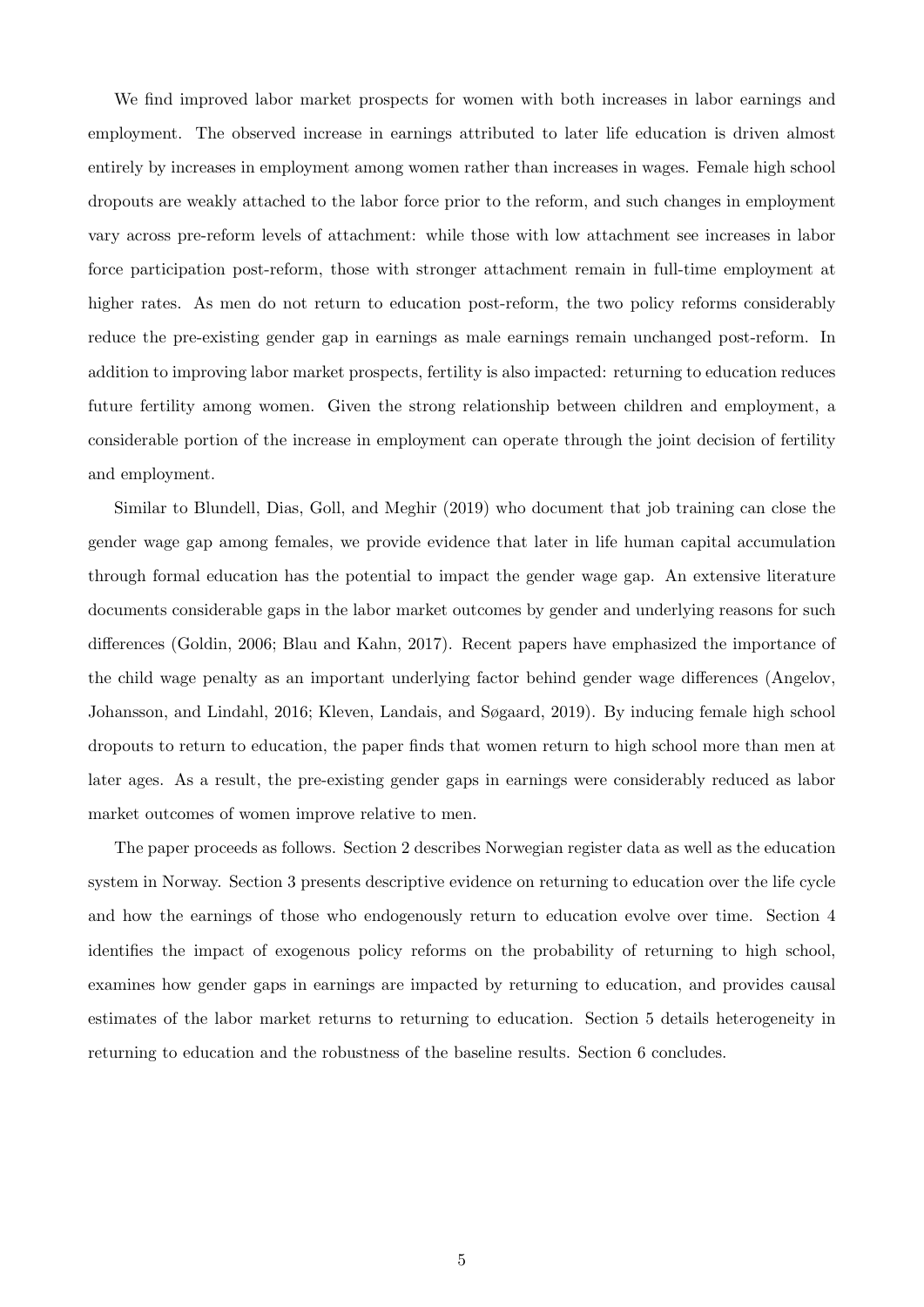### <span id="page-7-0"></span>2 Norwegian Register Data and Education in Norway

#### 2.1 Norwegian Register Data

In order to analyze the phenomenon of later life education, the paper makes use of administrativebased Norwegian Register Data. The data is linked by Statistics Norway across different sources by an anonymized personal identification number. The paper merges information across several different registers to create an individual-level panel following people from birth to age 45. The focus of the empirical analysis are cohorts born between 1964 to 1970 since these cohorts are covered by the educational reforms we use for identification. We have earnings data up to 2015, and this is the reason we measure educational attainment and earnings up to the age of 45. In the descriptive analysis we extend the cohorts up to 1980.

We extract population information from the central population register which contains information such as an individual's birth year, gender, age, citizenship, municipality of residence in a given year, and municipality of birth. Information is available for any person who is legally resident in Norway. The central population register also links families across generations, which links parents to children. Such linkage permits the construction of measures for parental education as well as information on any children born to both mothers and fathers.

The Level of Education Register provides information, in each year, on ongoing student status as well as years of education and the exact qualification achieved.[5](#page--1-0) Qualifications are measured at the detailed field of study level, and correspond to the International Standard Classification of Education (ISCED) system. Schools have a legal requirement to report any information enrollment and graduation to Statistics Norway, which minimizes the potential for measurement error. Annual data is measured at the start of October in a given year. Throughout the paper, educational qualifications at the high school level are grouped into academic or vocational.

Data on earnings is extracted from the tax and earnings register, where annual labor earnings are recorded. We use two alternative measures of earnings. Gross earnings includes pre-tax total labor earnings, including any earnings from self-employment, and includes some transfers such as taxable benefits received in a given year such as parental leave, unemployment, or sickness benefits. Gross market income excludes any transfers. Employment data is provided from the Register of Employers and Employees. This provides information on employment status, hours worked, and industry of employment.

The paper measures cognitive ability for all males at age 18 from compulsory military testing data.

<sup>&</sup>lt;sup>5</sup>Years of education are measured as the number of years it should take a student to achieve a given qualification.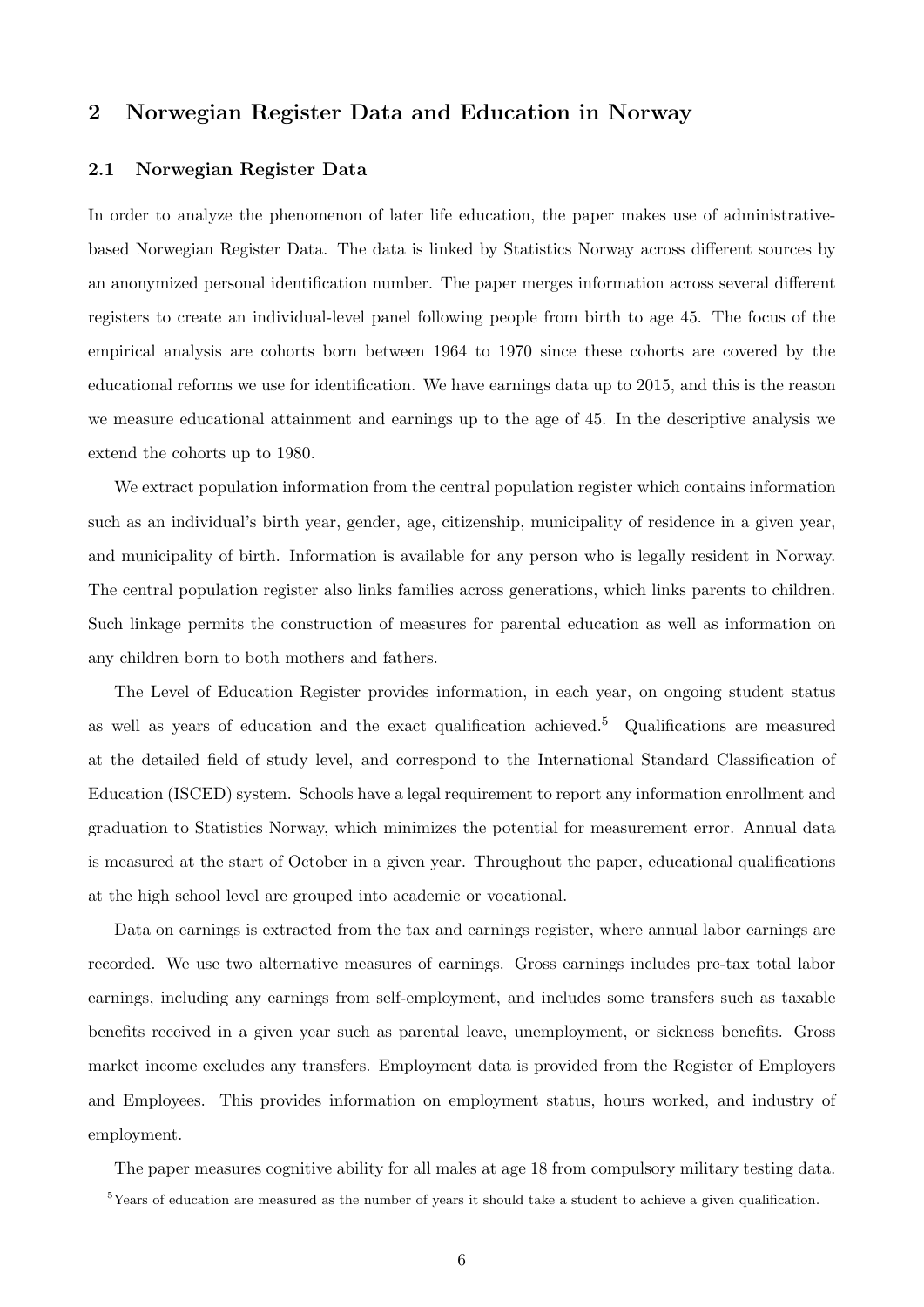Cognitive ability is comprised of three examinations: an arithmetic test similar to the arithmetic test in the Wechsler Adult Intelligence Scale (WAIS), a word similarities test similar to the same test in the WAIS, and a figures test similar to the Raven Progressive Matrix test. The cognitive ability measure is measured on a 9 point scale, with a mean of 5 and a standard deviation of 2. Finally, for cohorts born from 1967, the medical birth register provides information on birth weight which we use a measure for child health.

#### 2.2 The Norwegian Education System

Following a 1959 reform (see [Black, Devereux, and Salvanes](#page-49-8) [\(2005\)](#page-49-8) for further details), compulsory schooling in Norway is composed of 6 years of primary school and 3 years of secondary school for our birth cohorts. After the completion of compulsory schooling, a student decides whether or not to continue into upper secondary education or drop out. All birth cohorts considered in this paper are under this compulsory schooling system, such that an individual may drop out at roughly age 16 to join the labor force.

After completing compulsory education, students may progress to high school. High school is comprised of both academic and vocational high school programs and lasts 3 to 4 years. Academic high school is geared towards future enrollment in university education and lasts 3 years. Vocational high school leads to professional employment in a given vocation after the completion of high school. The vocational route is based on a combination of school and apprenticeship. The main model is 2 years in school, followed by a 2-year apprenticeship. During the apprenticeship period, the apprentice is employed in an approved firm responsible for providing training of sufficient quality. Employer associations and trade unions take part in governing structures at both the national and county levels, but educational authorities formally have the final word. Formal qualifications are obtained by passing exams and a final practical-theoretical test of occupation-specific skills. All formal vocational qualifications based on apprenticeships are aimed at matching the requirements of specific occupations. Prior a reform in 1994 examined in [Bertrand, Mogstad, and Mountjoy](#page-49-9) [\(2019\)](#page-49-9), the system was very divided between academic and vocational education with little progression to higher education from vocational. All birth cohorts born prior to 1978 are enrolled in education under the divided pre-reform system, as the reform defined eligibility according to birth year.

For obtaining a vocational high school degree as an adult above 25, there are two different routes. One is adult apprenticeship and the experience-based route. First, the program we are analyzing in addition to academic high school, is adult apprentices, and have all their training at the workplace. In addition, they attend classes in general theoretical subjects. The number of hours of theoretical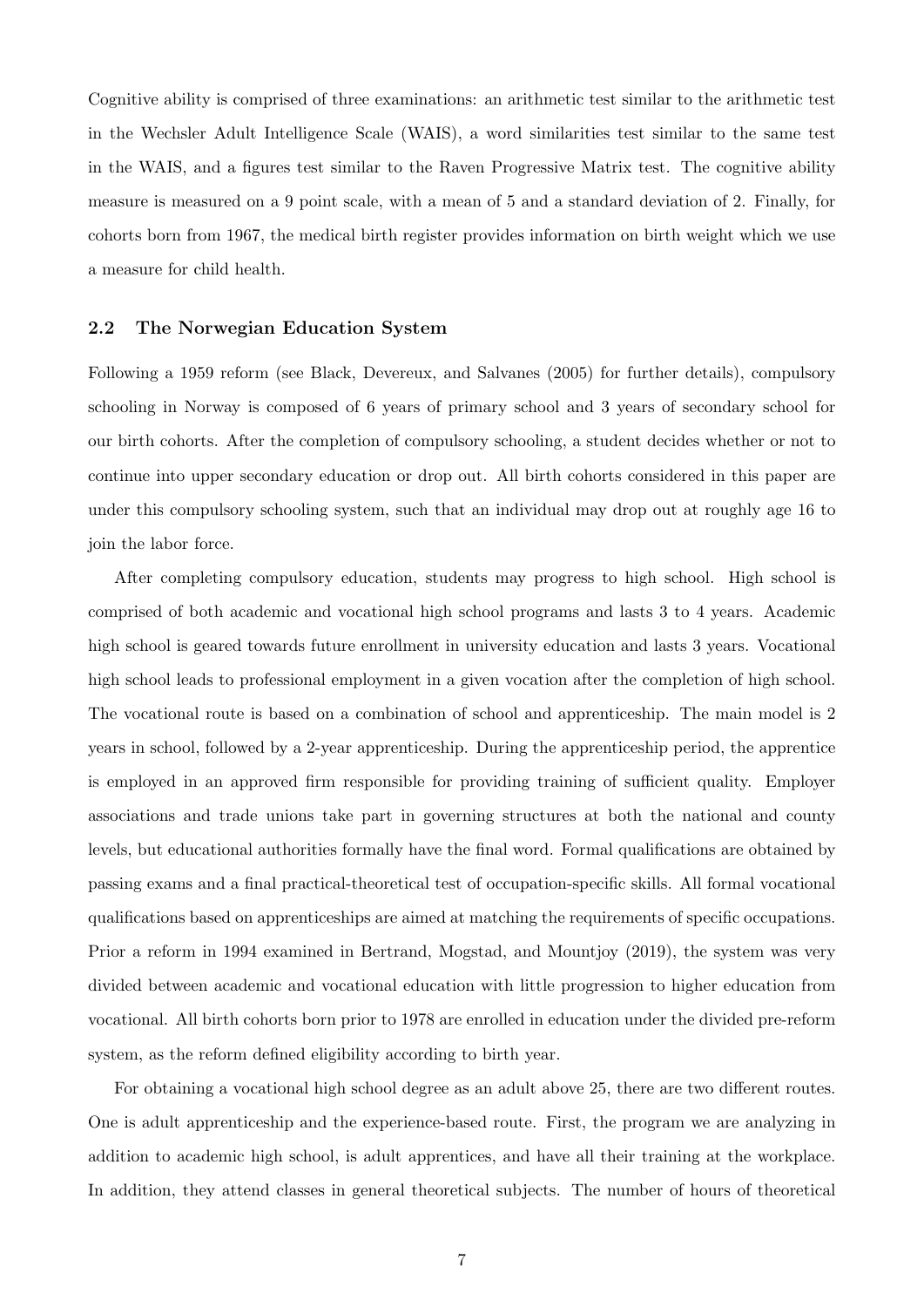classes depends on the qualification already obtained in high school. Such apprenticeship training takes from 1 to 4 years full time at the workplace. The number of years depends on the qualification and the competence each individual has previously acquired through school and work practice where years is the mean. They need to pass both a written exam specific to their trade and the main practical-theoretical test, which is assessed by an external assessment committee. Second, adults who can document long and varied practice as unskilled workers within a relevant trade can register for the trade examination and acquire the trade certificate, usually after taking a shorter theoretical course. They need to pass both a written exam specific to their trade and the main practical-theoretical test, which is assessed by an external assessment committee of experienced skilled workers within the industry. This experience-based route accounts for about one-third of all new trade certificates each year. In terms of formal qualifications, both the adult apprenticeship and the experience-based routes provide the same trade certificates as completing the upper secondary vocational track as a regular student/apprentice. This route is analyzed in Raaum et al.

Tertiary education in Norway includes both university colleges which specialize in shorter higher education programs such as engineering, nursing, and teaching and universities. For instance, in order to become a nurse or a teacher, an academic high school degree is required. The direct costs of attending are close to zero, as there are no tuition charges and most students qualify for grants and loans from the government.

# <span id="page-9-0"></span>3 Descriptive Evidence on Returning to Education and Lifetime Earnings

Do those who leave school to join the labor market terminate education for life or do some return to education later in life? Figure [1](#page-10-0) reveals returning to education is an important phenomenon across many OECD countries: on average, 7% of those aged 30–39 in 2017 are enrolled in any formal education across the OECD members. While there exist substantial differences across the OECD members states—for instance, Finland has the highest enrollment later in life, the United States is roughly in line with the OECD average, and France has the lowest enrollment in formal education returning to education later in life is an important phenomenon in all countries.

Section [3.1](#page-10-1) provides descriptive evidence on who returns to education and at what ages while Section [3.2](#page-16-0) details what qualifications and fields of study they return to. Section [3.1](#page-10-1) focuses on differences in returning to education across important factors such as gender, socioeconomic status, childbearing, cognitive ability, and birth weight. Section [3.2](#page-16-0) documents whether individuals return to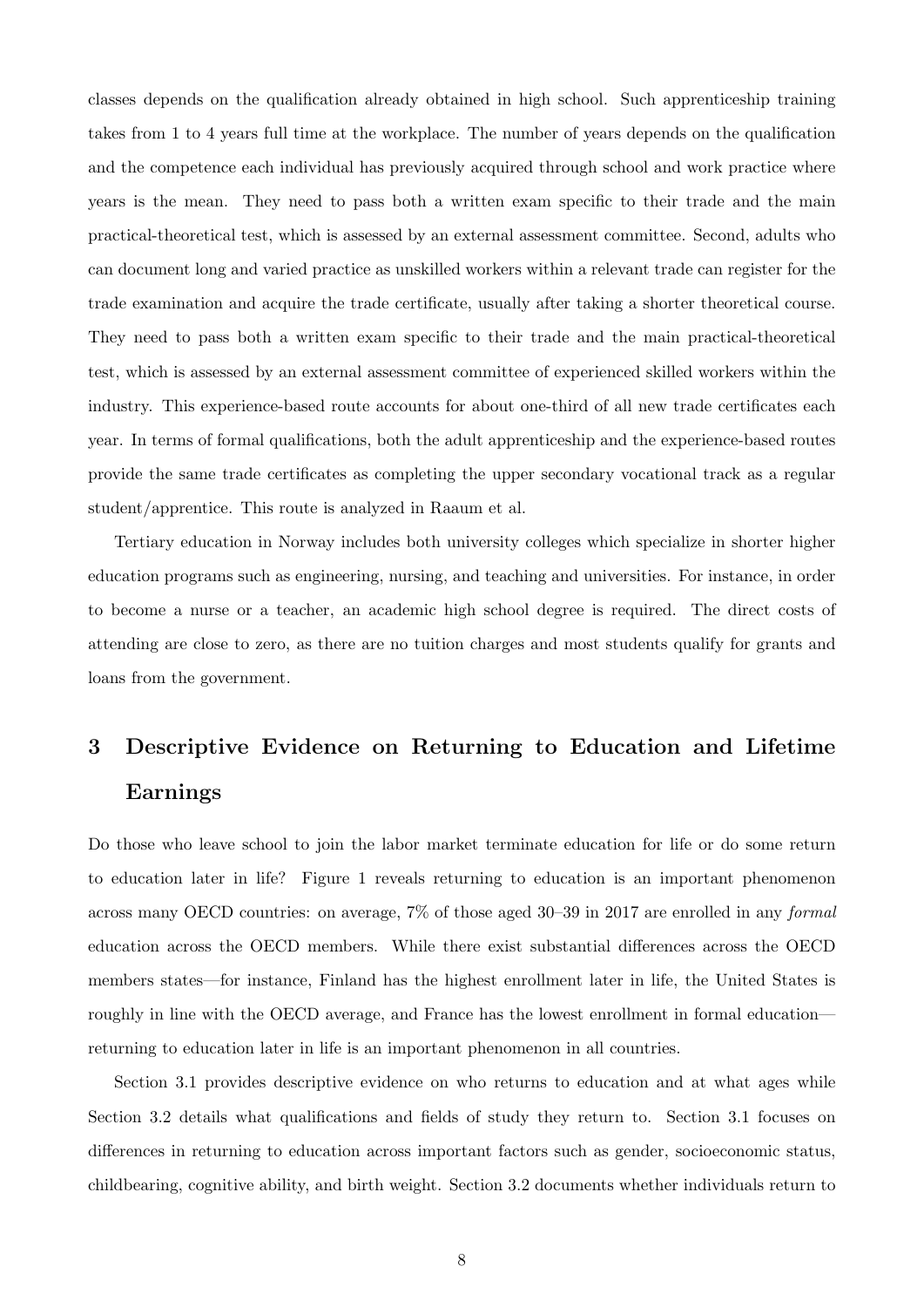

<span id="page-10-0"></span>Figure 1: Enrollment in Any Education Across OECD Countries

Percent of age group enrolled in any formal education in 2017. Source - OECD.Stat, Adult education and learning (https://stats.oecd.org/index.aspx). Founding OECD member countries and Finland reported, OECD average calculated as average across all OECD members in 2017.

academic or vocational high school and how both university education and years of education change over the life cycle.

#### <span id="page-10-1"></span>3.1 Who returns to education and at what ages?

Figures [2a](#page-11-0) and [2b](#page-11-0) plot the high school completion rate for females and males respectively. Figure [2](#page-11-0) reveals returning to education is an important phenomenon over the course of the life cycle: across 20 years of birth cohorts in Norway from 1961-80, the final year of upper secondary education completion rate (a level equivalent to the completion of high school) increases by 6–17 percentage points between the ages of 20–25, by an additional 7–10 p.p. between the ages of 25–35, and by an additional 2–7 p.p. from 35–45.[6](#page--1-0) While the high school completion rate begins to flatten over the course of the life cycle, individuals continue to complete high school through age 45, well after an "on-time" student would.[7](#page--1-0) Among those born 1961–1970 who drop out of high school and do not graduate on-time, 39% of women and 47% of men go onto complete high school by age 45.

Across different birth cohorts, on-time high school completion increases from older to younger cohorts. Most of the differences in eventual high school completion across birth cohorts are due to the level shift in on-time completion. However, age-education profiles are not parallel across cohorts: as on-time completion has increased, returning to high school over the life cycle has declined. This

<sup>6</sup>Throughout the paper, final year of upper secondary education and completion of high school are used interchangeably.

 $7$ The figures throughout follow individuals until age 45, where the 1971–1975 cohorts are missing data for age 45 and the 1976–1980 cohorts are missing data for age 40 and 45.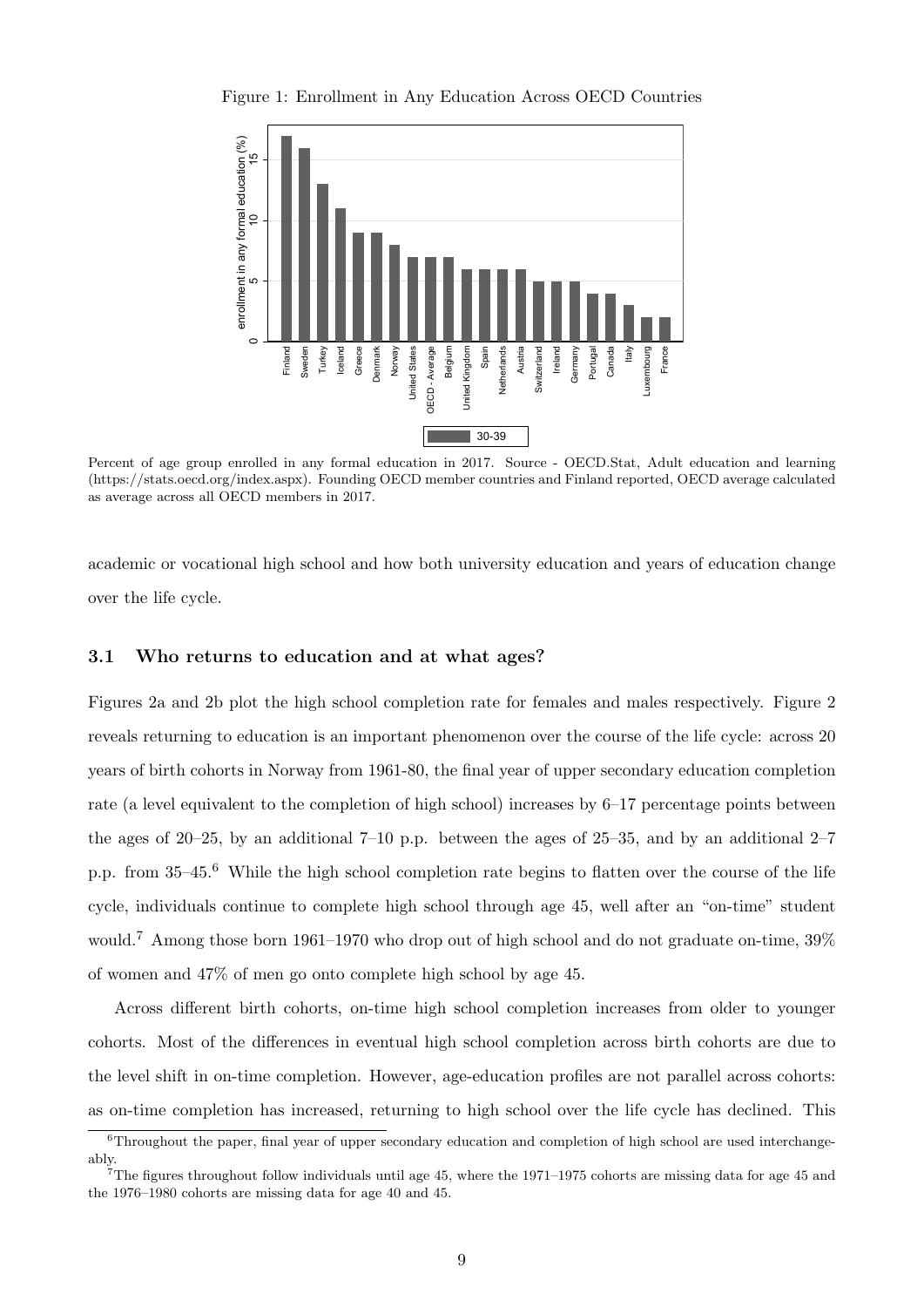Figure 2: Evolution of the Completion of High School Over the Life Cycle

<span id="page-11-0"></span>

Figure plots the high school completion rate over the life cycle for birth cohorts 1961–1980 for women and men respectively. Sample is balanced to include those observed at all points from age 20 onward. 1976–1980 cohorts are followed until age 35 and 1971–1975 cohorts are followed until age 40 in the data.

appears to be more true for men than for women, though high school completion continues into older ages even for men. As the cohorts 1961–1970 closely correspond to the cohorts who are impacted by the two reforms described in Section [4,](#page-25-0) we focus mainly on these birth cohorts.

There exist considerable gender differences in high school completion from on-time completion up until age 45. Across all birth cohorts, females complete high school on-time at a higher rate than males. Irrespective of gender, high school education continues to increase over the life cycle, but at a slightly decreasing rate.

However, the age at which women and men return to education differs greatly. From 20–25, men tend to return to high school from 20–25 at much higher rates than women do. The high school completion rate of men increases rapidly between 20 and 25 such that the large gap in high school completion at age 20 between men and women is reversed by age 25. Women, on the other hand, tend to return to high school at higher rates than men at later stages in the life cycle. For instance, from ages 30 onwards, women return to high school substantially more than men. This is especially true from 35–45, where the high school completion rate of women is nearly double that of men.

Important differences in when in the life cycle women and men return to education suggest different considerations in the decision of women and men at the margin of returning to high school. Relative to men, returning to high school is more common for women in their 30s and early 40s. Section [3.1](#page-14-0) examines differences in the importance of childbearing for women relative to men as a potential reason behind this. Relative to women, on-time high school dropout is more problematic for men. This suggests that the returns to high school education may not be large enough to justify investments in human capital for young boys or that the labor market opportunities available in youth may be more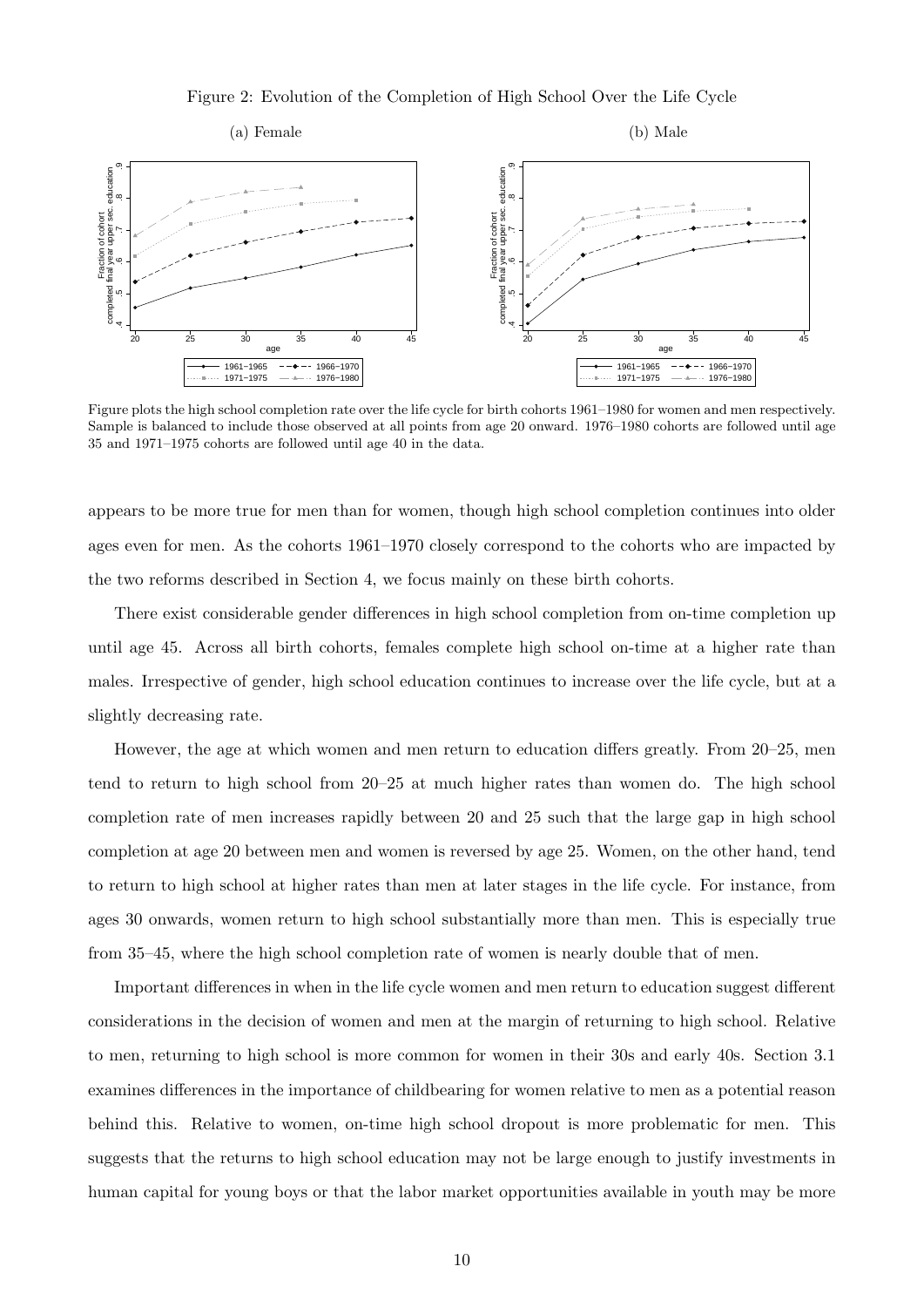appealing to men than women. However, by age 25, a large fraction of male dropouts have returned to complete high school, suggesting that some of these dropouts quickly see the need for additional human capital. Section [3.2](#page-16-0) examines the importance of returning to vocational high school, a group where dropouts are most problematic.

#### The importance of socioeconomic status

Given the intergenerational link in education and earnings (see [Black and Devereux, 2011,](#page-49-10) for an overview), socioeconomic status (SES) may be an important factor in returning to education over the life cycle. Do gaps in high school completion between high and low SES families persist over the life cycle, or do lower SES families catch up over time? Figures [3](#page-13-0) and [4](#page-14-0) plot the gaps in education by socioeconomic status (SES) over the life cycle for women and men respectively. SES is measured by parental education, where parental education is defined as the highest level of parental education ever attained, such that either the mother, the father, or both parents may have the indicated level of education. Figures [3](#page-13-0) and [4](#page-14-0) separate the sample into two groups of parental education: low-educated families, where the highest parental education is less than high school, and high-educated families, where the highest parental education is post-secondary education.<sup>[8](#page--1-0)</sup>

Unsurprisingly, there are sizable gaps in on-time high school completion by SES: those from loweducated families complete high school by age 20 at much lower rates. This is true for both men and women. SES gaps in high school completion decrease over time, as the completion gap is wider for the 1961–1970 cohorts compared to the 1971–1980 cohorts. Over the course of the life cycle, the SES gap in high school completion decreases, as those from low-educated families complete high school at higher rates than those from higher educated families later in life. For women born 1961–1970 (Figure [3a\)](#page-13-0), the SES gap in high school completion is 34 p.p. at age 20, 31 p.p at age 35, and 26 p.p by age 45. As seen before, men tend to return to education at younger ages relative to women.

While high school completion is key, it is informative to also understand how SES gaps evolve over the life cycle including all margins of education. As such, panels (c) and (d) in Figures [3](#page-13-0) and [4](#page-14-0) plot the SES gaps measured in terms of years of education. Unlike high school completion, SES gaps measured in years of education widen over the life cycle, as those from high-educated families continue to complete higher education beyond the high school level.

#### The importance of childbearing

Figure [5](#page-15-0) plots the relationship between child birth and education separately for women and men for the birth cohorts 1961–1970. The figure presents the distribution of age at first birth for four separate

<sup>&</sup>lt;sup>8</sup>Omitted are families where the highest level of parental education is the completion of high school. The high school completion of children in such families lies in between the high- and low-SES families.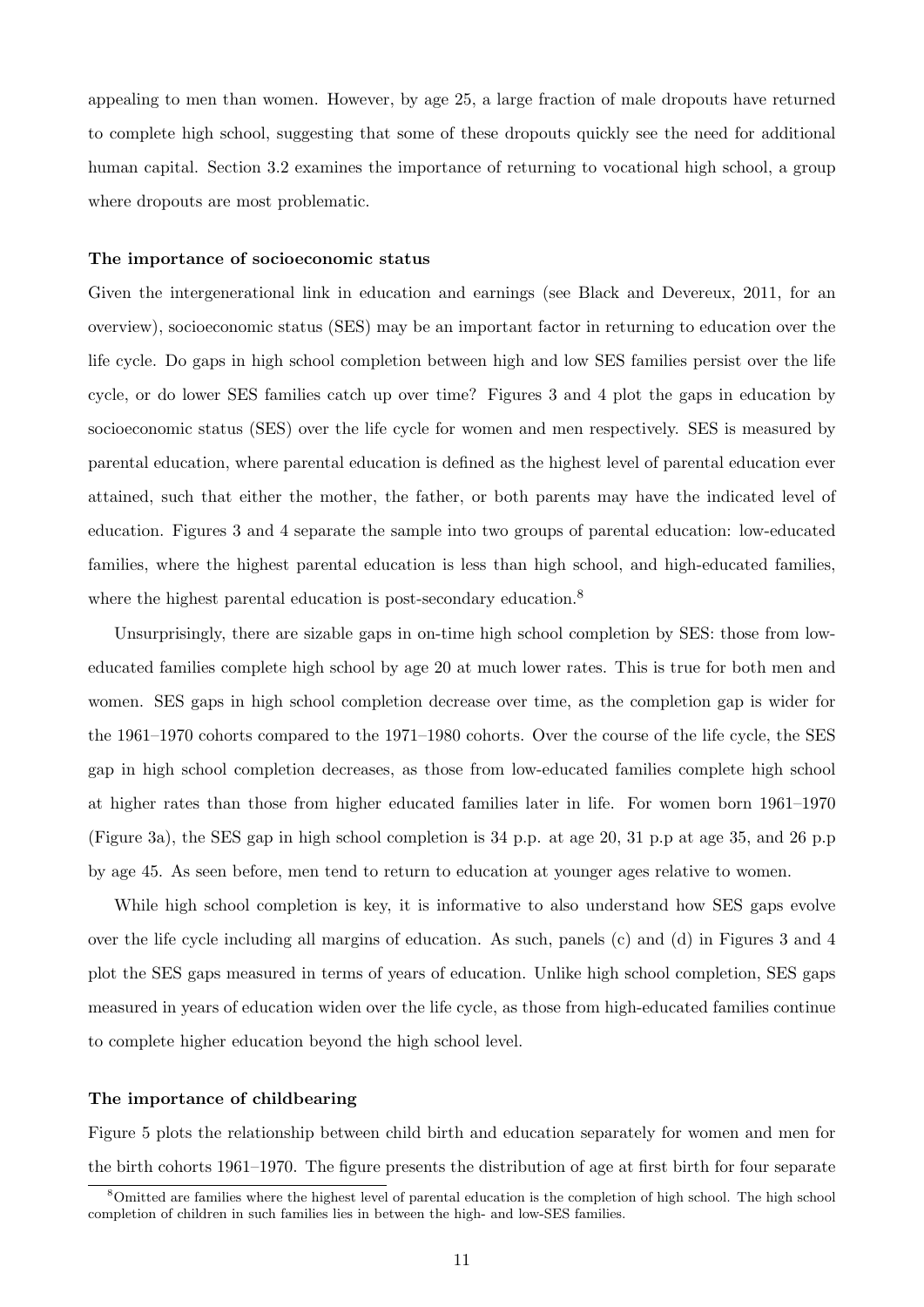

<span id="page-13-0"></span>Figure 3: Completion of High School/Years of Education Females, by Highest Parental Education (a) 1961–1970 (b) 1971–1980

Figure plots the high school completion rate/years of education over the life cycle for birth cohorts 1961–1980 for females by the level of family education. Low-educated family: highest parental education is less than high school. High-educated family: highest parental education is any post-secondary education.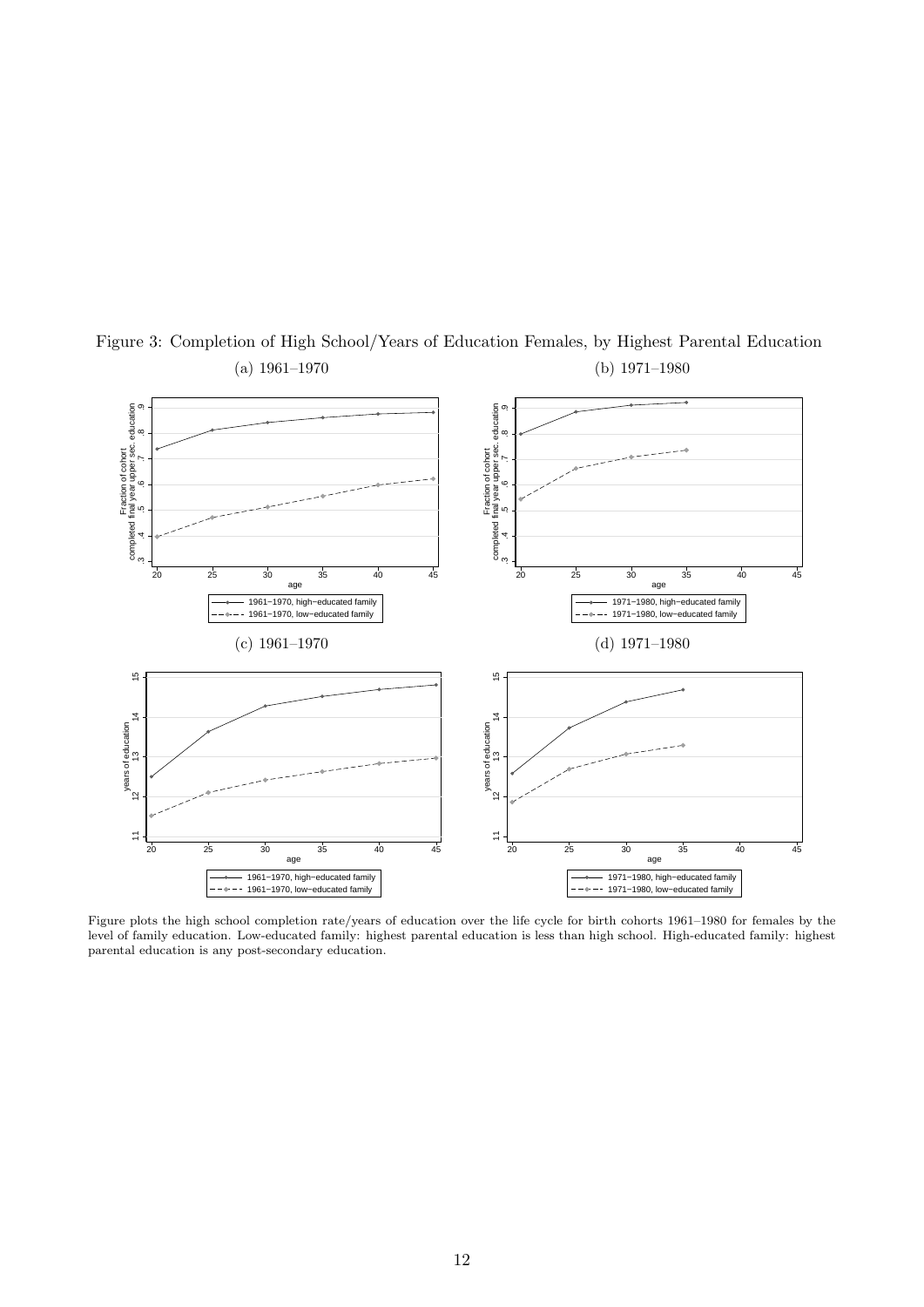

<span id="page-14-0"></span>Figure 4: Completion of High School/Years of Education Males, by Highest Parental Education (a) 1961–1970 (b) 1971–1980

Figure plots the high school completion rate/years of education over the life cycle for birth cohorts 1961–1980 for males by the level of family education. Low-educated family: highest parental education is less than high school. High-educated family: highest parental education is any post-secondary education.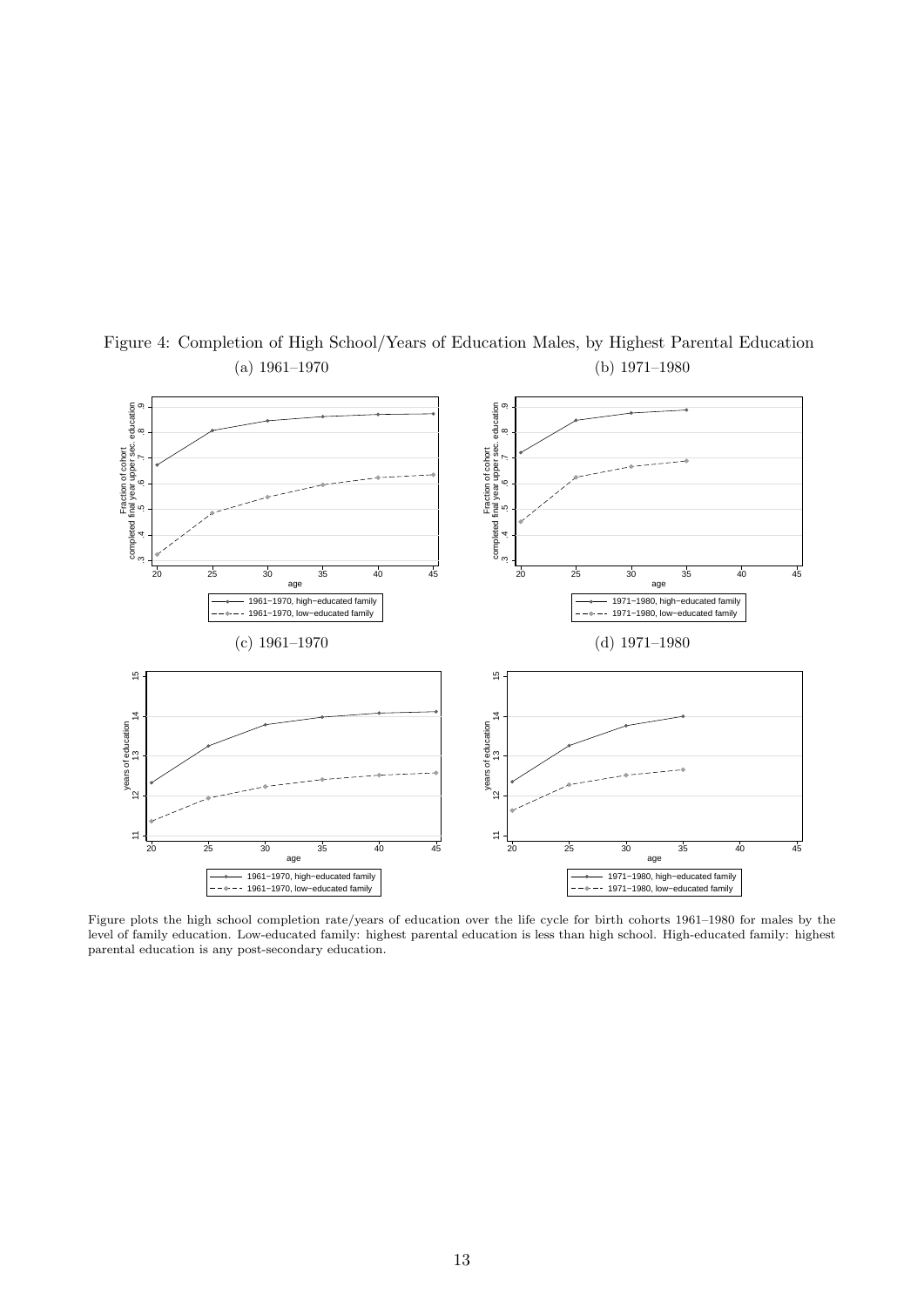samples: on-time high school graduates (age 20 or less) and those who completed high school from 21– 25, 26–30, and 31–35. While men tend to have their first child at slightly older ages, the distribution of age at first birth is relatively similar for male and female on-time graduates.

For later in life graduates of all ages, childbirth is more important among women who complete education later in life than men. For those who complete high school from 21–25, there is a clear mass of women who have their first child in their late teenage and early 20s. The same is not true for men. The distributions of age at first birth differ even more among those who complete high school from 26–30 and 31–35: the vast majority of women who complete education at these ages had their first child in their teens and early 20s. Again, the same cannot be said of men. Interestingly, women who complete high school from 26–30 also exhibit a second peak in age of first birth in their late 20s, suggesting that late in life education and childbirth may also be linked.

Results of Figure [5](#page-15-0) reveal that childbirth is much more interruptive to on-time education for women compared to men and there exists a strong relationship between age of first birth and age of high school completion for women and, to a lesser extent, men. In particular, fertility during the teenage years and the early 20s is much more common among women who return to education later in life.<sup>[9](#page--1-0)</sup>

Figure 5: Distribution of Age at First Birth for Different Ages of High School Completion

<span id="page-15-0"></span>

Figures plots the age distribution of age at first birth separately for females and males by four groups of age of high school completion: on-time (age 20 or younger), 21–25, 26–30, and 31–35. Includes all first-births between 16 and 41, birth cohorts 1961–1970.

#### The Importance of Cognitive Ability

Using data available for men from compulsory military testing at age 18, Figure [6](#page-17-0) plots the distribution of cognitive ability measures across different ages of high school completion for the birth cohorts 1961–1970. The Figure compares the distribution of cognitive ability between on-time graduates

<sup>9</sup>Figure [A](#page-55-0) presents adolescent fertility rates among the OECD founding member states and Finland in 1990. Norway ranks in the middle of the distribution of teenage fertility across the founding member states with 16.5 births per 1000 women aged 15–19.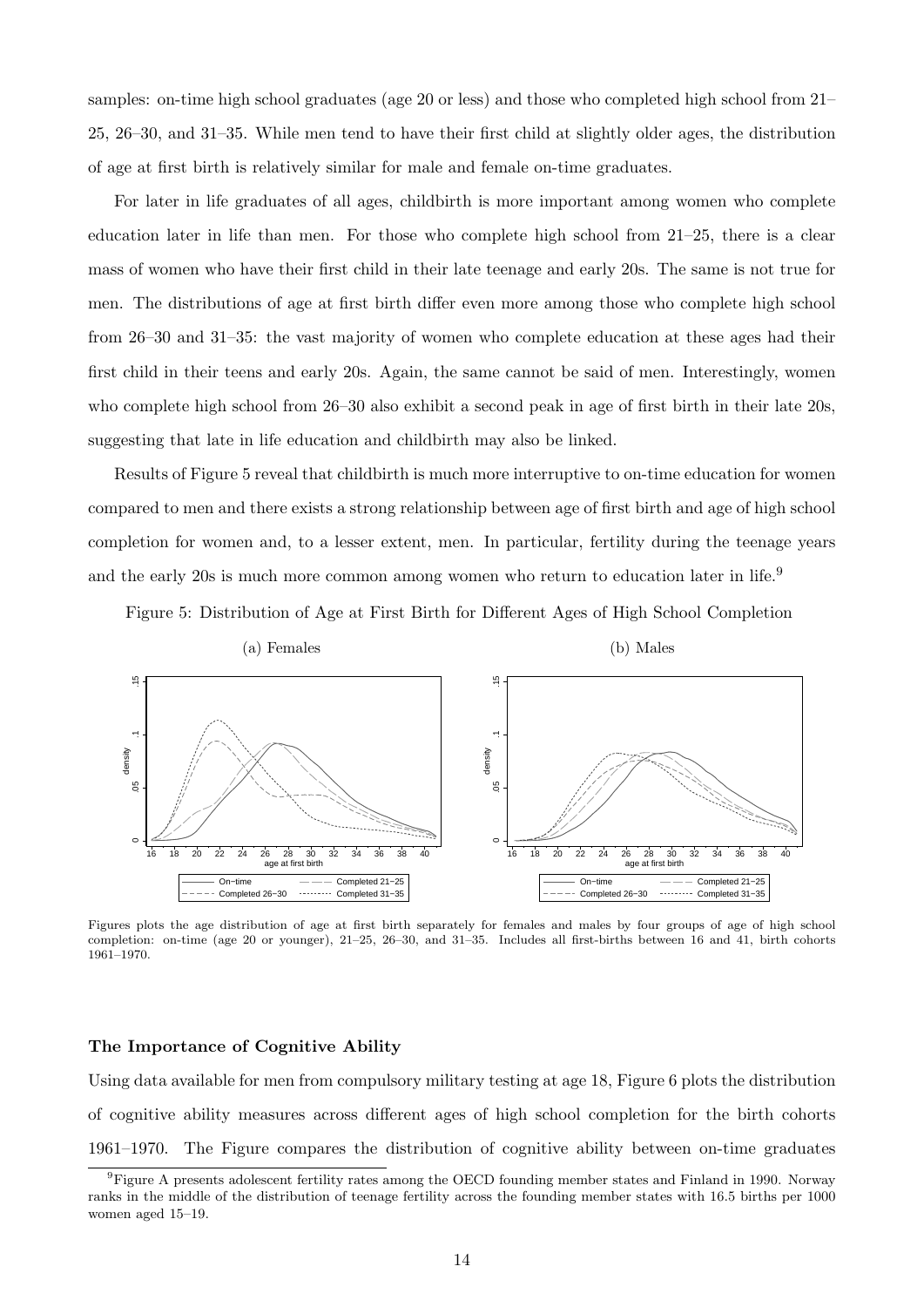and four groups: those who completed high school from 21–25, 26–30, 31–35, and those who never complete high school. Figure [6](#page-17-0) reveals clear differences in the underlying cognitive ability of ontime graduates, late completers, and never completers. On-time graduates are positively selected from the IQ distribution, with a median of cognitive ability of 6 and very few with ognitive ability score below the national mean of 5. As age of high school completion increases, the cognitive ability distribution shifts leftwards. While there are clear differences in the distributions of on-time and late completers aged 21–25 (Figure [6a\)](#page-17-0), where late completers have lower IQ scores, these differences are even more prevalent comparing on-time and late completers aged 26–30 and 31–35 (Figures [6b](#page-17-0) and [6c](#page-17-0) respectively).

Figure [6d](#page-17-0) compares the cognitive abilities of those who never complete high school to those who graduate on-time. While on-time graduates are positively selected, those who never complete high school by age 45 are negatively selected from the cognitive ability distribution. Such stark differences in cognitive ability complicate the comparison of late high school completers to on-time and never completers, and Section [4](#page-25-0) discusses the choice of counterfactual for late high school completers in estimating the returns to later in life education.

#### The importance of factors at birth

Figure [7](#page-18-0) examines the importance of initial health conditions measured at birth in the completion of high school over the life cycle (see Black, Devereux and Salvanes, 2005), for an analysis of the importance of birth weight on adult education and income. Making use of data on birth weight for those born 1967–1970, the Figure divides the sample into quartiles of birth weight.<sup>[10](#page--1-0)</sup> Birth factors matter in terms of on-time high school completion for both women and men, where children with higher birth weights complete high school at higher rates. However, even when comparing the highest to lowest birth weight quartiles, the differences in on-time high school completion are small compared to the stark differences by SES seen previously. Apart from these initial differences in on-time completion, returning to high school is remarkably stable across the different birth weight quartiles. This is true both for high school completion as well as years of education (Figures [7c](#page-18-0) and [7d\)](#page-18-0) as, apart from the lowest birth weight quartile, initial gaps in on-time completion persist over the life cycle.

#### <span id="page-16-0"></span>3.2 What qualifications do individuals return to?

Corresponding to the two different types of high school in the Norwegian education system, Figure [8](#page-20-0) shows the evolution of academic and vocational high school completion rates for both women and men born 1961–1970. Females return to complete academic high school, which is geared towards

 $10$ Data is first available from the 1967 birth cohort.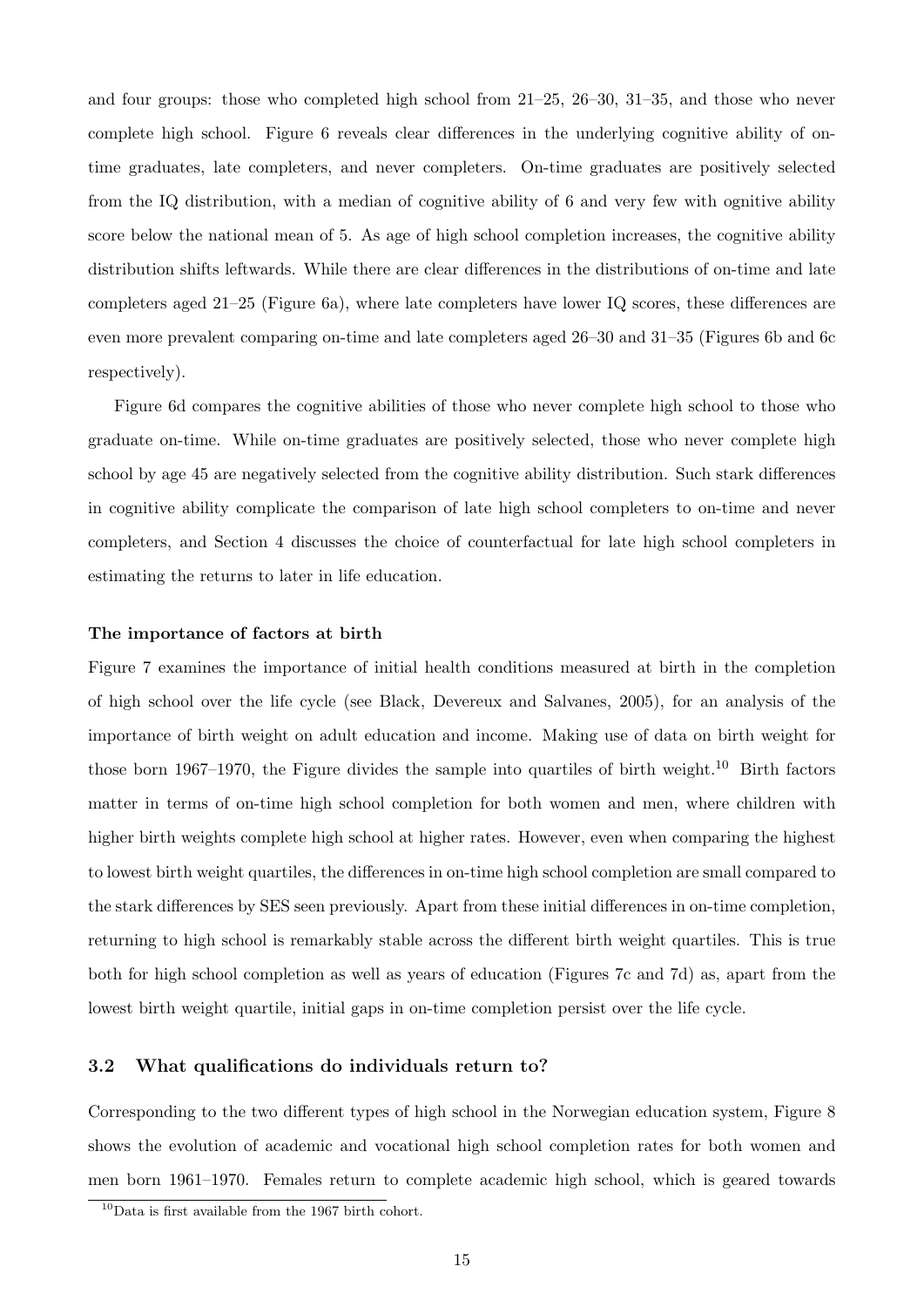<span id="page-17-0"></span>

Figure 6: Distribution of IQ for Different Ages of High School Completion

Figure compares the distribution of cognitive ability for men for on-time high school completers to four different groups: high school completers from 21–25, from 26–30, from 31–35, and those who never complete high school by age 45. Cognitive ability measured for all males at age 18 from compulsory military testing. Cognitive ability is measured on a 9 point scale, mean of 5 and standard deviation of 2. Measure is comprised of 3 examinations: an arithmetic test, a word similarities test, and a figures test as described in Section [2.](#page-7-0) Birth cohorts 1961–1970.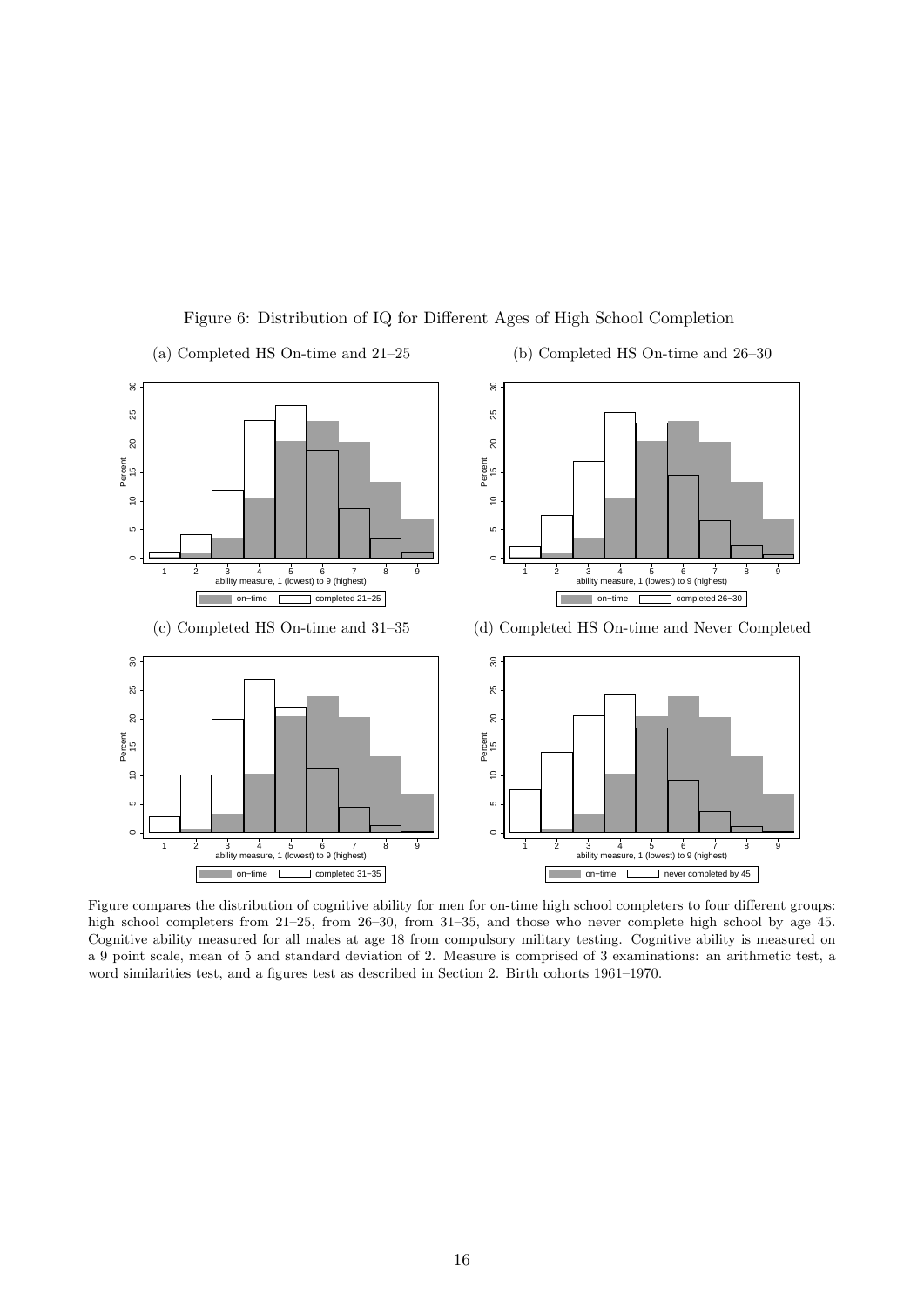<span id="page-18-0"></span>

Figure 7: Completion of High School/Years of Education by Birth Weight

(b) High School, males

(a) High School, females

Figure plots the high school completion rate over the life cycle for birth cohorts 1967–1970 for women and men of different birth weights. 25th percentile of birth weight: 3170 grams. Median birth weight: 3500 grams. 75th percentile of birth weight: 3840 grams.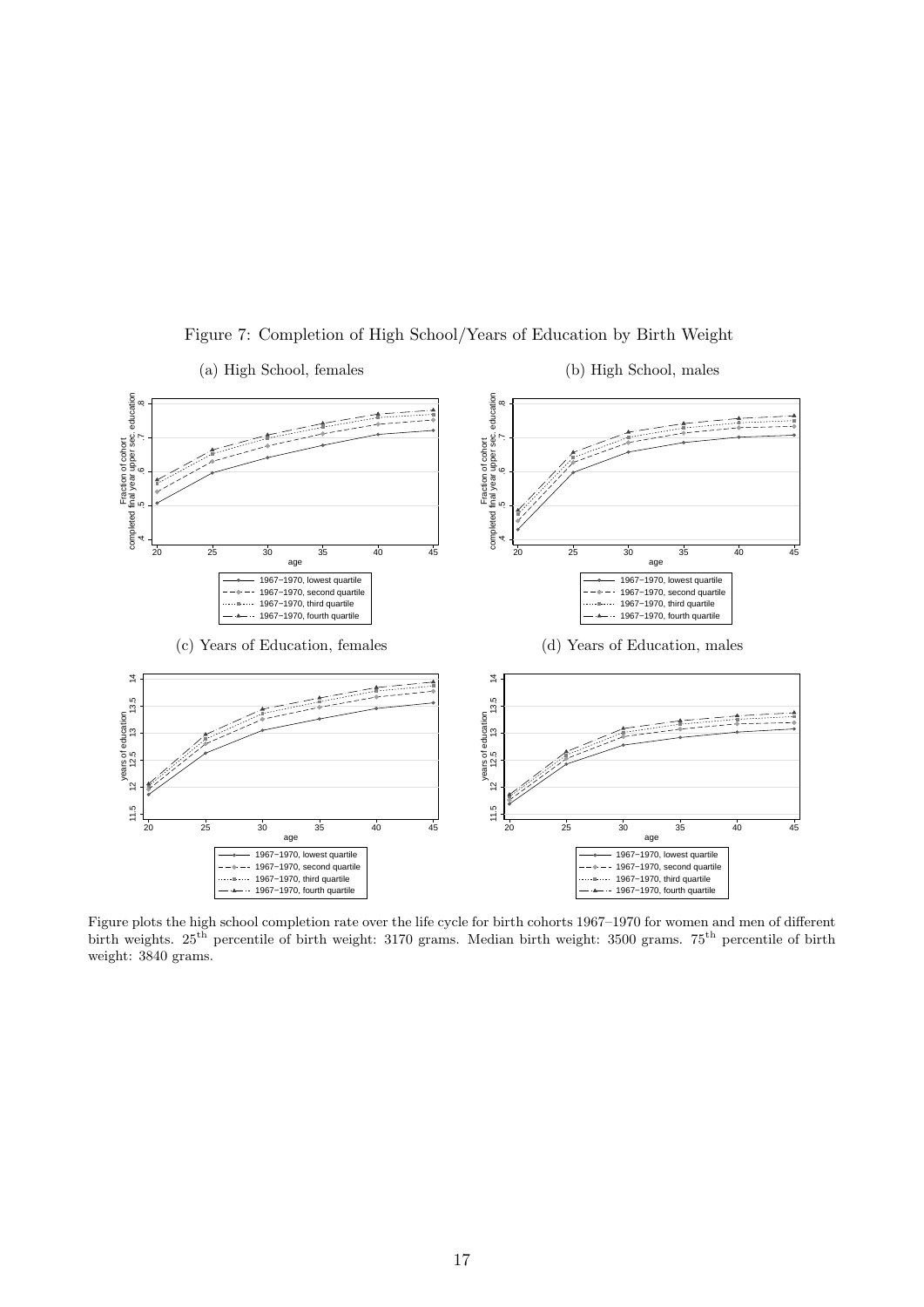higher education, primarily from the ages of 20–30. After age 30, the academic high school completion continues to increase for women until age 45, albeit at a slightly lower rate with age. Men, who have much lower levels of academic high school completion relative to females, see small increases in their academic high school completion rate from 20–25. However, academic high school completion rates are relatively similar at the ages of 25 and 45 for men.

In contrast, both females and males return to complete vocational high school later in life. At age 20, men complete vocational high school at a higher rate than women, and men also return to complete vocational high school prior to 35 at higher rates than women do. This is particularly true from ages 20–25, and increases in vocational high school among men are driving the increase in high school completion seen in Figure [2.](#page-11-0) For instance, the vocational high school completion rate more than doubles from 20–35, increasing by roughly 15 percentage points for males. In addition, men continue to complete vocational high school into older ages, though at a decreasing rate. Women also return to complete vocational high school over the life cycle, though at lower rates than men from 20–35. Interestingly, women return to complete vocational education from 35–45 at a slightly higher rate than from 25–35, and the completion of vocational high school actually increases with age for women.

#### 3.2.1 Years of Education and University Education

Figure [9a](#page-20-1) replicates Figure [9b](#page-20-1) for years of education rather than high school completion. For females, increases in years of education later in life does not flatten off compared to high school completion while increases in years of education begin to flatten for men. Between 30–45, after the typical student has had the opportunity to complete university education, years of education increases by roughly 0.5 years for women and 0.25 years for men. Women complete more years of education than men at age 20, and this gender gap is expanding over the life cycle as years of education increases more for women than men.

This suggests that, in addition to returning high school more at later ages, women may also return to higher education more than men later in life. Figures [Ba](#page-56-0) and [Bb](#page-56-0) in Appendix [C](#page-56-1) plots the fraction of each birth cohort from 1961–1980 who complete any higher education at different ages for women and men respectively. Indeed, females complete higher education at a much higher rate than males. In addition, females also return to higher education later in life at much higher rates than men, as the age-education profile is much steeper later into the life cycle for women.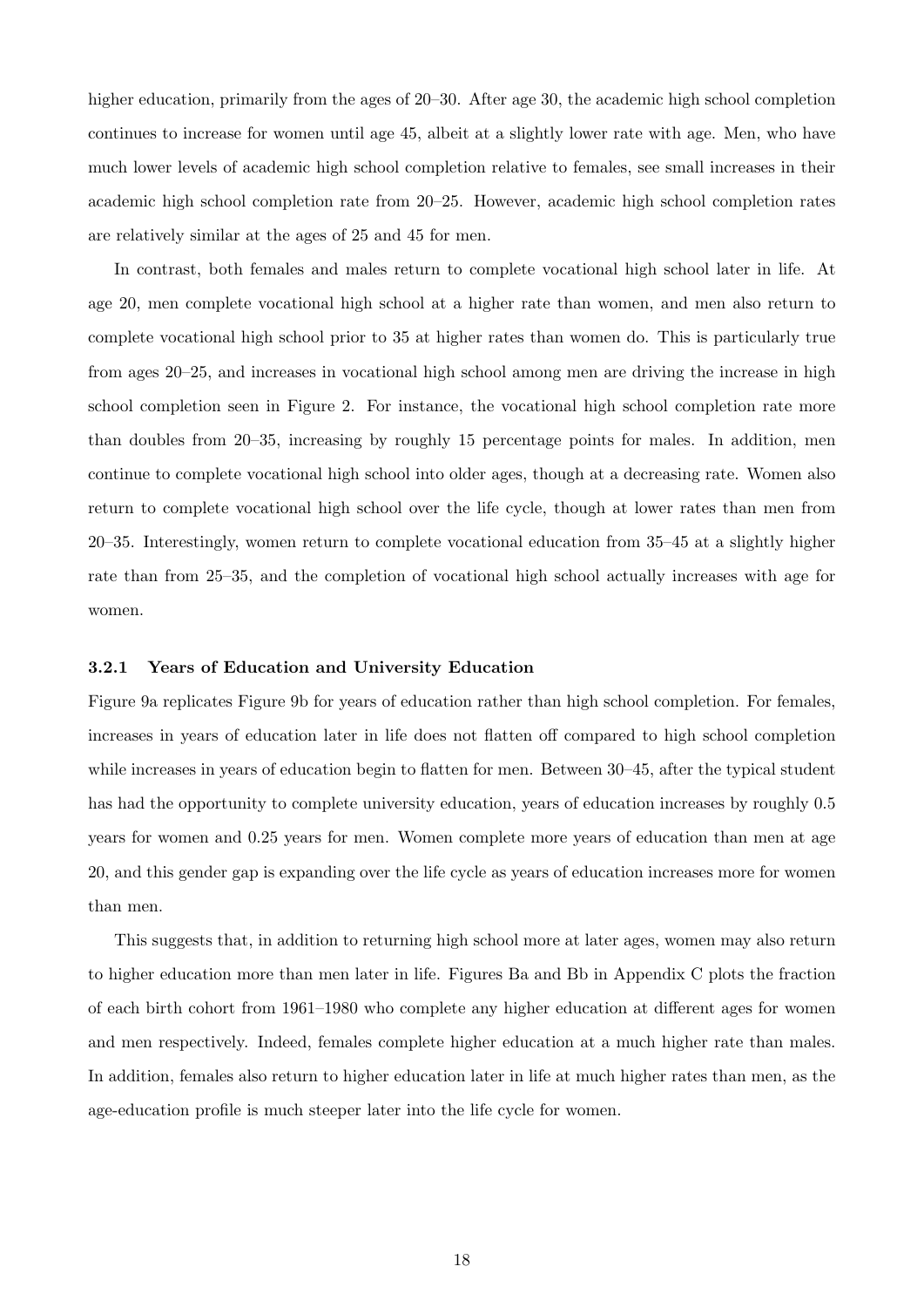

<span id="page-20-0"></span>Figure 8: Fraction of Birth Cohort Completed Relevant Margin of Education - Academic/Vocational



(b) Academic - Males

Figure plots the high school completion rate over the life cycle for birth cohorts 1961–1970 for academic and vocational high school, for women and men respectively. Academic high school prepares students for university education, while vocational high school is geared towards entry into the labor market directly after high school.

<span id="page-20-1"></span>

Figure 9: Evolution of Years of Education Over the Life Cycle

Figure plots average years of education over the life cycle for birth cohorts 1961–1970 for women and men respectively. Years of education measured as the typical number of years it takes a student to complete a specific qualification.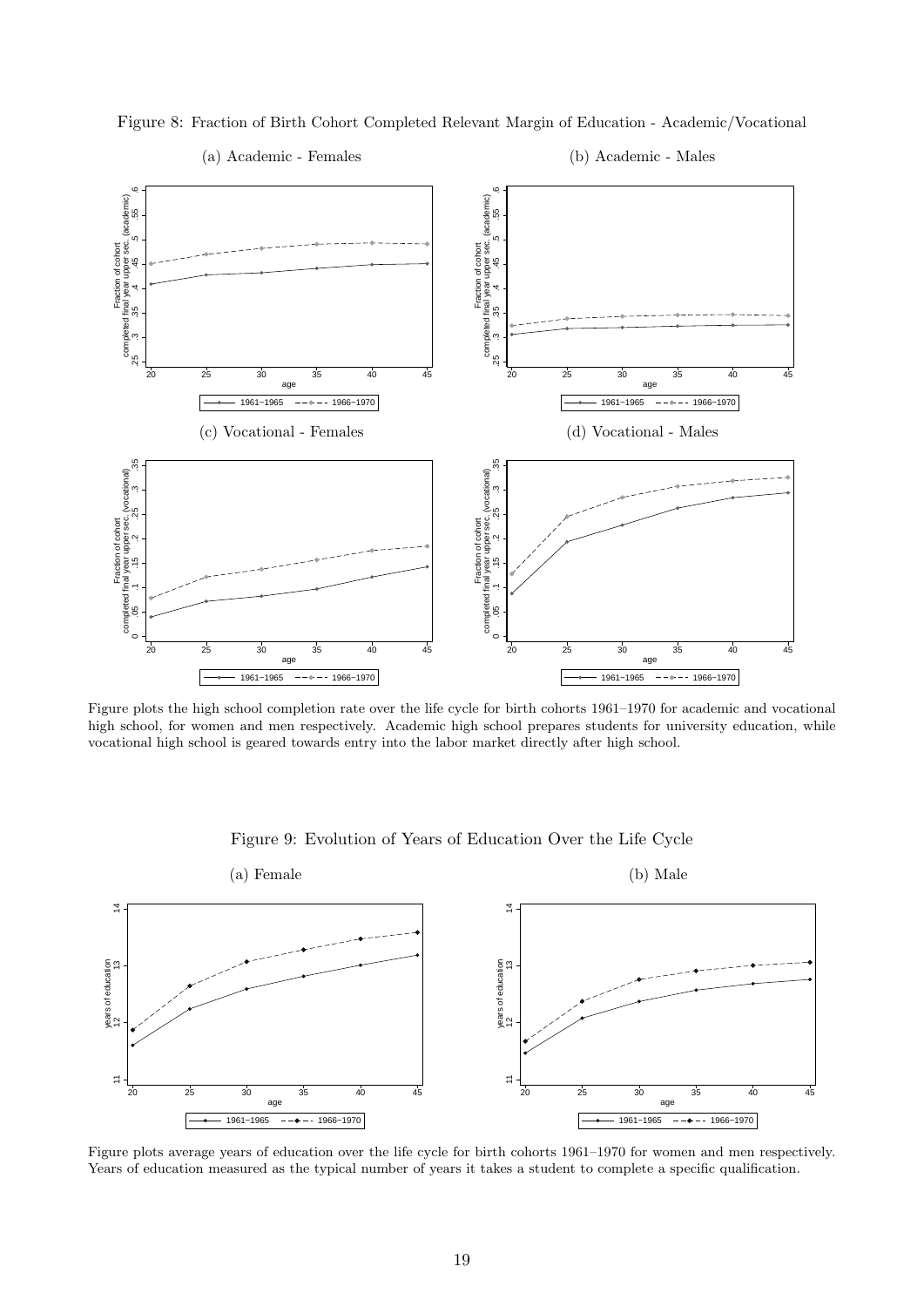#### 3.3 Describing the Lifetime Earnings of Those Who Return to Education

Traditionally, the completion of high school is thought to occur at (roughly) a similar age for all individuals. All else equal, earlier investments in education will have larger benefits over the life cycle as younger individuals who complete education on-time have more prime-age employment years to reap the labor market returns of the additional education relative to older individuals who return to education. In addition, the opportunity cost of completing high school, foregone wages while studying, will depend on the age of the worker. This cost of forgone earnings is likely lower at younger ages, as earnings potential increases with labor market experience.

When students all complete high school at the same age, the impact of completing high school on earnings can be estimated after completing high school, comparing those who graduate high school to those who drop out (abstracting from endogeneity concerns). Departing from the notion of ontime completion to later life completion complicates the estimation of education on lifetime earnings. However, understanding to what extent late completers can close the gap in earnings to on-time graduates, and to what extent younger late completers fare better than older late completers, is crucial to understand the labor market returns to returning to education. To do so requires a comparison of the evolution of earnings prior to study, during study, and after the completion of education. The subsequent figures focus on the evolution of earnings over the life cycle, from the ages of 18–45, for all individuals born 1964–1970 who complete high school at different ages.<sup>[11](#page--1-0)</sup>

While individuals here all endogenously return to high school, it remains informative to compare the evolution of earnings between on-time graduates and late completers of different ages over time.[12](#page--1-0) Throughout, age of high school completion is grouped into five bins: completed high school at 20 or younger (on-time), 24–26, 30–32, 36–38, and not completed by 45.

#### 3.3.1 Final Year of Upper Secondary Education

Figures [10a](#page-22-0) and [10b](#page-22-0) plot high school completion among the five groups including those who go onto complete higher education after high school. Excluding those who complete higher education, reported in Figures [10c](#page-22-0) and [10d,](#page-22-0) ignores the fact that the completion of high school leads to additional higher education. Indeed only 36% of those who finish high school on-time still have high school as their highest education level by age 45.

For both women and men, those who return to education to complete high school at different ages

<sup>&</sup>lt;sup>11</sup>Results using other birth cohorts display similar patterns.

 $12$ If one is willing to assume that age of completion is as good as random, then this is causal impact of returning to high school on earnings. However, the extent to which this assumption holds is questionable. Those who complete high school at age 30 had the opportunity to also complete high school at each age from 21–29, but chose not to do so. There are good reasons to believe why one returns to education later in life rather than earlier in life is due to a host of explanations (e.g. changing personal or family situations, changes in employment status, etc).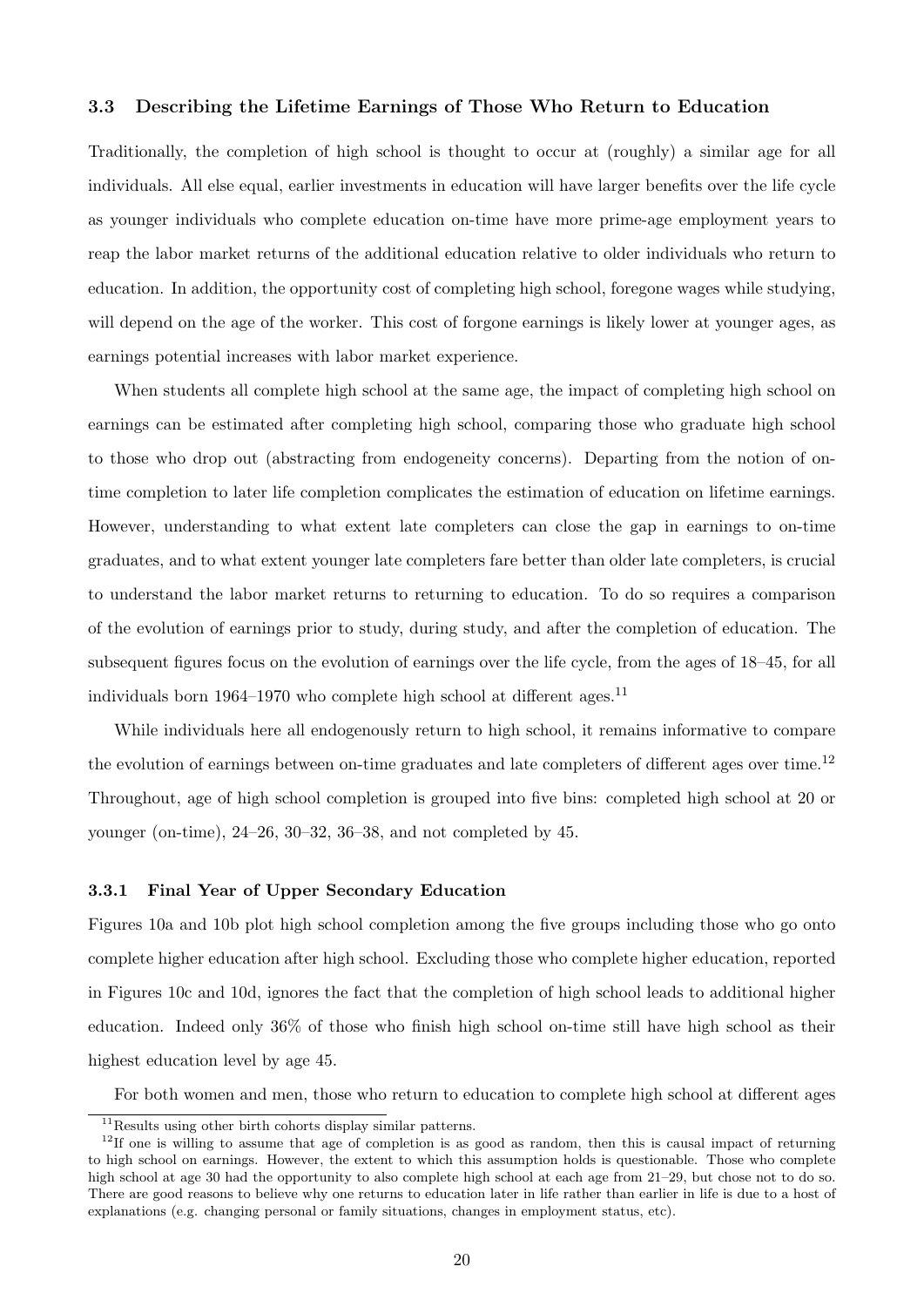

Figure 10: Evolution of average earnings by different ages completed high school

- <span id="page-22-0"></span>(a) Females, Including Higher Education
- (b) Males, Including Higher Education

Figure plots, for women and men respectively, average of log earnings for on-time high school graduates, late graduates aged 24–26, 30–32, 36–38, and those who never complete high school by 45. Panels (a) and (b) exclude any person who continues after the completion of high school with a post-secondary degree, while panels (c) and (d) include all high school graduates irrespective of their eventual final degree by age 45. Birth cohorts 1964–1970.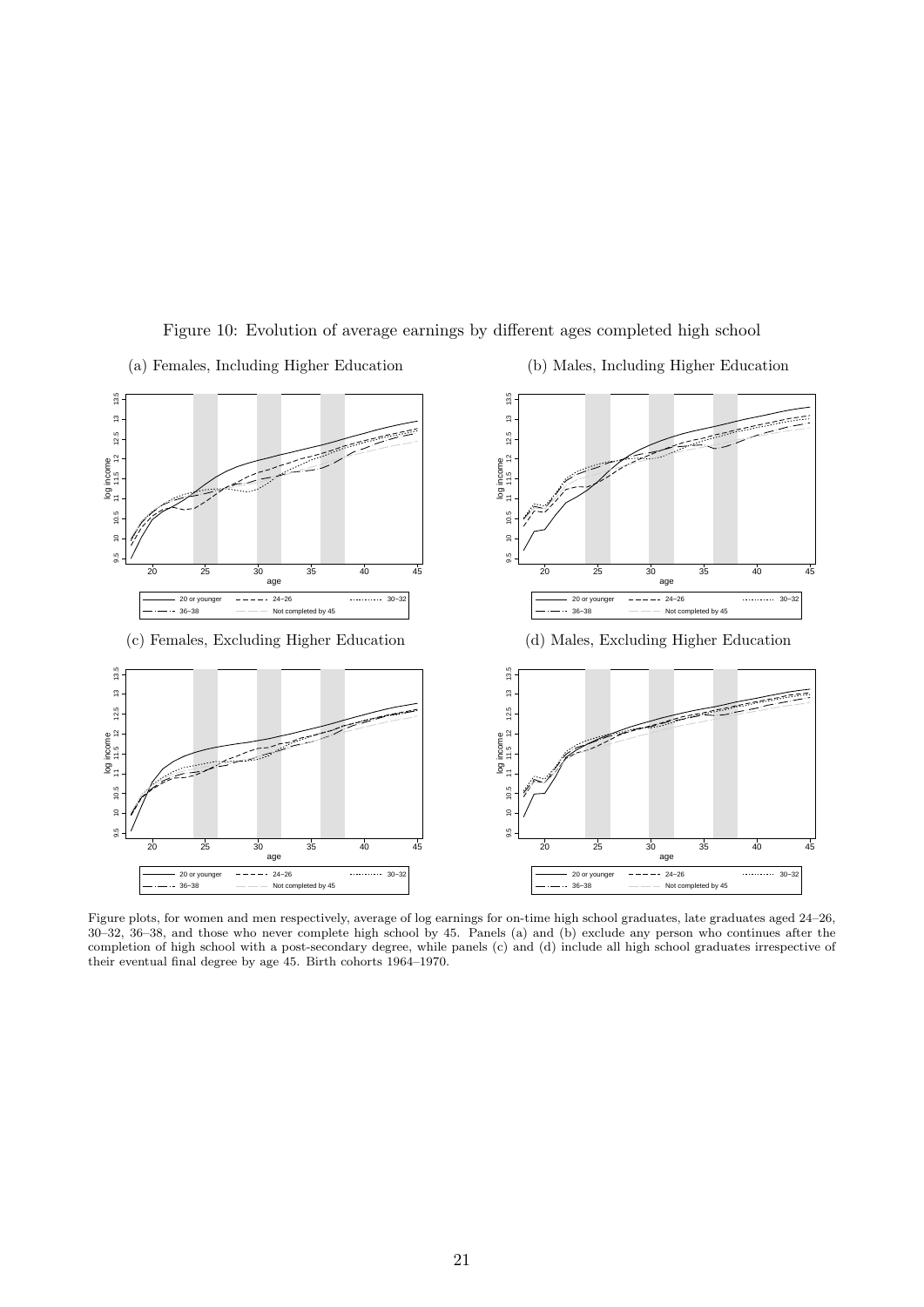later in life experience a slowdown in earnings growth prior to the completion of education. Prior to completing high school at 24–26 and 30–32, as indicated by the shaded regions of Figure [10,](#page-22-0) those who complete high school experience a decline in log earnings. Those who complete high school from 36–38 experience a slowdown in earnings growth prior to returning to education, particularly when compared to those who never complete high school by age 45.

Quickly after completing high school education, earnings grow rapidly and continue to do so in the years immediately after completing high school. As time goes on, the earnings growth of late completers slowly stabilizes to the earnings profile of on-time graduates. Despite this strong growth after completion, later completers never fully catch up to earnings levels of on-time graduates: while the earnings growth of late completers reaches the slope of on-time graduates, there is a persistent levels difference compared to on-time graduates. Despite this, the earnings of each of the late completer age groups is substantially higher than those who have not completed high school by age 45. Additionally, the age an individual returns to complete high school matters for their earnings by age 45, as those who return earlier have earnings which more closely resemble earnings of on-time graduates. Those who endogenously return to education later in life experience short-run earnings penalties while studying which are more than compensated by higher earnings in each subsequent year after completion.

Figures [10c](#page-22-0) and [10d](#page-22-0) plot the earnings of those who complete high school at different ages, excluding those who continue onto any further education after high school. Such a sample permits the comparison of the value of a high school degree completed at different ages.[13](#page--1-0) Compared to Figures [10a](#page-22-0) and [10b](#page-22-0) which include higher education, the differences in age-earnings profiles across different ages of high school completion are much smaller. To the extent that late high school completers were to return to high school and go no further in the education system, then the age-earnings profiles of late completers between the Figures [10a](#page-22-0) and [10c](#page-22-0) for women and [10b](#page-22-0) and [10d](#page-22-0) for men would be exactly the same. Clearly this is not the case, suggesting that a fraction of late high school completers from ages 24–26, 30–32, and 36–38 also continue with education beyond high school.

Abstracting from endogeneity concerns, the difference between any two curves in Figures [10c](#page-22-0) and [10d](#page-22-0) represents the labor market premium to completing high school (and no further education) at a given age relative to another age. For instance, those who complete high school after 20 have higher earnings at younger ages than those who complete high school on-time. However, already by the early 20s, this difference has reversed and on-time graduates begin to earn higher levels.

Relative to each age of completion, there exists a discount rate  $(\rho)$  which equalizes the present value of the two age-earnings profiles. We calculate the discount rate as in [Bhuller, Mogstad, and](#page-49-4)

 $13$ [The sample restricts to those who by age 45 still have high school as their highest level of education.](#page-49-4)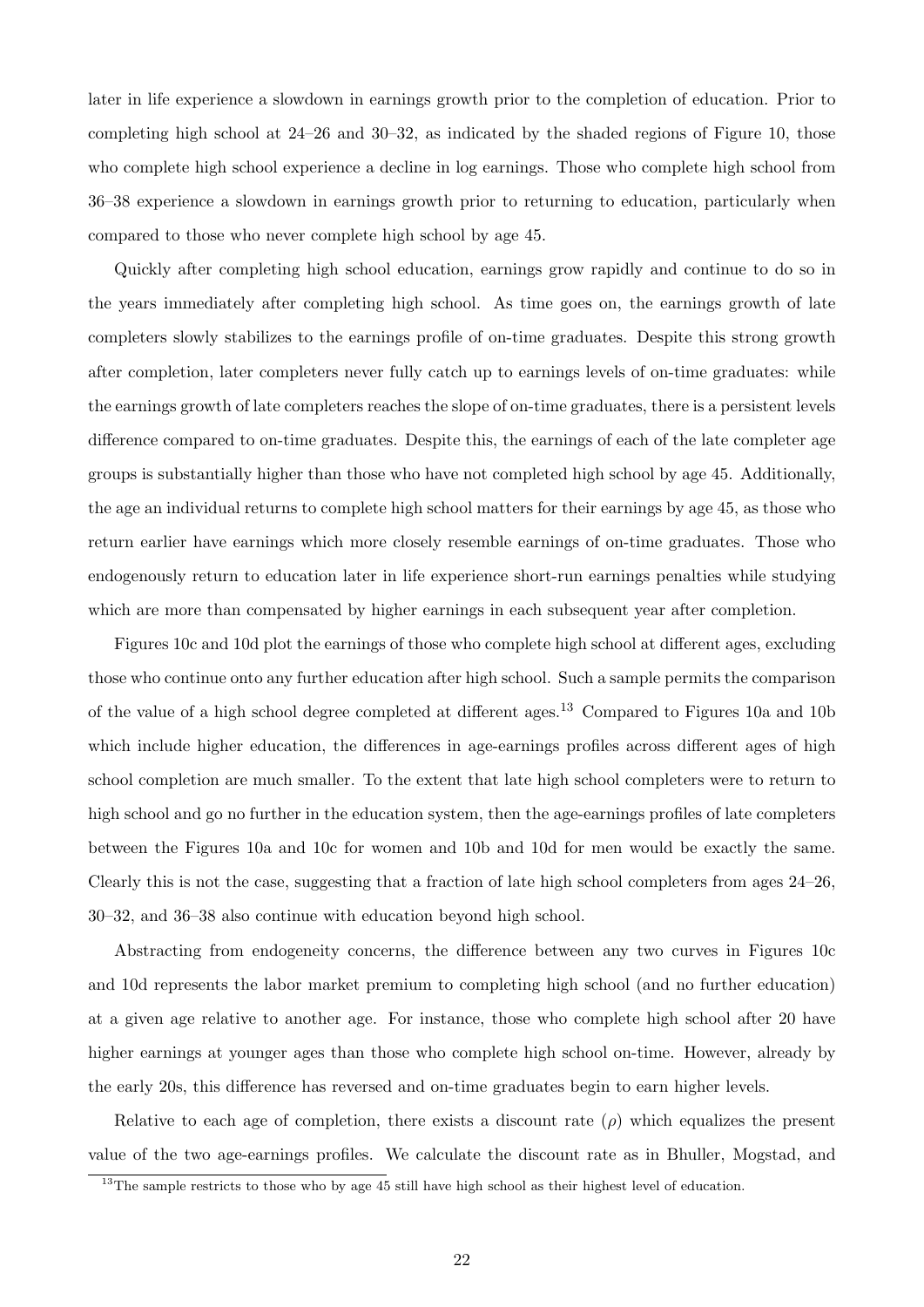[Salvanes](#page-49-4) [\(2017\)](#page-49-4):

$$
\sum_{a=18}^{45} \frac{\beta_a}{(1+\rho)^{a-17}} = 0 \tag{1}
$$

Table [1](#page-25-1) reports the discount rates required to equalize the present value of earnings of on-time graduates to later life completers. Panel (a) calculates the required discount rate over the ages 18–45 while panel (b) calculates the discount rate over ages 18–64, assuming a stable difference in earnings from age 46 on. For simplicity, we focus on the discount rates in panel (b).

First, the paper calculates the discount rate which equalizes the present value of earnings of ontime graduates and late completers 24–26. For females, a large discount rate is required to equalize the earnings of the two groups: 45% in Figure [10c](#page-22-0) (excluding higher education) and 27% in Figure [10a](#page-22-0) (including higher education). Compared to women, the earnings penalty incurred by male on-time graudates is much larger and the lifetime gains compared to late completers are much smaller. As such, a much lower discount rate is required to equalize the present value of earnings of the two groups for men: 6.7% in Figure [10d](#page-22-0) (excluding post-secondary education) and 5.6% in Figure [10b](#page-22-0) (including post-secondary). For comparison, [Bhuller, Mogstad, and Salvanes](#page-49-4) [\(2017\)](#page-49-4) report a discount rate of 9.3% to equate the present value of earnings between two individuals with one year differences of education.

Second, the paper calculates the discount rate which equalizes the age-earnings profiles of on-time graduates and late completers aged 30–32. For both women and men, the discount rates which equalize the earnings of the two groups are lower compared to those which equalize on-time graduates and late completers 24–26. For women, a discount rate of 30% in Figure [10c](#page-22-0) and 14% in Figure [10a](#page-22-0) equalizes the age-earnings profiles. For men, a discount rate of 3.5% in Figure [10d](#page-22-0) and 3% in Figure [10b](#page-22-0) equalizes the age-earnings profiles.

While there are clearly selection issues in comparing late completers of different ages and ontime graduates, it is interesting that the discount rates are considerably lower for men compared to women. Among late completers 24–26, an age range when considerably more men return to complete high school relative to women, discount rates of 5–7% equalize the present value of earnings to ontime graduates. Such low discount rates suggest that more present-biased men may actually find it worthwhile to drop out of high school and return later in life, while the same cannot be said for women.

#### 3.3.2 Late Completion of Higher Education

Figures [11a](#page-26-0) and [11b](#page-26-0) present the evolution of earnings for those who complete any post-secondary education from age 28 or younger, 29–31, 32–34, and 35–37 for women and men respectively. The dip in earnings among later life completers relative to those who graduate post-secondary education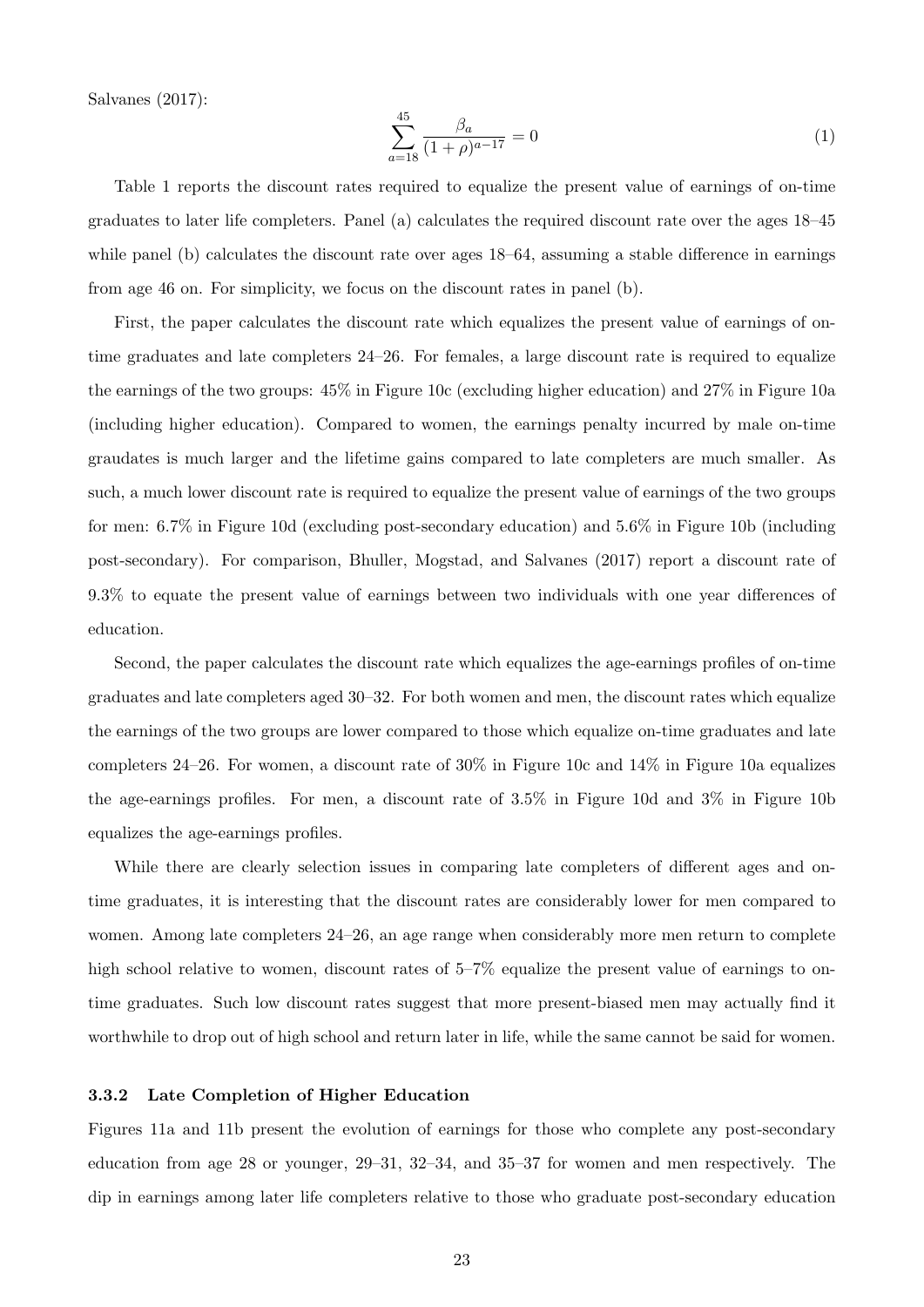|                      | Discount Rate to Equal Age Group On-Time HS Graduates |                                                                   |                             |                |  |  |
|----------------------|-------------------------------------------------------|-------------------------------------------------------------------|-----------------------------|----------------|--|--|
|                      | (1)                                                   | (2)                                                               | $\left( 3\right)$           | (4)            |  |  |
|                      |                                                       | Females                                                           |                             | Males          |  |  |
|                      | Excluding                                             | Including                                                         | Excluding                   | Including      |  |  |
|                      | Post-Secondary                                        | Post-Secondary                                                    | Post-Secondary              | Post-Secondary |  |  |
|                      | (Figure 10c)                                          | (Figure 10a)                                                      | (Figure 10d)                | (Figure 10b)   |  |  |
|                      |                                                       |                                                                   | Panel (a): earnings $18-45$ |                |  |  |
| On-time graduate     |                                                       | ref.                                                              |                             |                |  |  |
| 24-26                | 0.4506                                                | 0.2743                                                            | 0.0555                      | 0.0356         |  |  |
| 30-32                | 0.3042                                                | 0.1405                                                            | 0.0089                      | 0.0005         |  |  |
|                      |                                                       |                                                                   |                             |                |  |  |
|                      |                                                       | Panel (b): earnings $18-64$ (assuming stable difference $46-64$ ) |                             |                |  |  |
| On-time graduate     |                                                       | ref.                                                              |                             |                |  |  |
| 24-26                | 0.4507                                                | 0.2746                                                            | 0.0674                      | 0.0552         |  |  |
| 30-32                | 0.3044                                                | 0.1441                                                            | 0.0348                      | 0.0304         |  |  |
| Observations On-Time | 37195                                                 | 120322                                                            | 37734                       | 108021         |  |  |
| Observations 24–26   | 2506                                                  | 6685                                                              | 7393                        | 12745          |  |  |
| Observations 30–32   | 2722                                                  | 5003                                                              | 4797                        | 6196           |  |  |

<span id="page-25-1"></span>Table 1: Required Discount Rates to Equalize Earnings of Different Age of HS Completion Groups

Panel (a) measures earnings from 18–45, panel (b) assumes that the earnings difference at 45 persists in each future age.

at 28 or younger is quite large. As before, late completers catch up in terms of the slope of lifetime earnings, but not the level.

### <span id="page-25-0"></span>4 Returning to education and labor market outcomes

Having described the phenomenon of returning to education and the age-earnings profiles of those who endogenously return to education throughout the life cycle, the paper exploits two major policy reforms in the education system to assess whether returning to education at later stages in life has a causal impact on future labor market outcomes.

First, the Norwegian government introduced a law extending the legal right to enroll in high school education for any individual 25 or older (Lov 30 juni 2000 nr. 63, [Kirke-, utdannings- og forskningsde](#page-51-6)[partementet, 2000\)](#page-51-6). Coming into force in the 2000/2001 academic year, the law represented a marked change in policy.[14](#page--1-0) Prior to this change, the previous provision of education for those 25 and older was at the discretion of the county and reports at the time explicitly mention a lack of flexibility in the provision of such education from counties [\(Kirke-, utdannings- og forskningsdepartementet, 1999\)](#page-51-7).

Second, from the 2003/2004 academic year, we exploit an overhaul of the student support system for students enrolled in upper secondary education. Such reform resulted in substantial changes in

 $14$ The law is passed on 30 June 2000, after being proposed on 24 April 2000, and comes into force immediately after on 1 August 2000.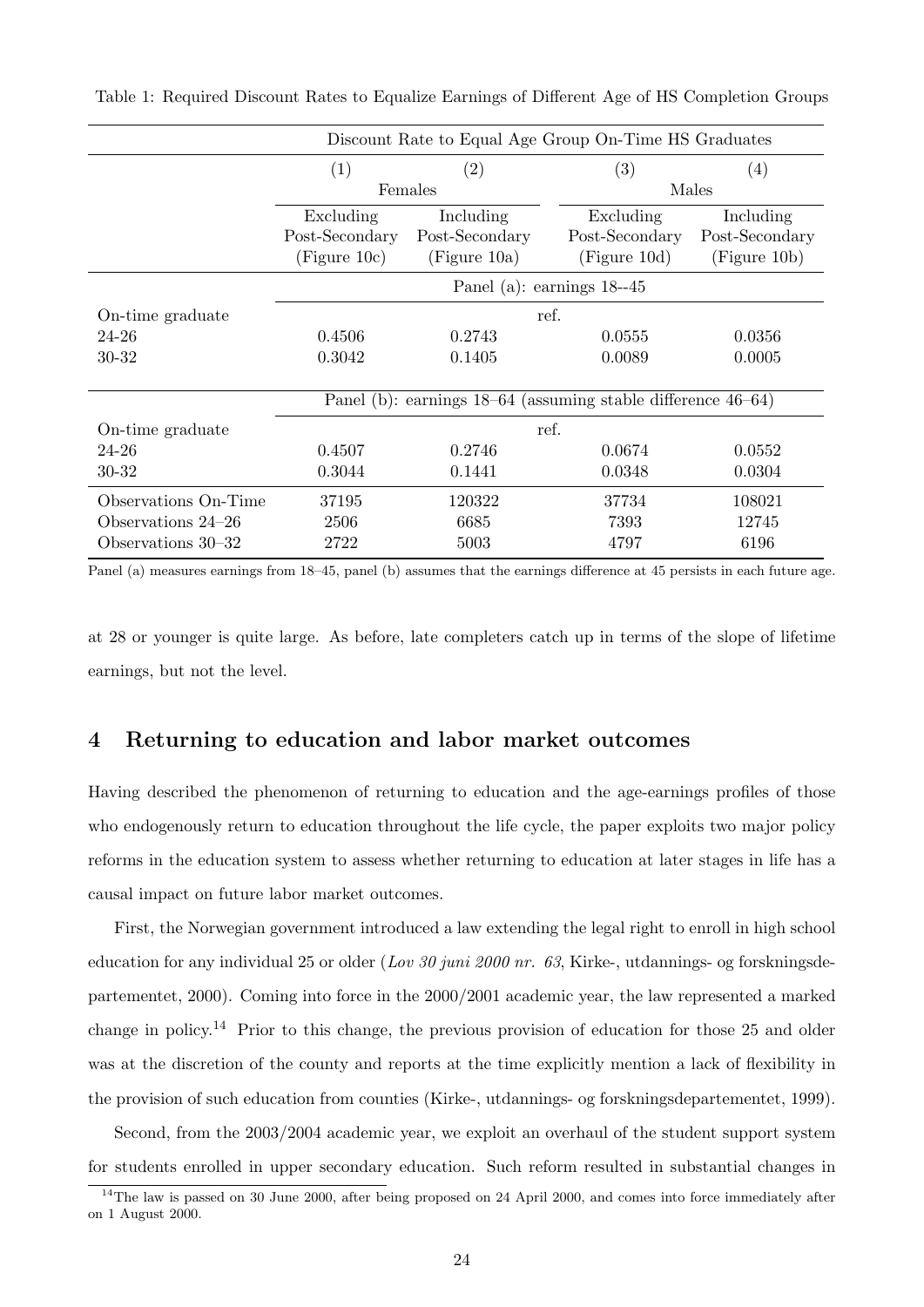<span id="page-26-0"></span>Figure 11: Evolution of average earnings by different ages completed any post-secondary education



Figure plots, for women and men respectively, average of log earnings for on-time higher education graduates, late graduates aged 29–31, 32–34, and 35–37. Birth cohorts 1964–1970.

the level of financing and the criteria to be eligible to student support. Following this reform, any student aged 19 or older who lives away from their parents' home is entitled to an unconditional monthly stipend of 3,450NOK. Prior to this, those over 19 living away from home were only entitled means-tested support. The majority of students living away from home were employed and, after means-testing, this group was eligible to very little support. To put this into perspective, 3,450NOK represents a considerable stipend as it corresponds to 12% and 14% of median monthly earnings of similar aged workers.<sup>[15](#page--1-0)</sup> In addition to this unconditional monthly stipend, students remain eligible to means-tested grants up to a maximum of 1,730NOK depending on their own income.

Both reforms lower the opportunity cost of returning to education for those who have not yet completed high school. The introduction of the right to upper secondary education required counties to accept any student who was willing to return to high school where their prior inflexibility represented a barrier to enrollment. The overhaul of the student support system directly lowered the earnings penalty incurred from a reduction in hours spent in employment by providing a generous unconditional monthly stipend to return to education. In what follows, we allow for the possibility that both reforms impacted the probability that students will re-enroll in education and follow them before and after the implementation of both reforms.

#### 4.1 Defining the counterfactual

Estimating the causal impacts of these two policy reforms on the education and labor market outcomes of high school dropouts requires a suitable counterfactual. Isolating such a counterfactual requires a

<sup>15</sup>Median income at the time of the change in 2003 of those aged 30–34 is 28,185NOK for men and 25,052NOK for women (Statistics Norway, Table 05218: Average monthly earnings for employees, full-time equivalents, by working hours, age-group and sex).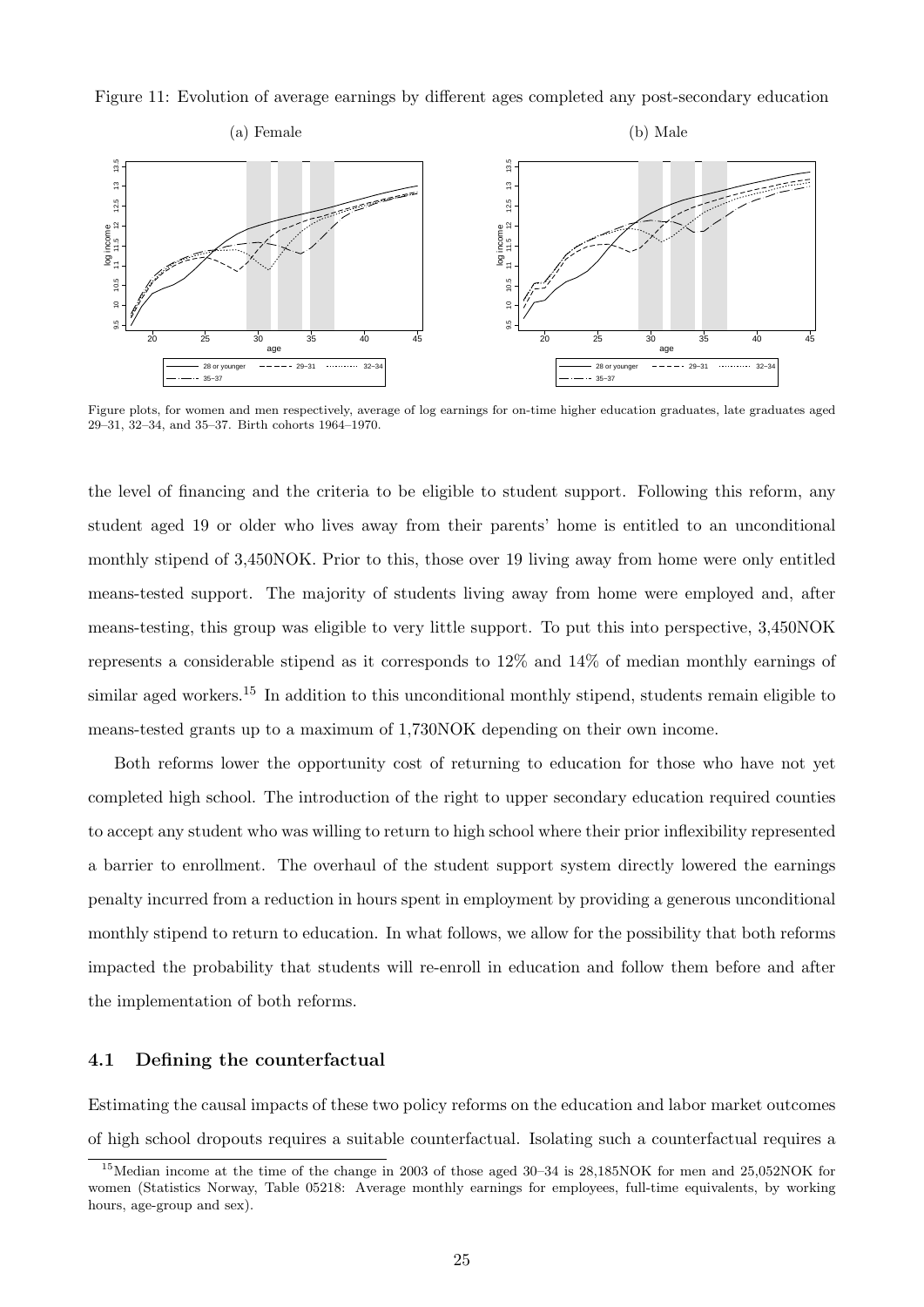similar group who is, at the same time, unimpacted by the reforms. Figure [10](#page-22-0) suggests three potential groups: those who have completed high school on-time, those who never return to high school, and those who return to high school at even later ages.

On-time high school graduates are unlikely to be a suitable counterfactual. Figure [6](#page-17-0) highlights the substantial differences in cognitive ability between on-time and on-time high school dropouts. As such, while on-time graduates are unimpacted by the two policy reforms examined as they have already completed high school, they also will have different trends in income compared to on-time high school dropouts in the absence of the educational reforms. This can be seen in Figures [10a](#page-22-0) and [10b.](#page-22-0) Likewise, those who never complete high school are also unsuitable as they choose not to take up the reform and using such a group is selected on post-reform outcomes (never returning to high school).

Given the incomparability of on-time graduates and never completers, we exploit variation in the age at which different birth cohorts are first exposed to the two policy reforms to use later exposed cohorts as a counterfactual for early exposed cohorts. Such an approach, combined with the educational reforms in the 2000s, provides a source of exogenous variation in the age at which different birth cohorts are exposed to the reforms. For instance, high school dropouts of the 1970 birth cohort are aged 30 at the first reform while dropouts of the 1967 cohort are aged 33. Thus, while all cohorts are eventually treated, the age at which they are exposed to the reform differs. The variation exploited is similar to recent papers exploiting the timing of the event in an event study framework (see e.g. [Angelov, Johansson, and Lindahl, 2016;](#page-49-7) [Kleven, Landais, and Søgaard, 2019\)](#page-51-5), however, with the difference that we use educational reforms for identification.

#### 4.2 Empirical Specification

To exploit variation in the age at which high school dropouts are exposed to the education reforms, we define two groups: early and later treated cohorts. Early treated cohorts are treated by the 2000 reform at age  $a^0$  while later treated cohorts are treated by the 2000 reform from  $a^0 + \delta$ ,  $\delta$  years later. In our baseline specification,  $\delta = 3$ , and later treated cohorts are exposed to the same reforms three years after early treated cohorts. Early treated is defined as:

$$
early treated_i = \begin{cases} 1, & \text{if } a^0 = a \text{ in year } 2000 \\ 0, & \text{otherwise} \end{cases}
$$

As later treated are assigned 0 throughout time period, our estimated treatment effects compare differences in exposure to the two treatments, where later treated cohorts always serve as the counter-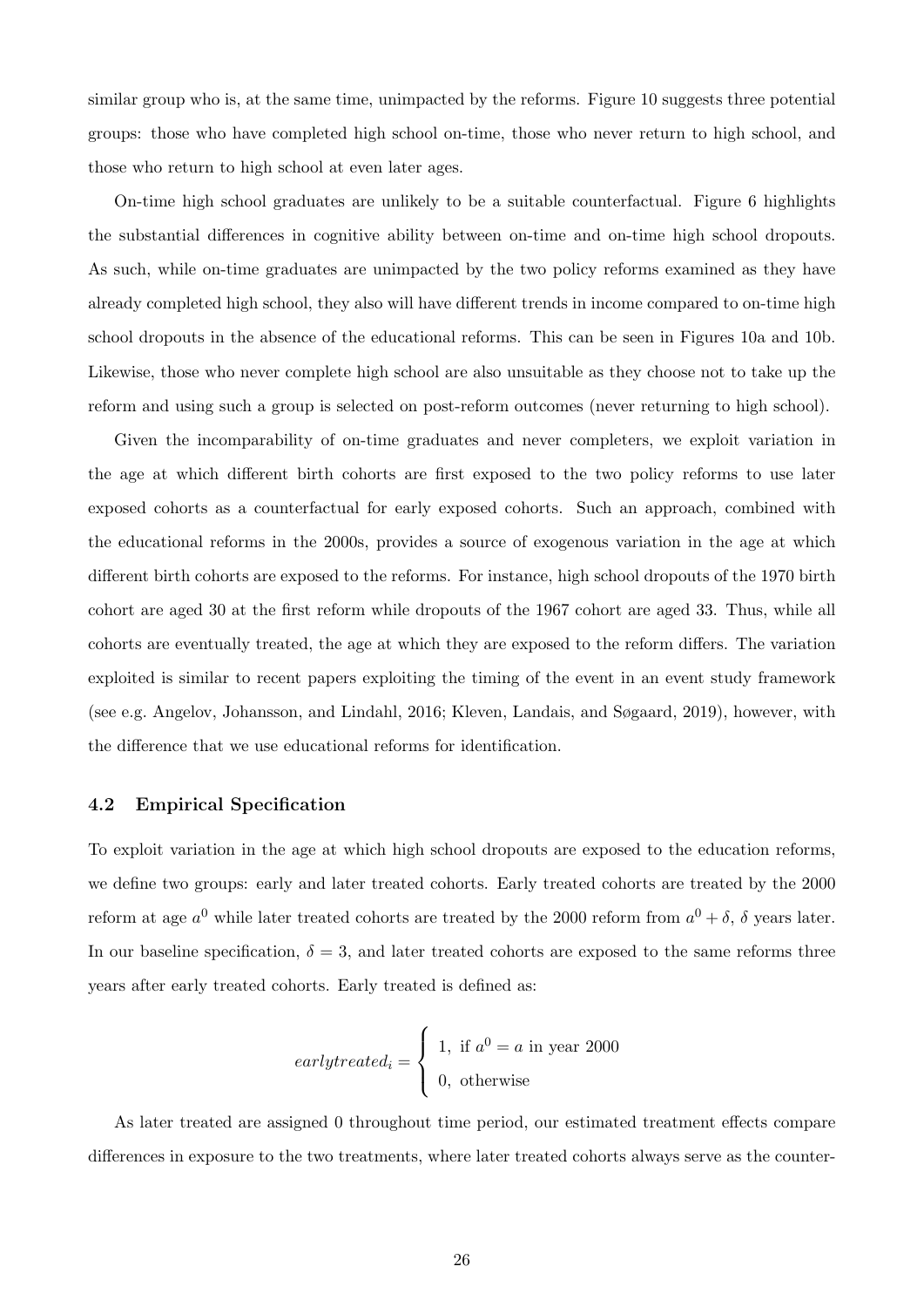factual for early treated cohorts.<sup>[16](#page--1-0)</sup> Variation comes from the fact that while all cohorts are exposed at the same calendar year, the reforms affect different cohorts at different ages. Thus, we compare early and later treated cohorts at the same ages, and the panel dimension of the data is age, rather than calendar year.

Event time is calculated relative to  $a^0 = 30, 31, 32, 33$ , a "base age" which indicates the age at which the early treated cohort is first treated in 2000.<sup>[17](#page--1-0)</sup> Event time is defined as  $time = a - a^0$ . As such, at  $time = 0$ , the treated cohort is first treated by the 2000 reform. At  $time = 3$ , the treated cohort is first treated by the 2003 reform, while the later treated cohort is first treated by the first 2000 reform. At  $time = 6$ , the treated cohort continues to be treated by the 2003 reform while the later treated cohort is first treated by the 2003 reform. Table [2](#page-28-0) depicts the variation of age at exposure for different birth cohorts from 1964–1970 included in the estimation sample.

<span id="page-28-0"></span>

| base age $a^0$ :                        |                 | 30                       |                 | 31              |                 | 32              | 33              |                 |
|-----------------------------------------|-----------------|--------------------------|-----------------|-----------------|-----------------|-----------------|-----------------|-----------------|
| cohort:<br>(early/later treated)<br>age | 1970<br>(early) | 1967<br>$(\text{later})$ | 1969<br>(early) | 1966<br>(later) | 1968<br>(early) | 1965<br>(later) | 1967<br>(early) | 1964<br>(later) |
| 26                                      | $-4$            | $-4$                     |                 |                 |                 |                 |                 |                 |
| 27                                      | $-3$            | $-3$                     | $-4$            | $-4$            |                 |                 |                 |                 |
| 28                                      | $-2$            | $-2$                     | $-3$            | $-3$            | $-4$            | $-4$            |                 |                 |
| 29                                      | $-1$            | $-1$                     | $-2$            | $-2$            | $-3$            | $-3$            | $-4$            | $-4$            |
| $30\,$                                  | $\overline{0}$  | $\boldsymbol{0}$         | $-1$            | $-1$            | $-2$            | $-2$            | $-3$            | $\text{-}3$     |
| 31                                      | $+1$            | $+1$                     | $\overline{0}$  | $\overline{0}$  | $-1$            | $-1$            | $-2$            | $-2$            |
| 32                                      | $+2$            | $+2$                     | $+1$            | $+1$            | $\overline{0}$  | $\overline{0}$  | $-1$            | $-1$            |
| 33                                      | $\rm +3$        | $+3$                     | $+2$            | $+2$            | $+1$            | $+1$            | $\Omega$        | $\mathbf{0}$    |
| 34                                      | $+4$            | $+4$                     | $+3$            | $+3$            | $+2$            | $+2$            | $+1$            | $+1$            |
| 35                                      | $+5$            | $+5$                     | $+4$            | $+4$            | $+3$            | $+3$            | $+2$            | $+2$            |
| 36                                      | $+6$            | $+6$                     | $+5$            | $+5$            | $+4$            | $+4$            | $+3$            | $+3$            |
| 37                                      | $+7$            | $+7$                     | $+6$            | $+6$            | $+5$            | $+5$            | $+4$            | $+4$            |
| 38                                      | $+8$            | $+8$                     | $+7$            | $+7$            | $+6$            | $+6$            | $+5$            | $+5$            |
| $39\,$                                  | $+9$            | $+9$                     | $+8$            | $+8$            | $+7$            | $+7$            | $+6$            | $+6$            |
|                                         |                 |                          |                 | $\bullet$       |                 |                 |                 |                 |
| 44                                      | $+14$           | $+14$                    | $+13$           | $+13$           | $+12$           | $+12$           | $+11$           | $+11$           |
| Number of Females<br>Number of Males    | 2633<br>2325    | 3049<br>2489             | 2806<br>2245    | 3163<br>2323    | 2864<br>2166    | 3040<br>2199    | 3014<br>2263    | 3101<br>2161    |

Table 2: Variation in Exposure to Educational Reforms by Birth Cohort

Table depicts the variation in age at exposure among early and later treated cohorts of base ages  $a^0 = 30, ..., 33$ . Dark gray corresponds to ages outside of the sample window. Light gray corresponds to ages prior to the introduction of the first of the two education reforms. Dark blue corresponds to exposure to the first education reform, while light blue corresponds to exposure to the second education reform.

By defining time with respect to  $a^0$ , the event study approach compares the age-education and age-earnings profiles among high school drop outs of different birth cohorts who are exposed to the educational reforms of the 2000s at different ages. The paper estimates the following event study regression separately for women and men:

 $16$ Similar approaches are taken in [Nekoei and Seim](#page-52-4) [\(2018\)](#page-52-4); [Fadlon and Nielsen](#page-50-3) [\(2019\)](#page-50-3), where the counterfactual group is treated in the future.

<sup>&</sup>lt;sup>17</sup>Section [5.5](#page-46-0) details the comparison of younger and older base ages.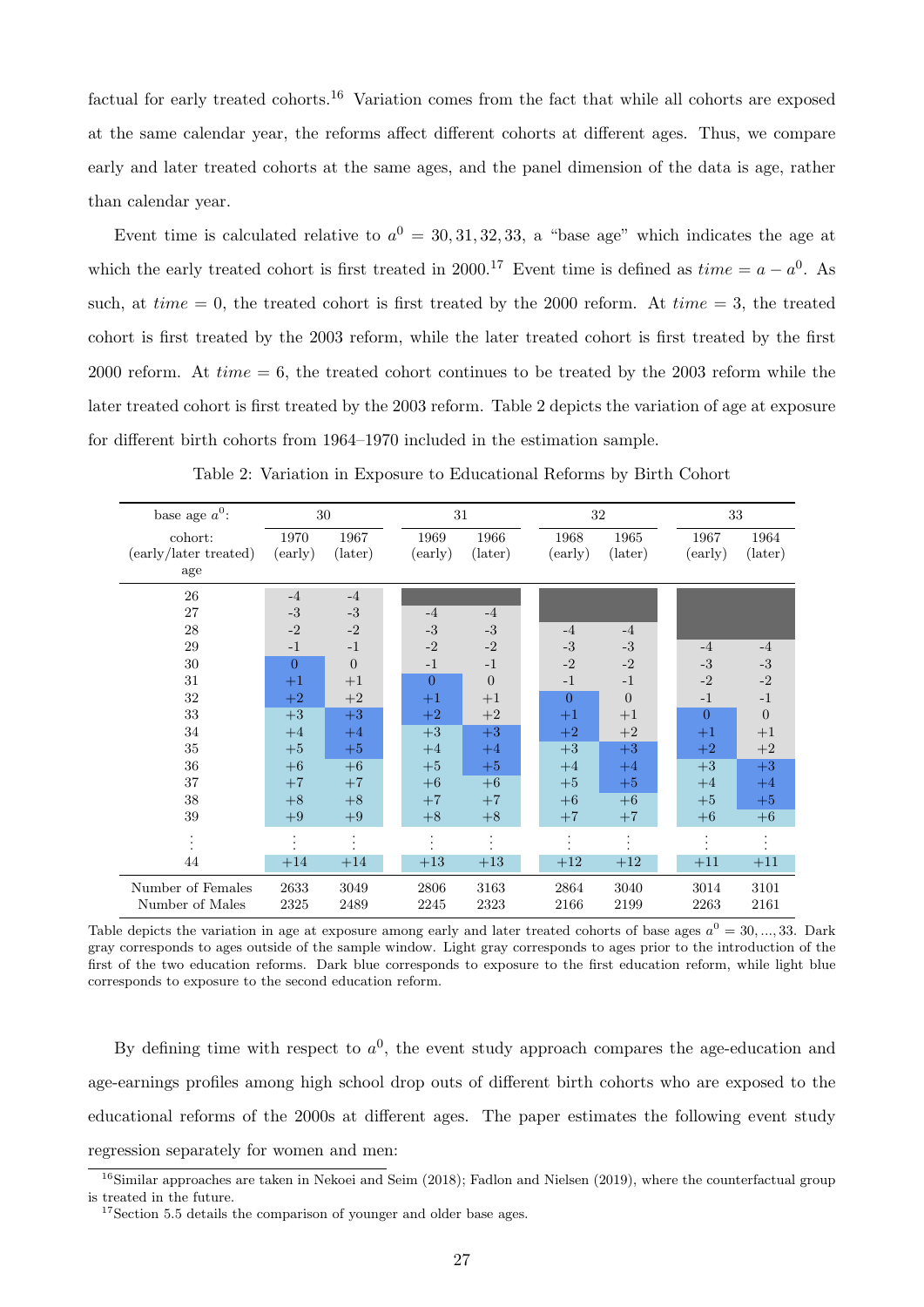<span id="page-29-0"></span>
$$
y_{ijlt} = \sum_{k=-4}^{14} \delta_k D_{it}^k \text{ years after 2000 reform} + \tau_t + \psi_j + \gamma_l + u_{ijlt}
$$
 (2)

where the estimated  $\delta_k$  coefficients corresponds to the treatment effect comparing early to late treated in time t (k years after the 2000 reform) for individual i.  $D_{it}^{k \text{ years after 2000 reform}}$  is defined as:

$$
\begin{cases}\n= 1, \text{ if } early treated_i = 1 \text{ and } time = k \\
= 0, \text{ otherwise.} \n\end{cases}
$$

In results that follow,  $y_{it}$  corresponds to one of five different outcomes of individual i in year t: three education measures—years of completed education, a binary variable indicating the completion of high school, and a binary variable indicating the completion of higher education—and two labor market outcomes—log of annual labor earnings and a binary variable indicating employment.

The coefficient  $\delta_k$  for  $k = 0, \ldots, 14$  is the impact of the educational reform k years after the 2000 reform on one of these outcomes. The pre-reform coefficients  $\delta_{-4}, \ldots, \delta_{-1}$  reveal whether early and later treated individuals had any existing pre-reform trends in the relevant outcome variable. The coefficient  $\delta_{-1}$  is conventionally set to zero, such that the estimated difference is interpreted relative to the difference between early treated and later treated individuals in  $k = -1$ . That is, we fix the difference in outcomes at age  $a^0 - 1$  to be constant and ask whether the differences over time are significantly different between the early and later treated groups (relative to the difference between the two groups).  $\tau_t$  corresponds to age fixed effects within a given base age  $a^0$ .  $\psi_j$  corresponds to pre-reform sector fixed effects, where sector is defined as manufacturing, public, employed in any other sector, or non-employed (no sector).  $\gamma_l$  corresponds to fixed effects for the age which a student first left the education system and dropped out of high school, where  $l = 16, \ldots, 20$ . Standard errors are clustered at the municipality level.

Exploiting the variation in the ages at which different birth cohorts are exposed to the same reforms requires the identifying assumption that in the absence of the first education reforms in 2000, the education/labor market outcomes of early and later treated groups would have evolved the same over the life cycle. This implies that had early treated cohorts (and eventually later treated groups) not been exposed to the reform in 2000, they would have continued to experience the same changes in education/labor market outcomes over the same ages. The parallel trends assumption hinges on the fact that the age at which high school dropouts of different birth cohorts are exposed to the first educational reform is as good as random. Given the speed at which the law in 2000 was passed and implemented—the eventual change was proposed 28 April 2000, passed 30 June, and came into force as of 1 August—this seems plausible. The rapid implementation of the law and the inflexibility of the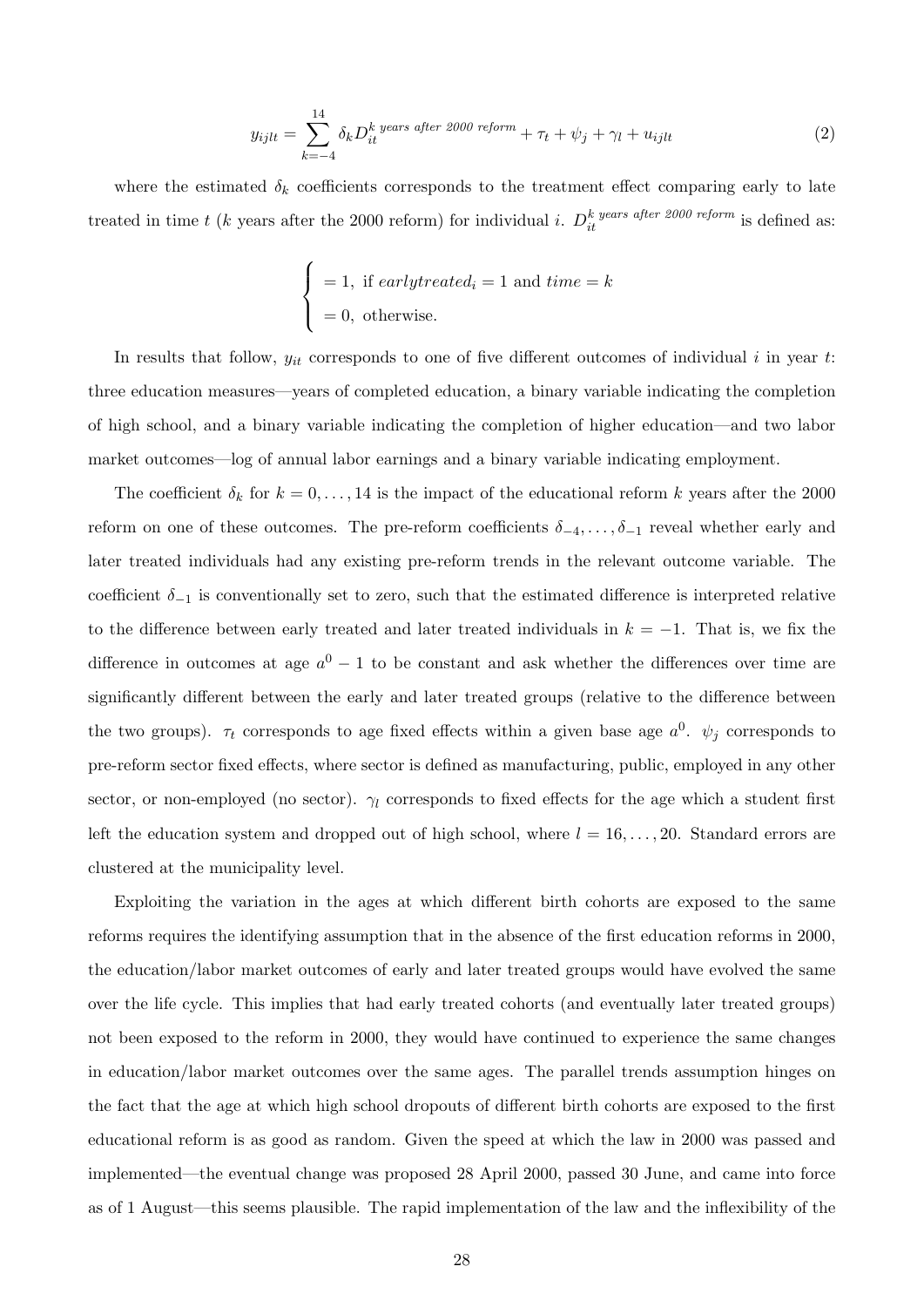education system prior to the change  $(St. \, mell. \, nr. \, 32 \, (1998-99))$  also limits the scope for anticipation.

#### <span id="page-30-0"></span>4.2.1 Defining the sample

The paper isolates a sample of on-time high school dropouts by imposing three sample restrictions. First, the sample is restricted to those who have completed either one or two years of high school, but left education at age 20 or younger having not finished high school. Second, the sample is restricted to those who, at time −6, have still not completed high school prior to the reform. To the extent that high school dropouts return to education at different levels prior to the 2000 reform, this will be reflected in the estimated pre-reform coefficients  $\delta_{-4}$ ,  $\delta_{-3}$ , and  $\delta_{-2}$ . Third, we exclude anyone, among both early and later treated cohorts, who completed a vocational education qualification under the Practical Candidate Scheme (PCS). The PCS offers an out of classroom opportunity for workers in a specific vocation to document their on the job knowledge and skills and received a vocational education diploma at the high school level. The comparison between early and later treated is complicated by the expansion of the PCS in the 1990s prior to these reforms. To abstract from the potential confounding of the expansion of the practical candidate scheme, any individual who completes a vocational qualification under the Practical Candidate Scheme is dropped from the analysis below.

Table [3](#page-31-0) describes the estimation sample of high school dropouts in time −1 for women and men, comparing early and later treated cohorts. Early and later treated cohorts are similar on observable characteristics, while early treated cohorts come from slightly more educated families and are slightly less likely to be married. There exist strong gender differences in the sample of high school dropouts. On average, women have 1.6 children while men have only 0.9 children and while 51% of women are employed, 70% of men are. Unsurprisingly, the sample of high school dropouts in Table [3](#page-31-0) are in the lower part of the national earnings distribution, where the average labor earnings of women correspond to the  $28<sup>th</sup>$  percentile while men correspond to the  $22<sup>nd</sup>$  percentile (see Figure [G\)](#page-59-0).

#### <span id="page-30-1"></span>4.2.2 Accounting for comparability of different birth cohorts

As the event study framework exploits variation across different birth cohorts, changes in demographic characteristics over time may affect the similarity of early and later treated. For instance, early treated cohorts have slightly higher levels of parental education than later treated cohorts in Table [3.](#page-31-0) One potential reason for this is that parental education levels are slowly increasing over time as younger birth cohorts become increasingly educated.<sup>[18](#page--1-0)</sup> As such, pre-treatment differences in the composition of the sample between early and later treated cohorts may affect the dynamics of the outcome variable post-reform, violating the parallel trends assumption. [Abadie](#page-48-3) [\(2005\)](#page-48-3); [Blundell and Dias](#page-49-5) [\(2009\)](#page-49-5) show

 $^{18}$ Figure [2](#page-11-0) suggests this is the case as the on-time completion rate increases from birth cohorts 1961–1965 to 1976–1980.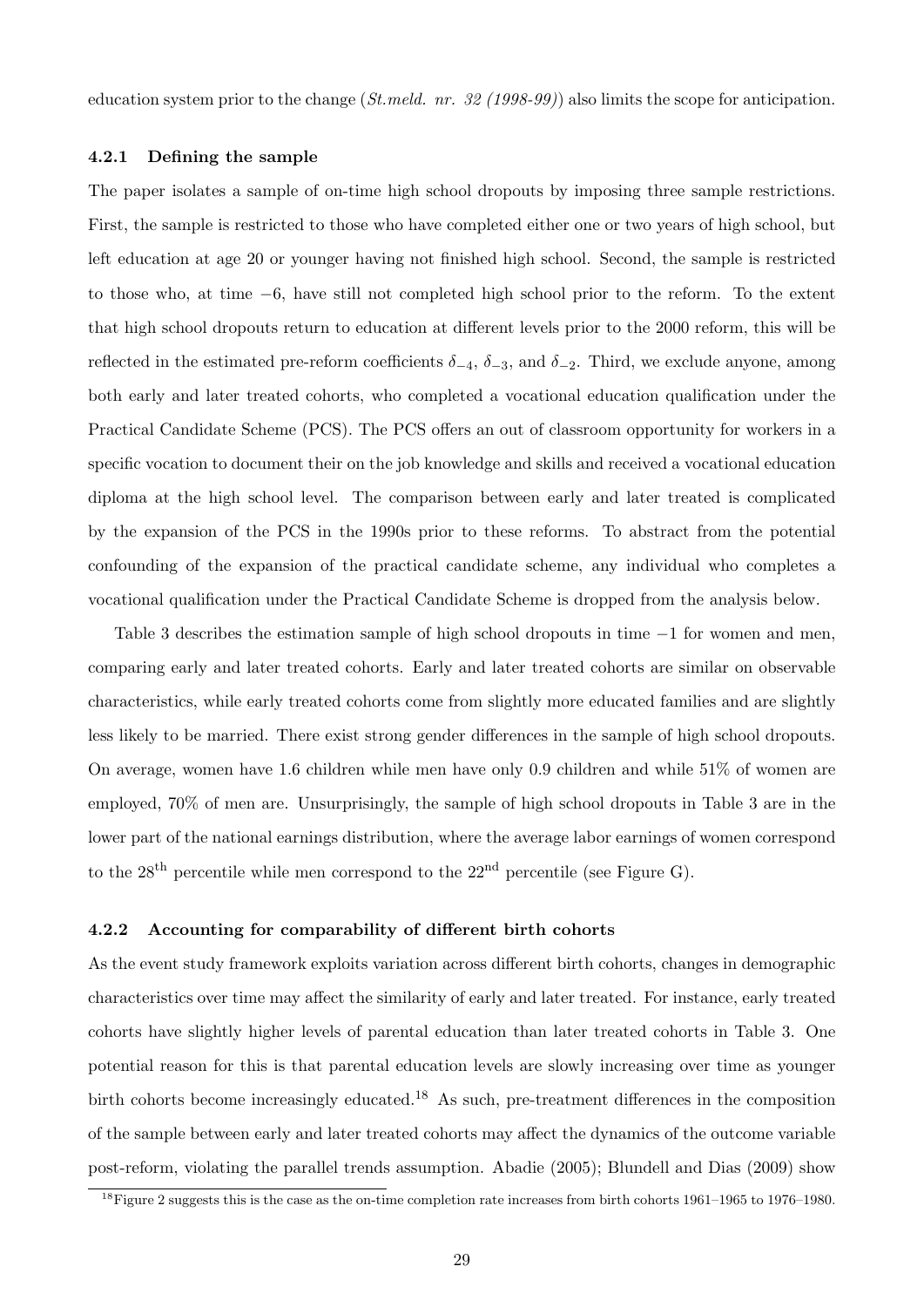<span id="page-31-0"></span>

|                                           | Female                  |                        |                      |                         | Male                   |             |
|-------------------------------------------|-------------------------|------------------------|----------------------|-------------------------|------------------------|-------------|
|                                           | (1)<br>Early<br>Treated | (2)<br>Late<br>Treated | (3)<br>Both          | (4)<br>Early<br>Treated | (5)<br>Late<br>Treated | (6)<br>Both |
| Parental Education:                       |                         |                        |                      |                         |                        |             |
| Frac. at least one parent highly educated | 0.327                   | 0.288                  | 0.306                | 0.342                   | 0.293                  | 0.317       |
|                                           | (0.469)                 | (0.453)                | (0.461)              | (0.474)                 | (0.455)                | (0.465)     |
| Fertility and Household:                  |                         |                        |                      |                         |                        |             |
| Frac. first birth age 25 or younger       | 0.563                   | 0.546                  | $\,0.554\,$          | 0.258                   | 0.263                  | 0.261       |
|                                           | (0.496)                 | (0.498)                | (0.497)              | (0.438)                 | (0.440)                | (0.439)     |
| number of children                        | 1.559                   | 1.550                  | 1.554                | 0.910                   | 0.948                  | 0.929       |
|                                           | (1.053)                 | (1.055)                | (1.054)              | (1.010)                 | (1.026)                | (1.018)     |
| Frac. with children                       | 0.802                   | 0.798                  | 0.800                | 0.539                   | 0.554                  | 0.547       |
|                                           | (0.398)                 | (0.402)                | (0.400)              | (0.498)                 | (0.497)                | (0.498)     |
| Frac. married                             | 0.436                   | 0.475                  | 0.457                | 0.271                   | 0.317                  | 0.295       |
|                                           | (0.496)                 | (0.499)                | (0.498)              | (0.444)                 | (0.466)                | (0.456)     |
| Base Ages:                                |                         |                        |                      |                         |                        |             |
| Frac. base age 30                         | 0.233                   | 0.243                  | 0.238                | 0.258                   | 0.267                  | 0.263       |
|                                           | (0.423)                 | (0.429)                | (0.426)              | (0.438)                 | (0.443)                | (0.440)     |
| Frac. base age 31                         | 0.248                   | 0.255                  | 0.252                | 0.251                   | 0.253                  | 0.252       |
|                                           | (0.432)                 | (0.436)                | (0.434)              | (0.434)                 | (0.435)                | (0.434)     |
| Frac. base age 32                         | 0.253                   | 0.247                  | 0.250                | 0.241                   | 0.241                  | 0.241       |
|                                           | (0.435)                 | (0.431)                | (0.433)              | (0.428)                 | (0.428)                | (0.428)     |
| Frac. base age 33                         | 0.266                   | 0.255                  | 0.260                | 0.250                   | 0.239                  | 0.245       |
|                                           | (0.442)                 | (0.436)                | (0.439)              | (0.433)                 | (0.426)                | (0.430)     |
| Frac. early treated                       | $\mathbf{1}$            | $\overline{0}$         | 0.475                | $\mathbf{1}$            | $\mathbf{0}$           | 0.492       |
|                                           | (0)                     | (0)                    | (0.499)              | (0)                     | (0)                    | (0.500)     |
| Labor Market:                             |                         |                        |                      |                         |                        |             |
| employed 20+ hours/week                   | 0.502                   | 0.516                  | 0.509                | 0.715                   | 0.686                  | 0.700       |
|                                           | (0.500)                 | (0.500)                | (0.500)              | (0.451)                 | (0.464)                | (0.458)     |
| log of labor earnings                     | 11.47                   | 11.46                  | 11.46                | 12.16                   | 12.08                  | 12.12       |
|                                           | (1.102)                 | (1.061)                | (1.081)              | (0.839)                 | (0.782)                | (0.811)     |
| Education:                                |                         |                        |                      |                         |                        |             |
| years of education                        | 12.21                   | 12.22                  | 12.22                | 12.15                   | $12.17\,$              | 12.16       |
|                                           | (1.033)                 | (0.942)                | (0.987)              | (1.076)                 | (1.064)                | (1.070)     |
| Frac. completed HS                        | 0.128                   | $0.115\,$              | $\rm 0.121$          | 0.146                   | 0.140                  | 0.143       |
|                                           | (0.334)                 | (0.319)                | (0.326)              | (0.353)                 | (0.347)                | (0.350)     |
| age first dropped out                     | 17.90                   | 17.89                  | 17.90                | $17.91\,$               | 17.75                  | 17.83       |
|                                           | (1.142)                 | (1.178)                | (1.161)              | (1.131)                 | (1.188)                | (1.162)     |
| Individuals                               | 11358                   | 12565                  | $\boldsymbol{23923}$ | $9041\,$                | 9326                   | 18367       |

|  |  | Table 3: Describing the Estimation Sample |  |
|--|--|-------------------------------------------|--|
|--|--|-------------------------------------------|--|

Sample: base ages 30–33 who dropped out of high school as described in Section [4.2.1.](#page-30-0) All variables measured at time −1, unless otherwise indicated.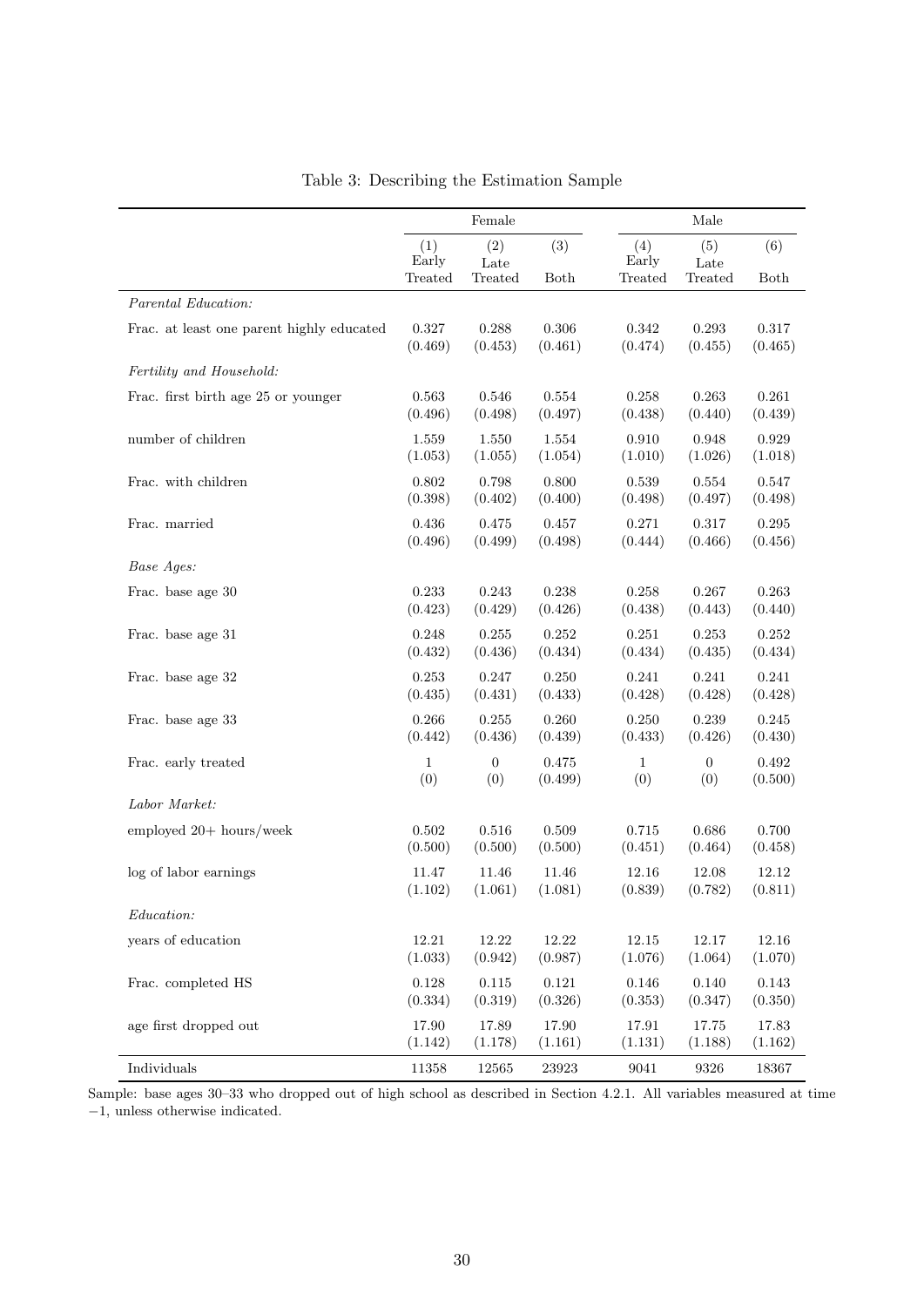that weighting the regression by an estimated propensity score accounts for such differences.<sup>[19](#page--1-0)</sup>

Focusing on later treated cohorts 3 years after limits the scope for major differences, as the cohorts are not born that far apart. However, the paper accounts for potential differences between early and later treated cohorts by weighting the event study regression by the inverse propensity score. As a first step, we estimate propensity scores predicting the probability of being in the early treated group (compared to the later treated group). The propensity score is estimated using data one year prior to the 2000 reform in  $time = -1$  and used in all time periods from  $time = -4, \ldots, +14$ . The propensity score is estimated by matching early and later treated individuals in on: 3 binary variables indicating at least one highly educated parent, first birth at age 25 or younger, and married (measured at  $-1$ ); binary variables for age of first drop outs (5 categories, 16–20); binary variables for broad field of study left high school with (10 broad categories); the number of children (measured at −1, including zeros); birth municipality; 2 digit industry dummies (measured at  $-1$ ); and base age.

Following [Mastrobuoni and Pinotti](#page-51-3) [\(2015\)](#page-51-3), the inverse propensity scores are then used to weight the event study regression by:

$$
treated \frac{p}{P(X_i)} + (1 - treated) \frac{1-p}{1 - P(X_i)}
$$
\n
$$
\tag{3}
$$

where p is the unconditional probability of early treatment and  $P(X_i)$  is the conditional probability of treatment (the estimated propensity score). Intuitively, this method increases the weight of those in the later treated group with similar characteristics to the early treated group and weights down those in the later treated group with differences in the estimated propensity score. Appendix Figure [H](#page-60-0) plots the estimated propensity scores, revealing substantial overlap between early and later treated. This suggests that, on the whole, the two groups are relatively similar in terms of the matching variables.<sup>[20](#page--1-0)</sup>

[Busso, DiNardo, and McCrary](#page-50-4) [\(2014\)](#page-50-4) show that with a large number of observations, non-bootstrapped standard errors are a reasonable approximation when weighting by the inverse propensity score.[21](#page--1-0) The paper reports non-bootstrapped standard errors throughout. Indeed, [Mastrobuoni and Pinotti](#page-51-3) [\(2015\)](#page-51-3) establish the similarity between bootstrapped and non-bootstrapped standard errors.

#### <span id="page-32-0"></span>4.2.3 Controlling for differences in local economic conditions

A limitation of exploiting variation across ages and using age as the panel dimension is that at the same time t, early and later treated cohorts are in different calendar years. For instance, at  $t = 0$ ,

<sup>&</sup>lt;sup>19</sup>Similar approaches are taken in [Mastrobuoni and Pinotti](#page-51-3) [\(2015\)](#page-51-3); [Pohlan](#page-52-5) [\(2019\)](#page-52-5); [Goodman-Bacon and Cunningham](#page-51-4) [\(2019\)](#page-51-4).

 $^{20}$ As such, results are similar when using the unweighted event study regression.

 $21$ While typically bootstrapping does not produce valid standard errors in matching, this is not the case when weighting by the inverse propensity score [\(Abadie and Imbens, 2008\)](#page-48-4).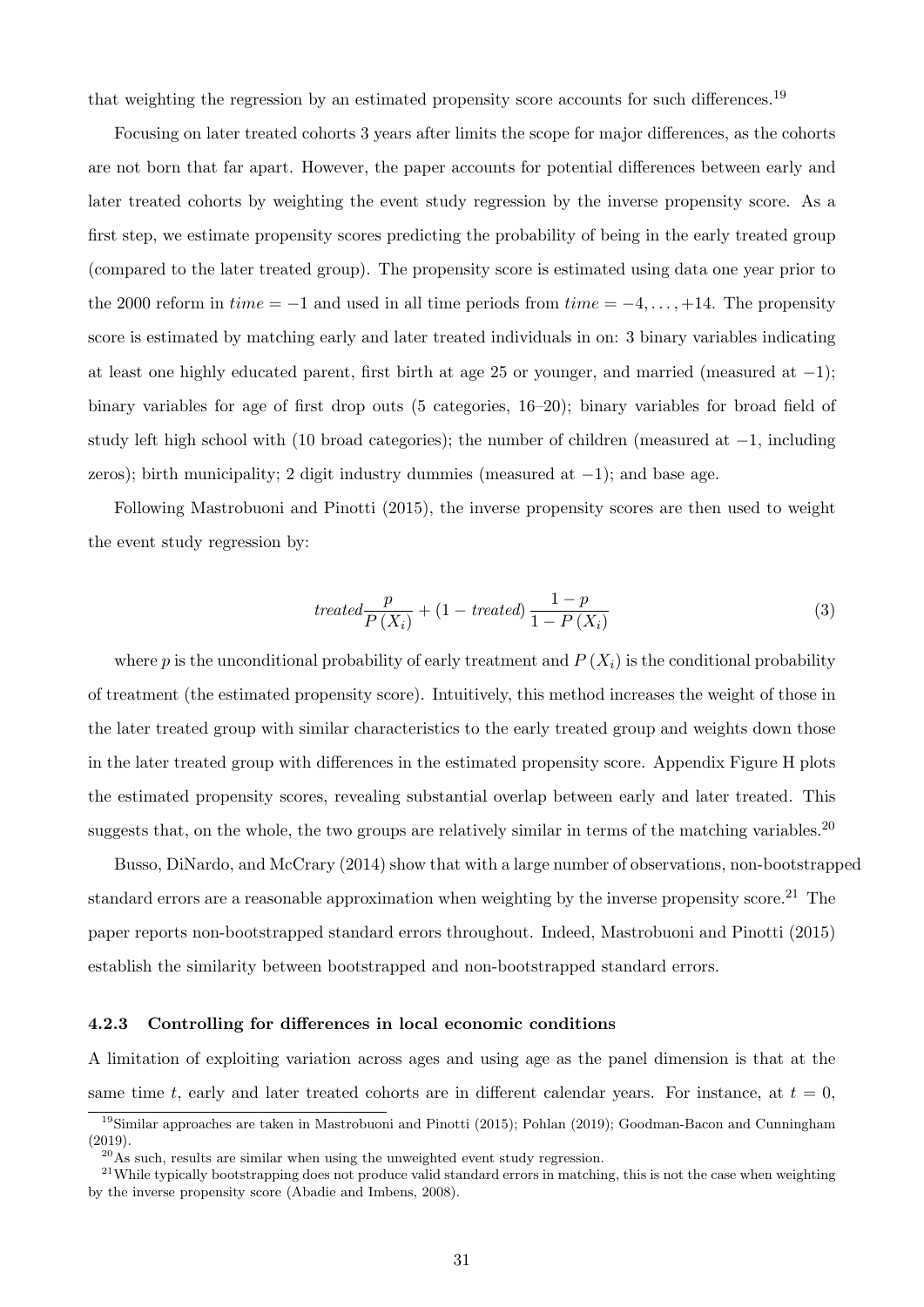the early treated cohort is in year 2000 while the later treated cohort is in year 1997. This implies that two people who live in the same local area face different economic conditions at the same point in event time. Likewise, two people who are in the same employment sector face different economic conditions. Note that time and year effects cannot be separated, as there is no group in the estimation sample which is never treated. To account for such differences, we make use of the population data and construct, separately for each gender, two fixed effects which we then merge into our base age sample.

Using data on all workers aged 25–54 who have not completed high school from 1993–2014, we construct two fixed effects: (a) municipality  $\times$  year and (b) initial field of study  $\times$  year. We define field of study at high school as the field of study an individual in the base age sample first dropped out of education with, as they all completed some high school yet did not finish. These two fixed effects account for differences in local economic conditions and time-varying shocks which affect early and later treated who dropped out of education in the same field of study and live in the same municipality differently. We make use of these fixed effects estimated on the entire population of dropouts in the estimation for income (Figure [13a\)](#page-35-0) and employment (Figure [13b\)](#page-35-0).

## 4.3 The Estimated Impact of Educational Reforms on Education and Labor Market Outcomes

Figure [12](#page-35-1) reports estimates of equation [2](#page-29-0) for the three education variables for the sample of women: the completion of high school, years of education, and the completion of higher education. Immediately after the reform in 2000, high school completion and years of education remain unchanged (Figures [12a](#page-35-1) and [12b](#page-35-1) respectively). Following the 2003 student financing reform, education begins to increase among early treated and peaks at  $+6$ . Six years after the first reform, high school completion among early treated increases by 1.3 ppt (10.5% of the mean in −1) and years of education increases by 0.084 years (0.7%). Both effects are significant at 5 and 1% respectively. Importantly, estimated pre-event coefficients are small in magnitude and not significantly different from zero, indicating that the age-education profiles of early and later treated cohorts are parallel before the first reform in 2000.

As time goes on and the later treated cohort is also exposed to the second reform, increases in education among early treated begin to fade out. In the longer run, high school completion of early treated is not significantly different from zero. Years of education, however, remains higher among early treated compared to later treated individuals, an effect which is significant at the 5% level. The difference between the two sets of results can be explained by differences in the probability of continuing with higher education among the early treated cohorts, reported in Figure [12c.](#page-35-1) While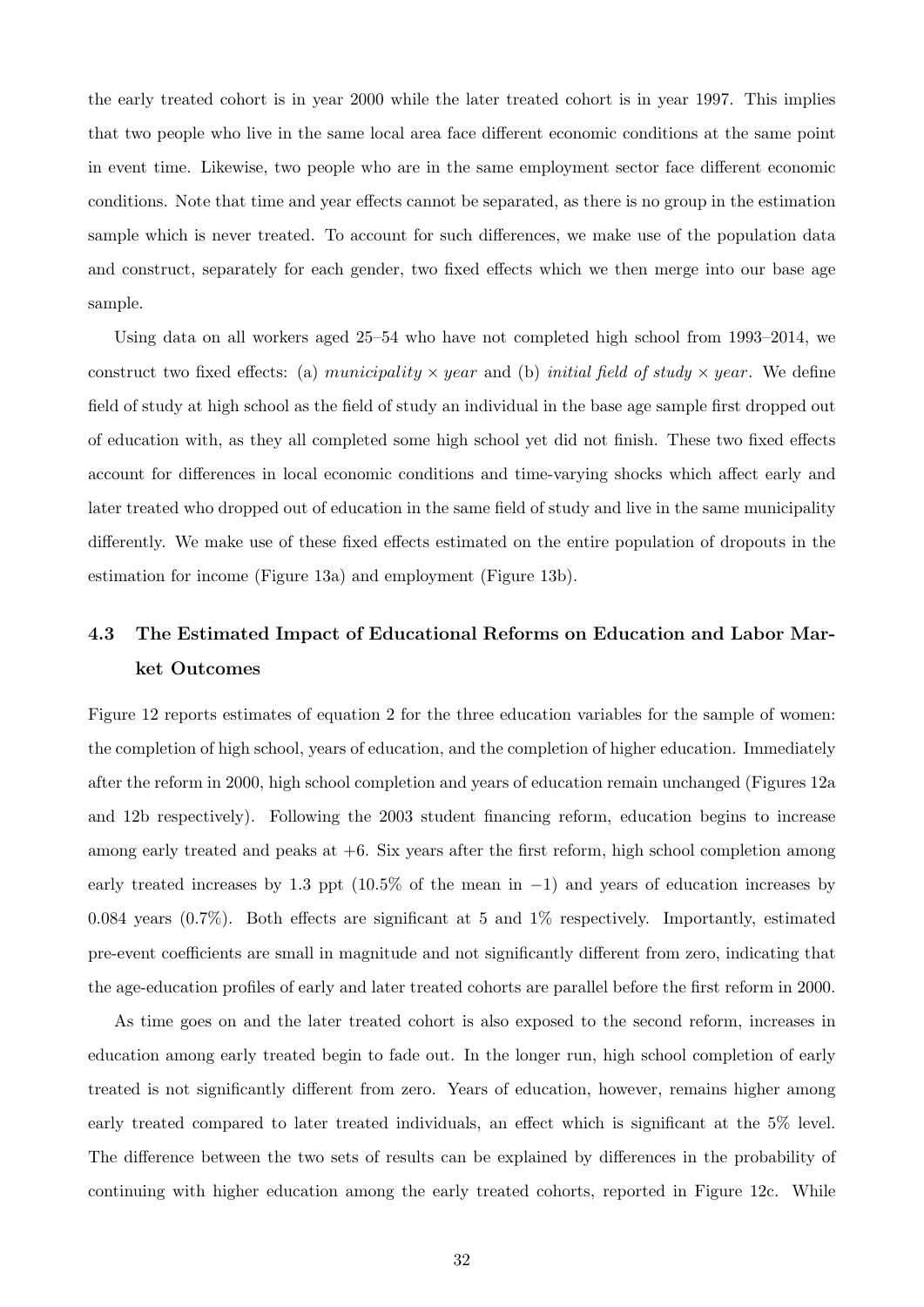some later treated individuals also continue into higher education, as evidenced by the decline in the estimated coefficient from its peak at  $+6$ , the probability of continuing past high school is higher among early treated women. As such, there are persistent increases in the probability of completing higher education among early treated women: 14 years after the reform in 2000, early treated women are 1 ppt more likely to have higher education  $(24\% \text{ of the mean in } -1)$ .

Differences in the completion of higher education between early and later treated women reveal that the age of returning to high school may matter for the probability of continuing further in the education system. Such results suggest that in order to maximize educational attainment later in life, policies encouraging individuals to return to finish high school at younger ages would have larger effects on higher education. As later treated are exposed 3 years later to each of the two reforms, they are also 3 years closer to retirement. As such, those in the later treated group may find it too costly to forego additional years of earnings to return to higher education while the early treated group may not. However, age of exposure to the two reforms seems to matter less for returning to high school, as both early and later treated women complete high school at roughly the same rates.

Corresponding with the observed increases in education, labor earnings (Figure [13a\)](#page-35-0) and full-time employment, defined as at least 30 hours per week, (Figure [13b\)](#page-35-0) also increase among women. The timing of the changes in labor market outcomes coincide with changes in education: as early treated women complete education, labor market outcomes begin to increase and when later treated cohorts return to education, the increases in labor market outcomes stabilize or even decline. In the long run 14 years after the early treated cohorts are exposed to the 2000 reform, earnings increase by roughly 5% and employment increases by 3 ppt (8.3%) relative to later treated cohorts. Increases in earnings are similar irrespective of whether or not benefits are included in the measure of labor earnings.

#### 4.3.1 Reducing the Gender Earnings Gap

Results for males are reported in Appendix [G.](#page-61-0) On the whole, the two education reforms have no discernible impact on the education of men. Figure [2](#page-11-0) provides insight into why: a substantial fraction of male high school dropouts already return to high school at earlier ages in the life cycle compared to women. As men are substantially more likely to return to high school from 20–30 compared to women, it is unsurprising that men are not induced by the two education reforms examine to return to high school education in their early 30s. For instance, for those born 1966–1970, the early treated birth cohorts, the high school completion rate of men is 7.4 percentage points less than that of women at age 20. However, by age 30, the gap has reversed and men are 1.6 percentage points more likely to have completed high school.

Taking the reduced form coefficients for labor earnings for women and for men, Figure [14](#page-36-0) plots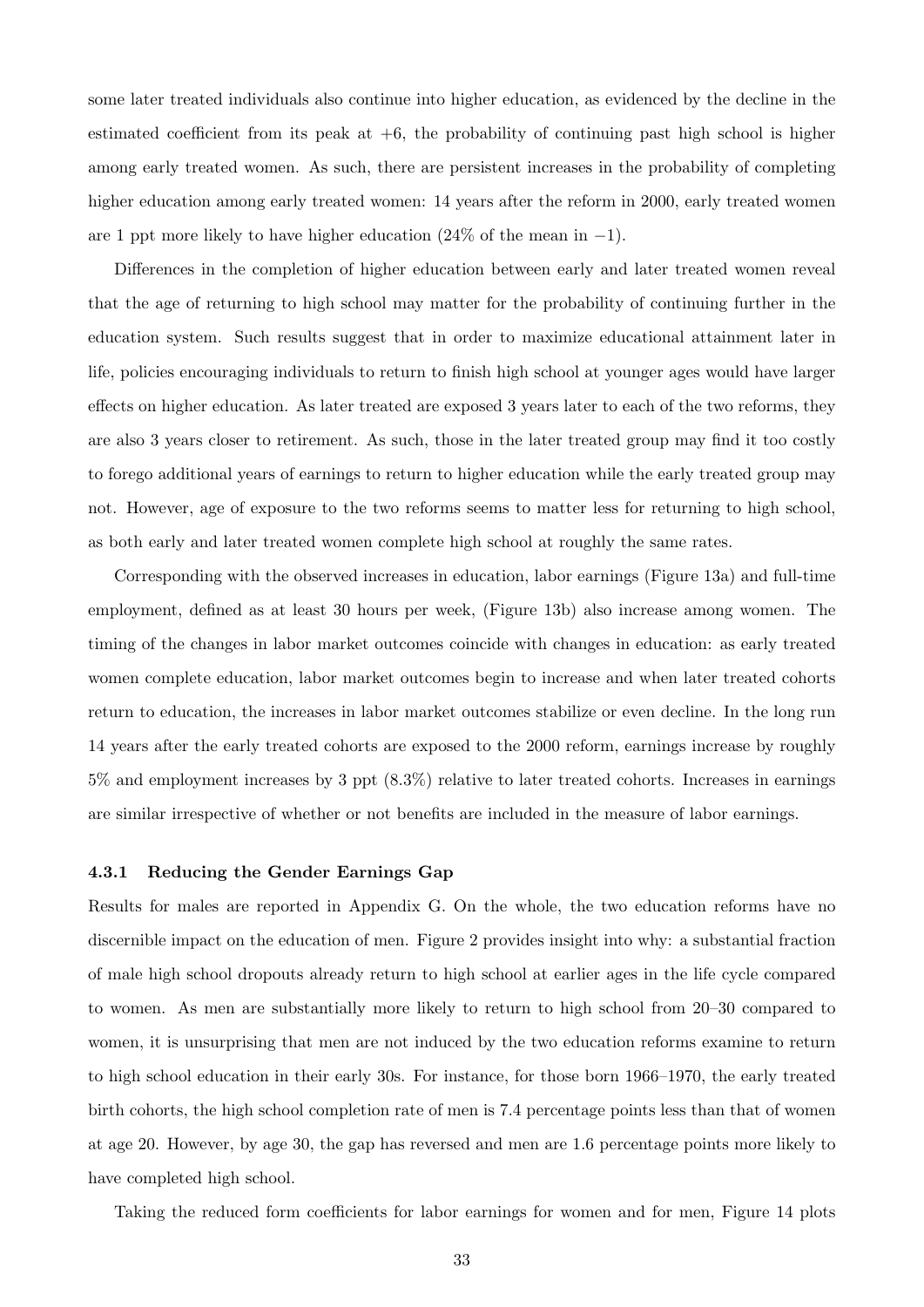Figure 12: Education

<span id="page-35-1"></span>

Figure plots estimates of equation [\(2\)](#page-29-0), weighted by estimated propensity score in −1 as described in Section [4.2.2.](#page-30-1) Each point represents the difference in the outcome variable between early and later treated cohorts at a specific point in time, relative to the same difference in −1. Panel (a) defines education as equal to 1 if completed the final year of high school. Panel (b) defines education as the number of years of education. Panel (c) defines education as equal to 1 if completed higher education. Sample of females of base ages  $30-33$ .  $95\%$  confidence interval reported.



<span id="page-35-0"></span>

Figure plots estimates of equation [\(2\)](#page-29-0), weighted by estimated propensity score in −1 as described in Section [4.2.2.](#page-30-1) Each point represents the difference in the outcome variable between early and later treated cohorts at a specific point in time, relative to the same difference in  $-1$ . Controls for municipality × year and initial field of study × year fixed effects as described in Section [4.2.3.](#page-32-0) Two earnings measures in panel (a) correspond to the log of annual labor earnings and the log of annual labor earnings also including sickness, unemployment, and parental leave benefits. Panel (b) defines employment as equal to 1 if working at least 30 hours per week. Sample of females of base ages 30–33. 95% confidence interval reported.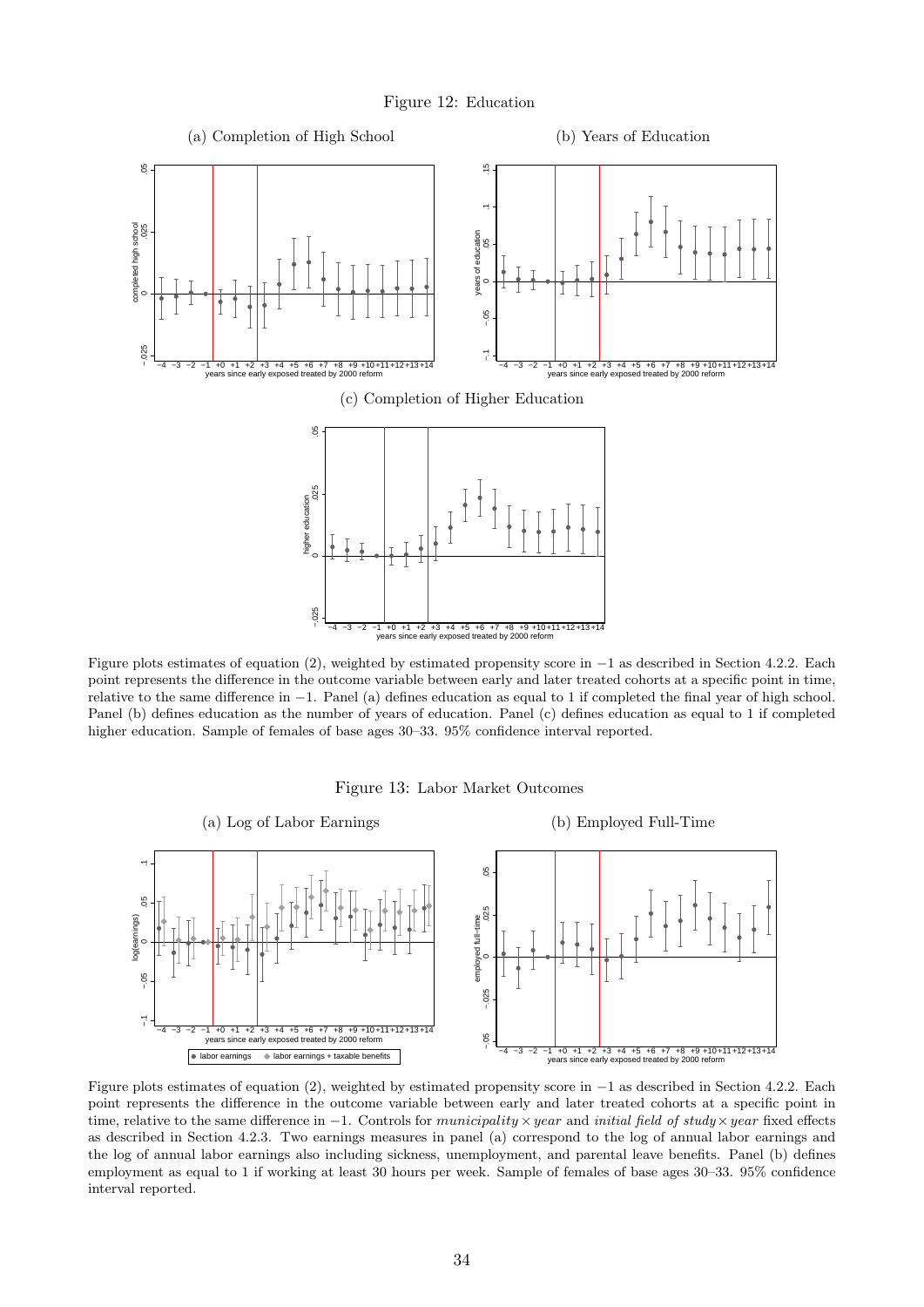the comparison of predicted log earnings over the life cycle for early treated women and men. As men do not return to education, their earnings steadily increase post-reform, while women see much larger growth in earnings after returning to education. As such, later life education closes the gap in labor earnings between early treated women and men: by  $+14$ , the gender gap has closed by  $42\%$  from its −1 value, from 0.53 log points to 0.31 log points.

<span id="page-36-0"></span>Figure 14: Log of Labor Earnings, Gap Between Women and Men as Predicted by Reduced Form Regression



Figure plots the log of annual labor earnings (including taxable benefits), as predicted by estimation of equation [\(2\)](#page-29-0), for early treated females, early treated males, and late treated females (for comparison). Gender gap in log earnings is 0.53 log points in  $-1$ .

#### 4.4 The Channels From Later Life Education to Labor Market Outcomes

We first present the reduced form estimates of the impact on years of education, earnings, hours and employment. We use this analysis to estimate the impact of additional years of education on employment and earnings, as well as on the quality of jobs. To further understand the estimated impacts we examine the employment impacts by pre-reform number of children. We develop this analysis by estimating the impact of the education reforms on fertility.

#### 4.4.1 The impact on later life education, earnings and employment

Table [4](#page-37-0) presents the reduced form estimates across four outcomes: annual earnings, hourly labor earnings, a binary variable indicating full-time employment, and years of education. These regressions reflect the labor market responses seen in Figure [13.](#page-35-0) The results in Table [4](#page-37-0) correspond to a differencein-differences regression over all time periods, where the reported estimates represent the interaction between an indicator for early treated and the entire post-reform period. As later treated cohorts always serve as a counterfactual for early treated cohorts and their treatment status never changes, the reduced form coefficients of Table [4](#page-37-0) represent the average of all  $\delta_k$  for  $k \geq 0$  in equation [\(2\)](#page-29-0).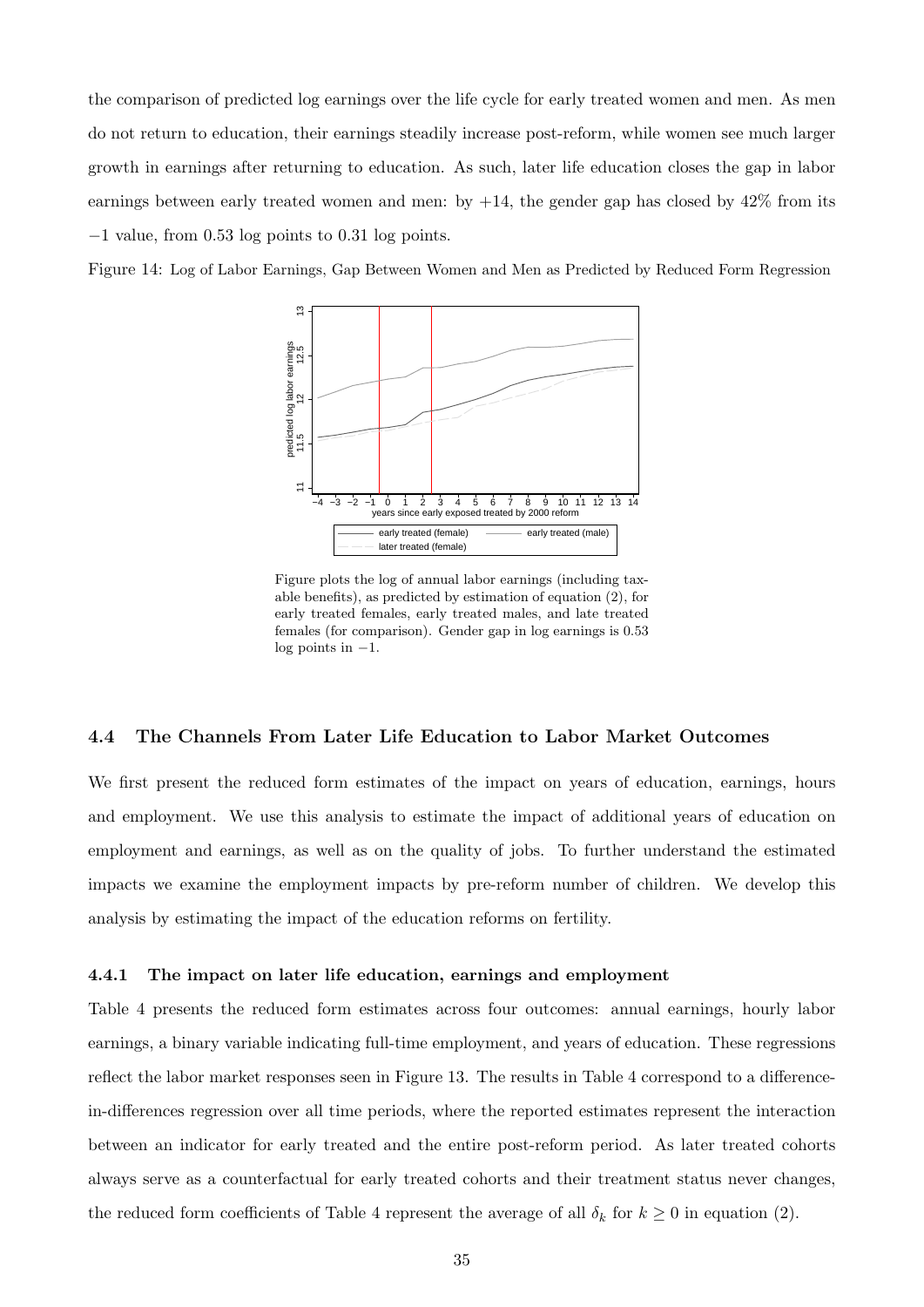|                                   |                   | Labor Market Outcomes |                   |                  |  |
|-----------------------------------|-------------------|-----------------------|-------------------|------------------|--|
|                                   | $\left( 1\right)$ | $^{\prime}2)$         | $\left( 3\right)$ | $\left(4\right)$ |  |
|                                   | Log               | Log                   | Employed          | Years            |  |
|                                   | Annual            | Hourly                | Full              | оf               |  |
|                                   | Earnings          | Earnings              | Time              | Education        |  |
| Early Treated $\times$ Post       | $0.0276***$       | 0.0029                | $0.0159***$       | $0.0361***$      |  |
|                                   | (0.0095)          | (0.0111)              | (0.0053)          | (0.0135)         |  |
| Ν                                 | 295594            | 295594                | 378630            | 378630           |  |
| Avg. Reduced Form Outcome in $-1$ | 11.813            | 4.892                 | 0.361             | 12.215           |  |

<span id="page-37-0"></span>Table 4: Estimated Impact on Labor Market and Education Outcomes, Averaged Over Post-Reform Period

Sample of early and later treated women, base ages  $30-33$ , from  $-1+14$ . Column (1) additionally restricts to women who have positive hours worked in a given year. Each column regresses one of 3 outcomes on the interaction between early treated and a post-reform indicator equal to 1 from time  $+0-+14$ . Column (1) measures annual earnings from employment and column (2) measures hourly labor earnings,  $\left(\frac{\text{annual earnings}}{\text{annual hours worked}}\right)$ . Column (3) measure employment as equal to 1 if working more than 30 hours per week. Column (4) measures years of education. Coefficients interpreted relative to omitted −1. Employment outcome variables measured as hours worked per week in a worker's main employment relationship at end of November.

Compared to the increase in annual labor earnings in Figure [13a,](#page-35-0) the increase in hourly labor earnings is much smaller, and not significantly different from zero.<sup>[22](#page--1-0)</sup> Such a large change when accounting for differences in hours worked between early and later treated suggests that the bulk of the labor market impact of later life education comes through employment response rather than through an increase in wages. Early treated women see increases in full-time employment post-reform and, on average over the post-reform period, full-time employment is 4.5% higher relative to a low pre-reform level of 0.36. Indeed, the sample of high school dropouts is not that attached to the labor force, as 31% of women are classified as outside of the labor force in  $-1$  (column (1), Table [5\)](#page-38-0).

Table [5](#page-38-0) presents the estimated employment response across 4 variables corresponding to different measures of labor market status: outside of the labor force, employed less than 20 hours per week, 20–29 hours per week, and 30+ hours per week (full-time employment). The results of Table [5](#page-38-0) reveal whether the observed increase in full-time employment in Table [4](#page-37-0) originates from increasing labor market attachment (a decline in the probability of being outside the labor force) or increasing hours worked (a decline in employment less than full-time). Though not significant, increases in full-time employment originate from declines in the probability of being outside the labor force and working less than 20 hours per week (columns (1) and (2) respectively).

<sup>&</sup>lt;sup>22</sup>Appendix Figure [J](#page-62-0) reveals that while there is a long-run increase in cumulative labor earnings from all periods  $0-+14$ , this is not the case for hourly labor earnings.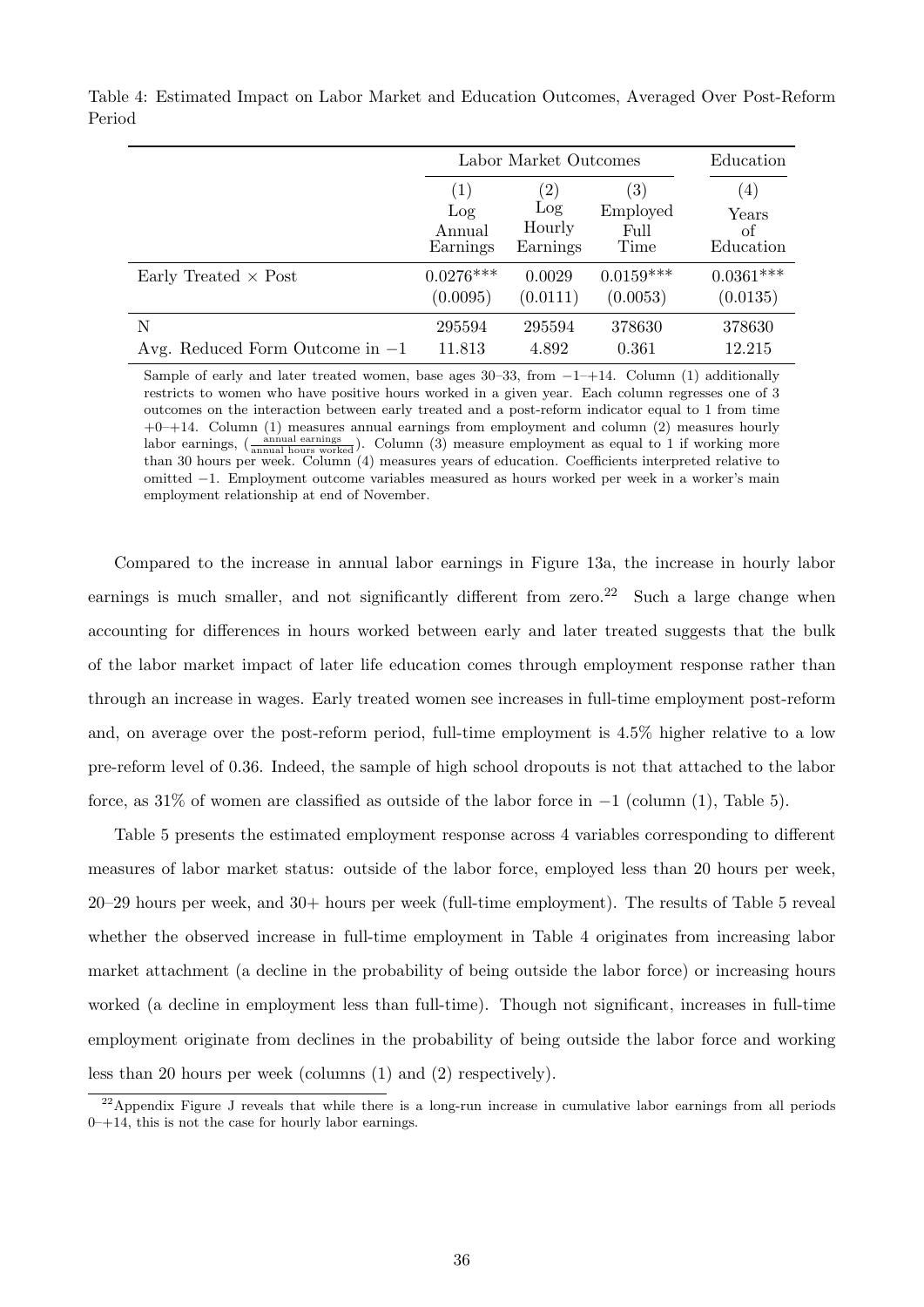<span id="page-38-0"></span>

|                                   | (1)<br>Outside<br>of L.F. | (2)<br>Employed<br>less than<br>$20 \text{ hrs}/\text{week}$ | $\left( 3\right)$<br>Employed<br>$20 - 29$<br>$\frac{h}{s}$ /week | $\left(4\right)$<br>Employed<br>Full<br>Time |
|-----------------------------------|---------------------------|--------------------------------------------------------------|-------------------------------------------------------------------|----------------------------------------------|
| Early Treated $\times$ Post       | $-0.0035$                 | $-0.0077$                                                    | $-0.0005$                                                         | $0.0159***$                                  |
|                                   | (0.0064)                  | (0.0051)                                                     | (0.0046)                                                          | (0.0053)                                     |
| N                                 | 378630                    | 378630                                                       | 378630                                                            | 378630                                       |
| Avg. Reduced Form Outcome in $-1$ | 0.311                     | 0.180                                                        | 0.148                                                             | 0.361                                        |

Table 5: Employment Response, Averaged Over Post-Reform Period

Sample of early and later treated women, base ages  $30-33$ , from  $-1-14$ . Each column regresses one of 4 outcomes on the interaction between early treated and a post-reform indicator equal to 1 from time  $+0-+14$ . Column (1) measures outside the labor force as equal to 1 if working 0 hours. Columns  $(2)$ – $(4)$  measure employment as equal to 1 if working less than 20, 20–29, and more than 30 hours per week respectively. Coefficients interpreted relative to omitted −1. Employment outcome variables measured as hours worked per week in a worker's main employment relationship at end of November.

#### 4.4.2 Distribution of Occupations in +14

Previous results conclude that later life education increases full-time employment among early treated women. Table [D](#page-65-0) displays the distribution of occupations between early and later treated women in +14 using occupation data available from the mid 2000s. While there is a considerable causal effect of later life education on labor force participation among women, the distribution of occupations between early and later treated women in  $+14$  is relatively similar. As such, Table [D](#page-65-0) suggests that labor force participation is the primary reason behind the large labor market returns observed in Table [4.](#page-37-0)

#### <span id="page-38-1"></span>4.4.3 The Estimated Impact of Educational Reforms on Fertility

The results of Table [4](#page-37-0) suggest large returns to later life education which originate, primarily, from increases in employment among early treated women. Indeed, only 36% of the sample is employed fulltime prior to the reforms, so there is scope for large increases in employment. The education literature estimates sizable reductions in fertility following additional education in addition to increased labor market prospects [\(Black, Devereux, and Salvanes, 2008\)](#page-49-3). A natural question is whether early treated women, who complete higher education at higher rates than later treated women, also experience a decline in fertility. If so, the joint decision of employment and fertility among higher educated early treated women may be behind the large increase in employment. Indeed, Figure [K](#page-63-0) reveals a strong negative relationship between number of children and employment probability.

Reduced form results in Figure [15](#page-39-0) reveal stable and significant declines in the intensive margin, number of children, in the long-run. However, there is no significant impact on the extensive margin, the probability of having any children, though the average woman in the sample has 1.5 children in time −1. Scaling the average reduced form impact in column (3) of Table [6](#page-39-1) by the estimated first-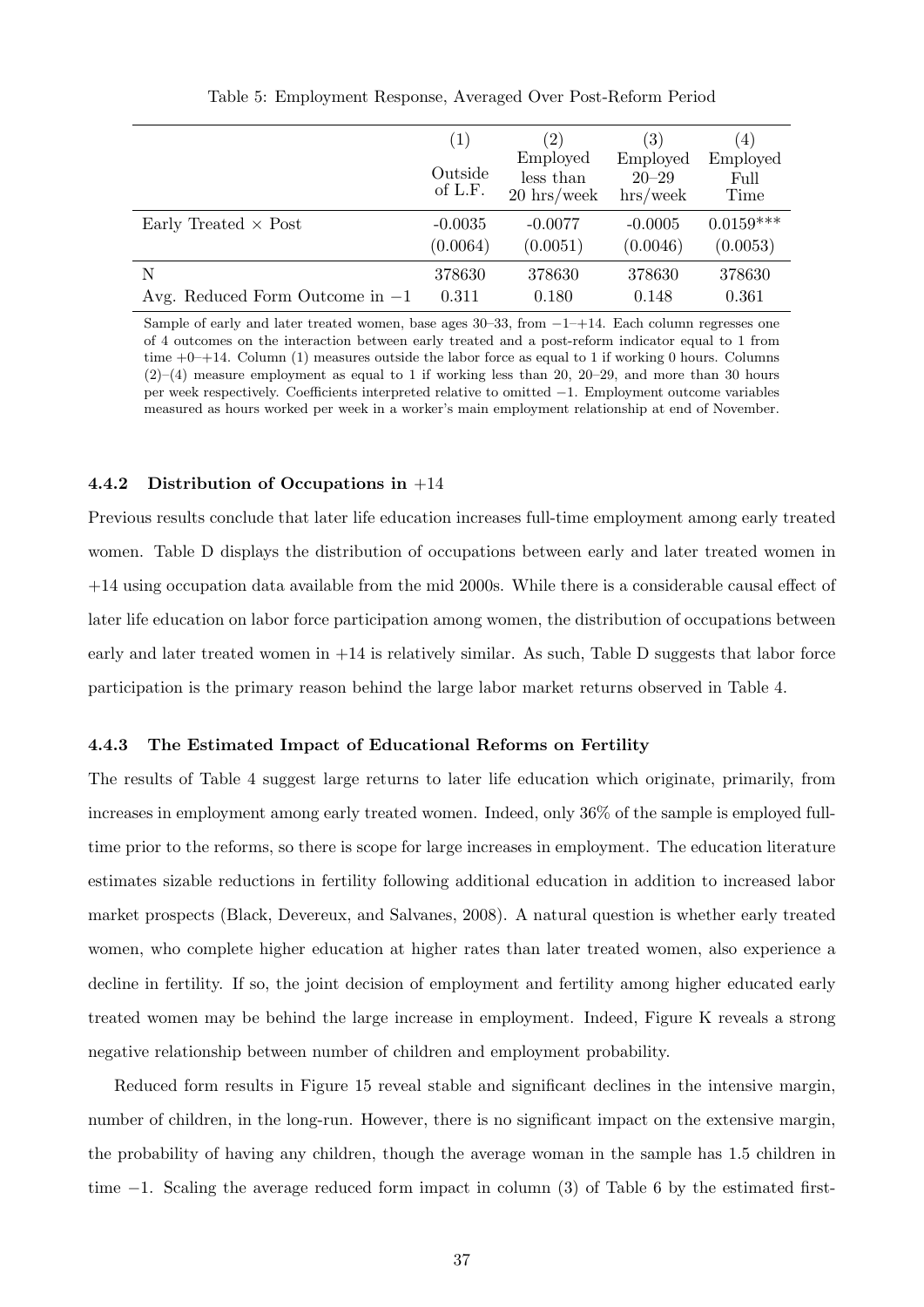<span id="page-39-0"></span>

Figure plots estimates of equation [\(2\)](#page-29-0), weighted by estimated propensity score in −1 as described in Section [4.2.2.](#page-30-1) Each point represents the difference in the outcome variable between early and later treated cohorts at a specific point in time, relative to the same difference in −1. Panel (a) defines children as the number of children, including zeros. Panel (b) defines children as any children, equal to 1 if a parent has at least one child. Sample of females of base ages 30–33. 95% confidence interval reported.

<span id="page-39-1"></span>stage regression reveals a large implied LATE of later life education on fertility: one additional year of education reduces the number of children by 0.66.

|                                        | (1)<br>Any<br>Children | (2)<br>Number of<br>Children |
|----------------------------------------|------------------------|------------------------------|
| Early Treated $\times$ Post            | $-0.0031$<br>(0.0043)  | $-0.0234**$<br>(0.0103)      |
| N<br>Avg. Reduced Form Outcome in $-1$ | 378630<br>0.800        | 378630<br>1.553              |

Table 6: Estimated Impact on Fertility, Averaged Over Post-Reform Period

Sample of early and later treated women, base ages 30–33, from  $-1-114$ . Reduced-form regresses one of 2 outcomes on the interaction between early treated and a post-reform indicator equal to 1 from time  $+0$ – $+14$ . Column (1) measures the presence of any children, column (2) measures the number of children. Coefficients interpreted relative to omitted −1. Employment outcome variables measured as hours worked per week in a worker's main employment relationship at end of November.

As both early and later treated women are, at a minimum,  $44$  in time  $+14$ , the vast majority of births are completed by the end of the sample period. Such large declines in fertility suggest that a substantial portion of the increases in employment from later life education are due to declining fertility. While fertility and employment are clearly decisions made together, the reduced form impact on fulltime employment compares early treated women—who have less children as a result of additional education—with later treated women—who have more children. Given a correlation of -0.25 between employment and number of children prior to the reform, a back of the envelope calculation suggests that the difference in children between early and later treated women can account for 37% of the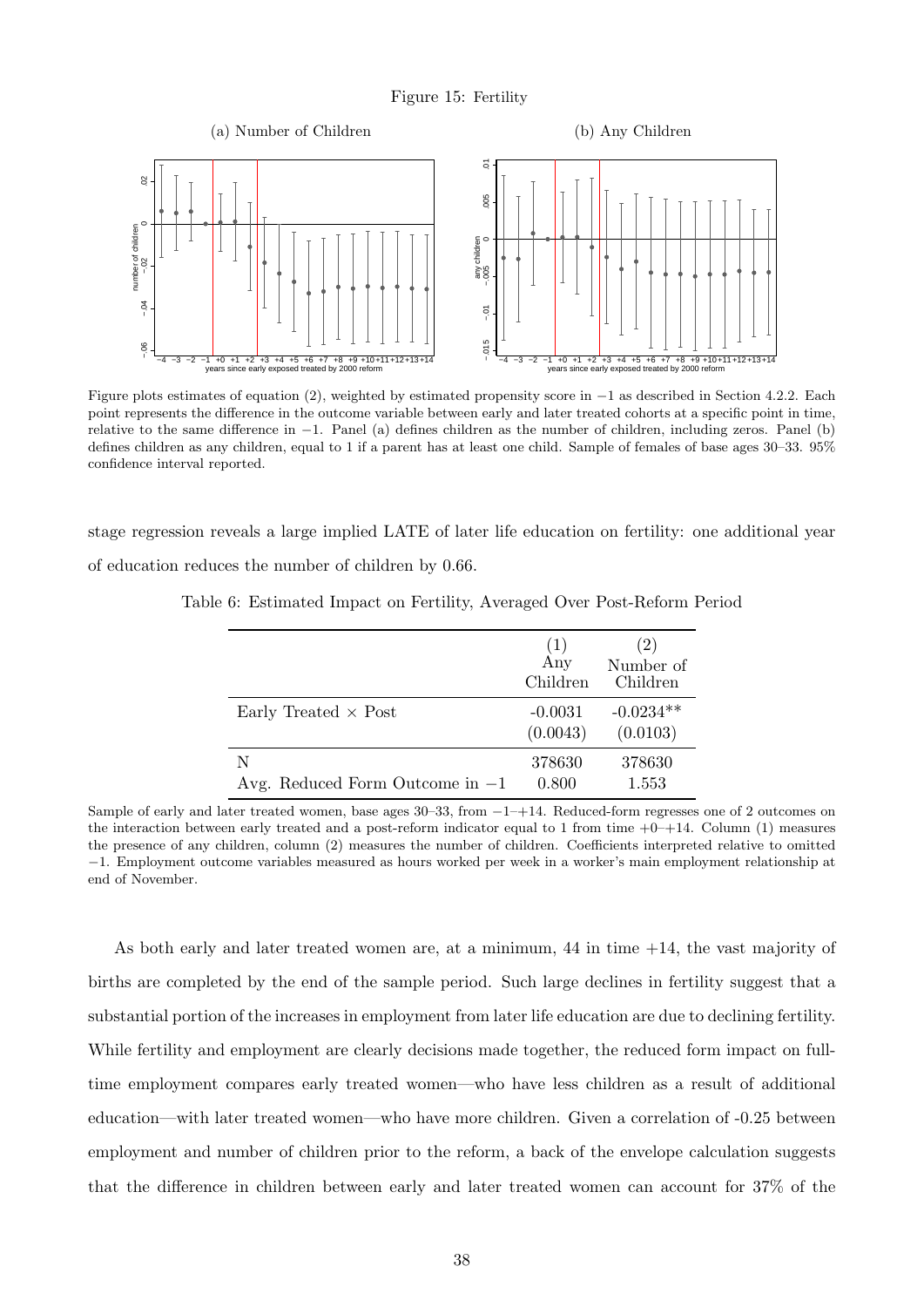reduced-form increase in full-time employment in column  $(2)$  of Table [4.](#page-37-0)<sup>[23](#page--1-0)</sup> Indeed, a substantial portion of the observed increase in full-time employment in Table [4](#page-37-0) among early treated women operates via the joint decision of fertility and employment.

#### 4.4.4 The impact of returning to education on women's earnings and employment

We can use the reduced form results on the impact of the reform on years of education as a first stage in the calculation of the local treatment effect of years of education on the outcomes of interest. Table [7](#page-40-0) presents the estimated reduced form labor market impacts scaled by the estimated impact of the reforms on years of education. Results correspond to the implied Local Average Treatment Effect (LATE): the labor market benefit from additional education among the "treatment group switchers", the compliers who return to high school education if and only if they are exposed to the education reform (using notation from [de Chaisemartin and D'HaultfŒuille, 2017\)](#page-50-5). Such an exercise asks whether there is a change in labor market outcomes as predicted by the increase in education among early treated cohorts.[24](#page--1-0)

Table 7: Implied Local Average Treatment Effect

<span id="page-40-0"></span>

|                                | (1)         | (2)         | (3)      |
|--------------------------------|-------------|-------------|----------|
|                                | Employed    | Log         | Log      |
|                                | Full        | Annual      | Hourly   |
|                                | Time        | Earnings    | Earnings |
| Local Average Treatment Effect | $0.4391***$ | $0.5187***$ | 0.0540   |
|                                | (0.1472)    | (0.1780)    | (0.2092) |
| N                              | 378630      | 295594      | 295594   |

Sample of early and later treated women, base ages  $30-33$ , from  $-1-14$ . Each column regresses one of 4 outcomes on the interaction between early treated and a post-reform indicator equal to 1 from time  $+0$ – $+14$ , scaling the estimated reduced form by the estimated impact of the reform on years of education. Years of education increases by 0.0361 in the sample of column (1) and by 0.0531 in the sample of columns  $(2)$ –(3). Coefficients interpreted relative to omitted -1. Employment outcome variables measured as hours worked per week in a worker's main employment relationship at end of November.

Such treatment group switchers represent a policy relevant group—those who are at the margin of returning to high school and only do so as result of the reduction in the opportunity cost attributed to the reforms. However, they also represent a very particular group—women in their early to mid 30s who have previously not returned to education at any younger age. Bearing this in mind, the LATE implied by scaling the reduced form by the first-stage regression is large in magnitude and, is in large part, attributed to increases in employment. While column (1) of Table [4](#page-37-0) implies an increase

 $\frac{23 - 0.0234 \cdot 0.025}{0.0159}$ .

<sup>&</sup>lt;sup>24</sup>[de Chaisemartin and D'HaultfŒuille](#page-50-5) [\(2017\)](#page-50-5) formalize the identifying assumptions of the Wald-DID estimator. In addition to the standard exclusion restriction in an IV framework—assuming that the education reform only has an impact on labor market outcomes through its impact on education—combining difference-in-differences with IV requires additional identifying assumptions in order for the Wald-DID estimator to estimate the LATE among the treatment group switchers. In particular, the Wald-DID requires a stable treatment effect over time.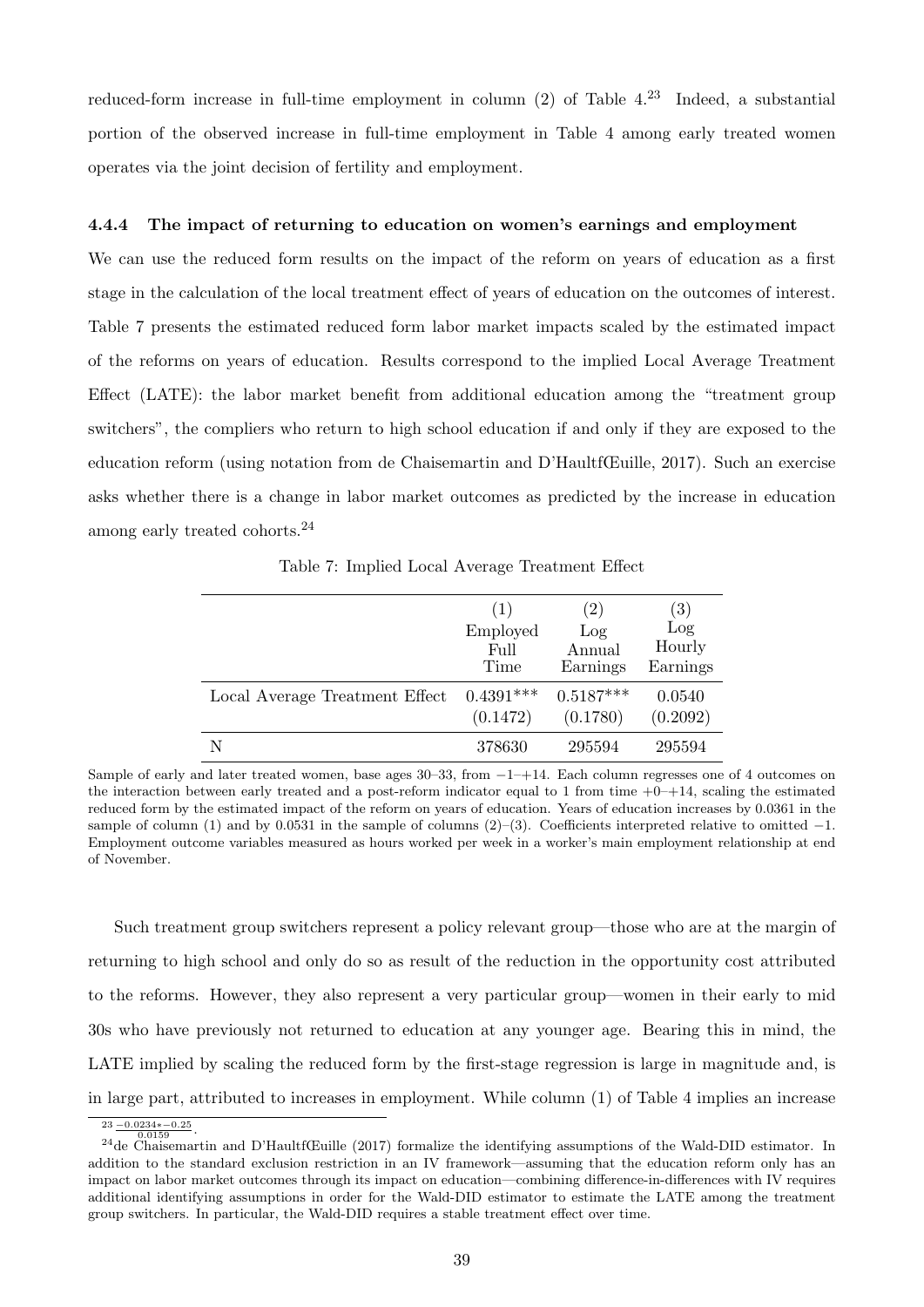in annual earnings due to an additional year of education of around 50%, accounting for differences in hours worked between early and later treated women dramatically reduces the implicit LATE in earnings. This is seen in column (2), which implies an additional year of education increases hourly earnings by 5%. These large increases in income in column (1) are attributed to increases in full-time employment, where an additional year of later life education increases full-time employment by 45%.

Though the increases in employment due to later life education among treatment group switchers are large, the magnitude of this implied LATE is unsurprising for two reasons. First, the potential for increased employment is high among the sample, as only 36% of women are employed full-time prereform and 31% are outside the labor force. Among such a sample with weak labor force attachment, other factors may also change among early treated women as a result of the acquisition of later life education. In Section [4.4.3](#page-38-1) below we examine one such factor—asking whether fertility also declines as a result of increases in education and, if so, how much of the observed increase in employment operates through a joint decision of employment and fertility. Indeed, Figure [5](#page-15-0) reveals that fertility is an important factor for the educational attainment of women and Table [9](#page-43-0) reveals a strong negative relationship between labor market attachment and children.

Second, treatment group switchers represent a specific group: women at the margin of returning to high school in their early to mid 30s. Thus, the labor market returns to education among such a group may differ from the returns among other types of women. The marginal treatment effect (MTE) literature emphasizes the importance of two forces.<sup>[25](#page--1-0)</sup> First, those who take up the reform may differ, in their underlying unobserved cost of treatment, from those who do not. This implies that, under the framework of ordering on the unobserved cost of treatment as in [Kowalski](#page-51-8) [\(2020\)](#page-51-8), those who take up the reform find it more costly to return to education than always takers, those who return to education regardless of treatment status. At the same time, treatment group switchers are those who did not return to education at all prior ages, presumably because they found it too costly relative to the gains from returning to education. When unobserved costs differ across individuals, there may be selection into treatment on the unobserved cost.

In addition, those who at the margin of returning to education may differ in their return to education compared to other types of women. That is, there may be selection on gains, such that those who take up the reform are those who find it most profitable to return to education. Thus, while the implied LATE suggests a large labor market return to education, it seems likely that those who find it more costly to return to education require a larger return to do so.

<sup>&</sup>lt;sup>25</sup>See, for instance [Bjorklund and Moffitt](#page-49-11) [\(1987\)](#page-49-11); [Heckman and Vytlacil](#page-51-9) [\(2001\)](#page-51-9); [Brinch, Mogstad, and Wiswall](#page-50-6) [\(2017\)](#page-50-6); Cornelissen, Dustmann, Raute, and Schönberg [\(2018\)](#page-52-6); [Mogstad, Santos, and Torgovitsky](#page-52-6) (2018).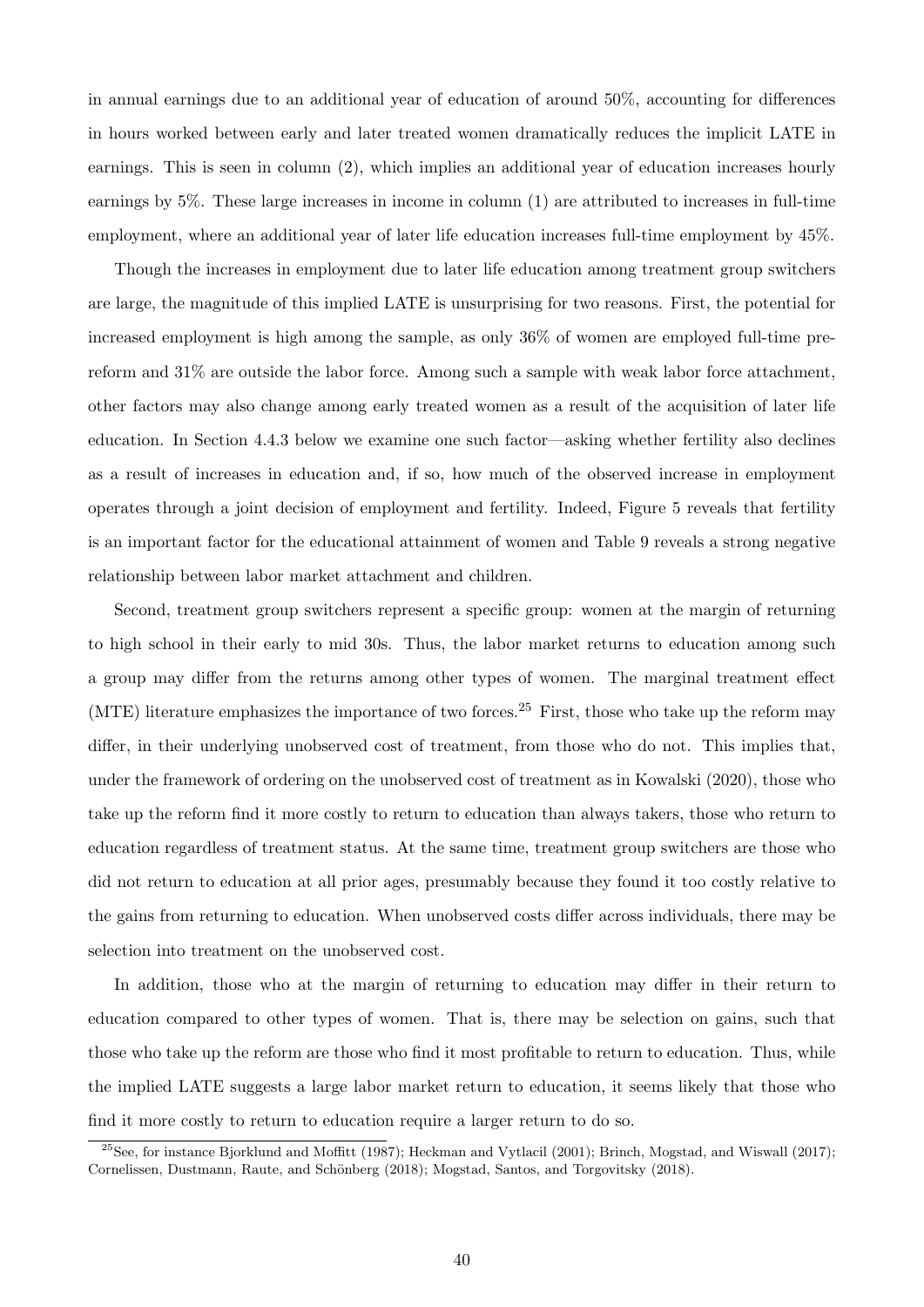#### 4.4.5 Employment Impacts by Pre-Reform Labor Market Attachment

Table [8](#page-42-0) examines the importance of pre-reform labor market status for the impacts on employment, separating the sample into low, some, and strong attachment to the labor force based on the number of hours worked in −1. Women with different levels of pre-reform attachment to the labor market see very different changes in employment outcomes post-reform.

<span id="page-42-0"></span>

|                             | (1)          | (2)                          | (3)                 | (4)         |
|-----------------------------|--------------|------------------------------|---------------------|-------------|
|                             |              | Employed                     | Employed            | Employed    |
|                             | Outside      | less than                    | $20 - 29$           | Full        |
|                             | of L.F.      | $20 \text{ hrs}/\text{week}$ | $\frac{h}{s}$ /week | Time        |
|                             |              |                              |                     |             |
| Low attachment in $-1$ :    |              |                              |                     |             |
| Early Treated $\times$ Post | $-0.0370***$ | 0.0064                       | $0.0196***$         | 0.0109      |
|                             | (0.0123)     | (0.0083)                     | (0.0060)            | (0.0082)    |
| N                           | 125188       | 125188                       | 125188              | 125188      |
| Avg. Outcome in $-1$        | 0.809        | 0.106                        | 0.031               | 0.054       |
| Some attachment in $-1$ :   |              |                              |                     |             |
| Early Treated $\times$ Post | $-0.0051$    | $-0.0182*$                   | $-0.0125$           | $0.0445***$ |
|                             | (0.0080)     | (0.0107)                     | (0.0111)            | (0.0092)    |
| N                           | 125072       | 125072                       | 125072              | 125072      |
| Avg. Outcome in $-1$        | 0.106        | 0.409                        | 0.350               | 0.135       |
| Strong attachment in $-1$ : |              |                              |                     |             |
| Early Treated $\times$ Post | 0.0058       | $-0.0151***$                 | $-0.0139**$         | $0.0255***$ |
|                             | (0.0061)     | (0.0055)                     | (0.0055)            | (0.0094)    |
| N                           | 129041       | 129041                       | 129041              | 129041      |
| Avg. Outcome in $-1$        | 0.026        | 0.030                        | 0.065               | 0.879       |

Table 8: Employment Response by Pre-Reform Labor Market Attachment

Sample of early and later treated women, base ages  $30-33$ , from  $-1+14$ . Top panel corresponds to women with low attachment to the labor force prior to the reform in time −1, defined as having worked less than 477 hours in −1. Middle panel corresponds to women with some attachment to the labor force in −1, defined as having worked 477–1505 hours in −1. Bottom panel corresponds to women with strong attachment to the labor force in −1, defined as working more than 1505 hours in −1. Entire sample divided into 3 quantiles shown in each of 3 panels. Outcome variable measured as hours worked per week in a worker's main employment relationship at end of November.

Among early treated women with low attachment, who are primarily outside of the labor force pre-reform, the probability of remaining outside of the labor force significantly declines post-reform, translating into significant increases in part-time employment. Among women with some attachment, who are primarily employed part-time and less than 20 hours per week, the probability of working less than 20 hours per week significantly decreases post-reform, translating into significant increases in the probability of working full-time. Among those with strong labor force attachment, who are predominantly employed full-time in −1, early treated women are significantly more likely to continue to work full-time relative to later treated women, with significant declines observed in employment less than full-time. Relative to later treated women, the labor market responses of early treated women are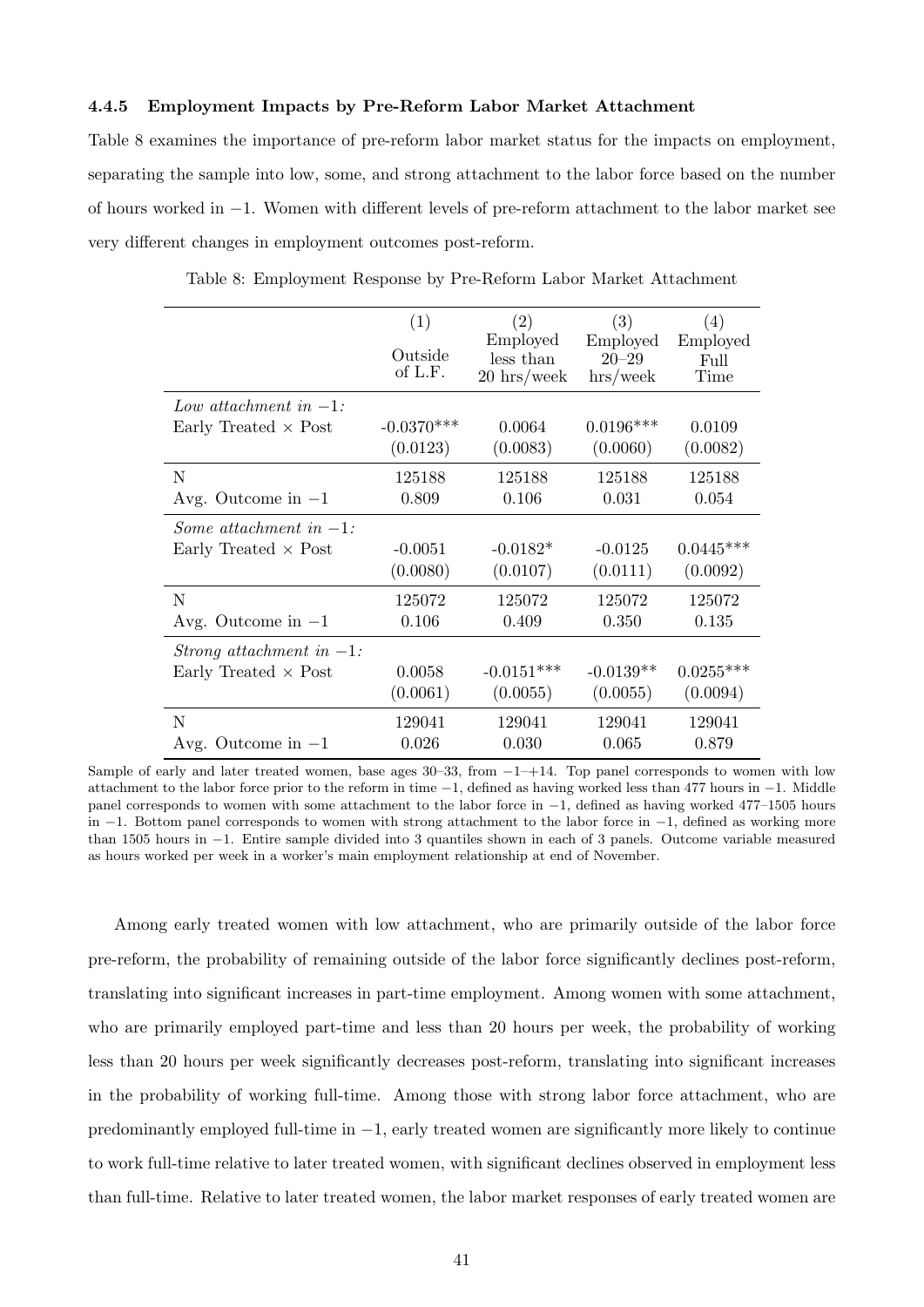markedly different across those with different pre-reform levels of labor market attachment: labor force participation increases among those with low labor market attachment while hours worked increase among those with some and strong of labor market attachment.

#### 4.4.6 Employment Impacts by Pre-Reform Number of Children

Table [9](#page-43-0) examines the importance of the number of children pre-reform in the impacts on employment. The four panels of Table [9](#page-43-0) correspond to women who had  $0, 1, 2,$  and 3 or more children in time  $-1$ respectively. As with pre-reform labor market status, women with different number of children also see markedly different changes in post-reform labor market outcomes.

<span id="page-43-0"></span>

|                             | (1)<br>Outside<br>of L.F. | (2)<br>Employed<br>less than<br>$20 \text{ hrs}/\text{week}$ | (3)<br>Employed<br>$20 - 29$<br>$\frac{h}{s}$ /week | (4)<br>Employed<br>Full<br>Time |
|-----------------------------|---------------------------|--------------------------------------------------------------|-----------------------------------------------------|---------------------------------|
| 0 Children in $-1$ :        |                           |                                                              |                                                     |                                 |
| Early Treated $\times$ Post | 0.0078<br>(0.0126)        | $-0.0064$<br>(0.0083)                                        | $-0.0049$<br>(0.0079)                               | 0.0030<br>(0.0134)              |
| N                           | 75872                     | 75872                                                        | 75872                                               | 75872                           |
| Avg. Outcome in $-1$        | 0.211                     | 0.101                                                        | 0.101                                               | 0.586                           |
| 1 child in $-1$ :           |                           |                                                              |                                                     |                                 |
| Early Treated $\times$ Post | $-0.0249**$               | $-0.0051$                                                    | $-0.0072$                                           | $0.0382***$                     |
|                             | (0.0115)                  | (0.0100)                                                     | (0.0086)                                            | (0.0104)                        |
| N                           | 92400                     | 92400                                                        | 92400                                               | 92400                           |
| Avg. Outcome in $-1$        | 0.289                     | 0.147                                                        | 0.145                                               | 0.418                           |
| 2 children in $-1$ :        |                           |                                                              |                                                     |                                 |
| Early Treated $\times$ Post | 0.0080                    | $-0.0135$                                                    | 0.0037                                              | 0.0083                          |
|                             | (0.0090)                  | (0.0087)                                                     | (0.0079)                                            | (0.0095)                        |
| N                           | 146757                    | 146757                                                       | 146757                                              | 146757                          |
| Avg. Outcome in $-1$        | 0.315                     | 0.218                                                        | 0.174                                               | 0.294                           |
| $3+$ children in $-1$ :     |                           |                                                              |                                                     |                                 |
| Early Treated $\times$ Post | $-0.0086$                 | $-0.0010$                                                    | $-0.0045$                                           | $0.0205*$                       |
|                             | (0.0163)                  | (0.0144)                                                     | (0.0124)                                            | (0.0122)                        |
| N                           | 64272                     | 64272                                                        | 64272                                               | 64272                           |
| Avg. Outcome in $-1$        | 0.451                     | 0.233                                                        | 0.148                                               | 0.168                           |

Table 9: Employment Response by Pre-Reform Number of Children

Though the average woman in the sample has 1.5 children in  $-1$ , there are still some women who have no children pre-reform. Women with no children, who also have the strongest attachment to the labor force, see no significant changes in their post-reform employment. Increases in full-time employment are driven by women with children, in particular women with one child, though women

Sample of early and later treated women, base ages 30–33, from  $-1-+14$ . Four panels correspond to women who have 0, 1, 2, and 3 or more children in −1 respectively. Outcome variable measured as hours worked per week in a worker's main employment relationship at end of November.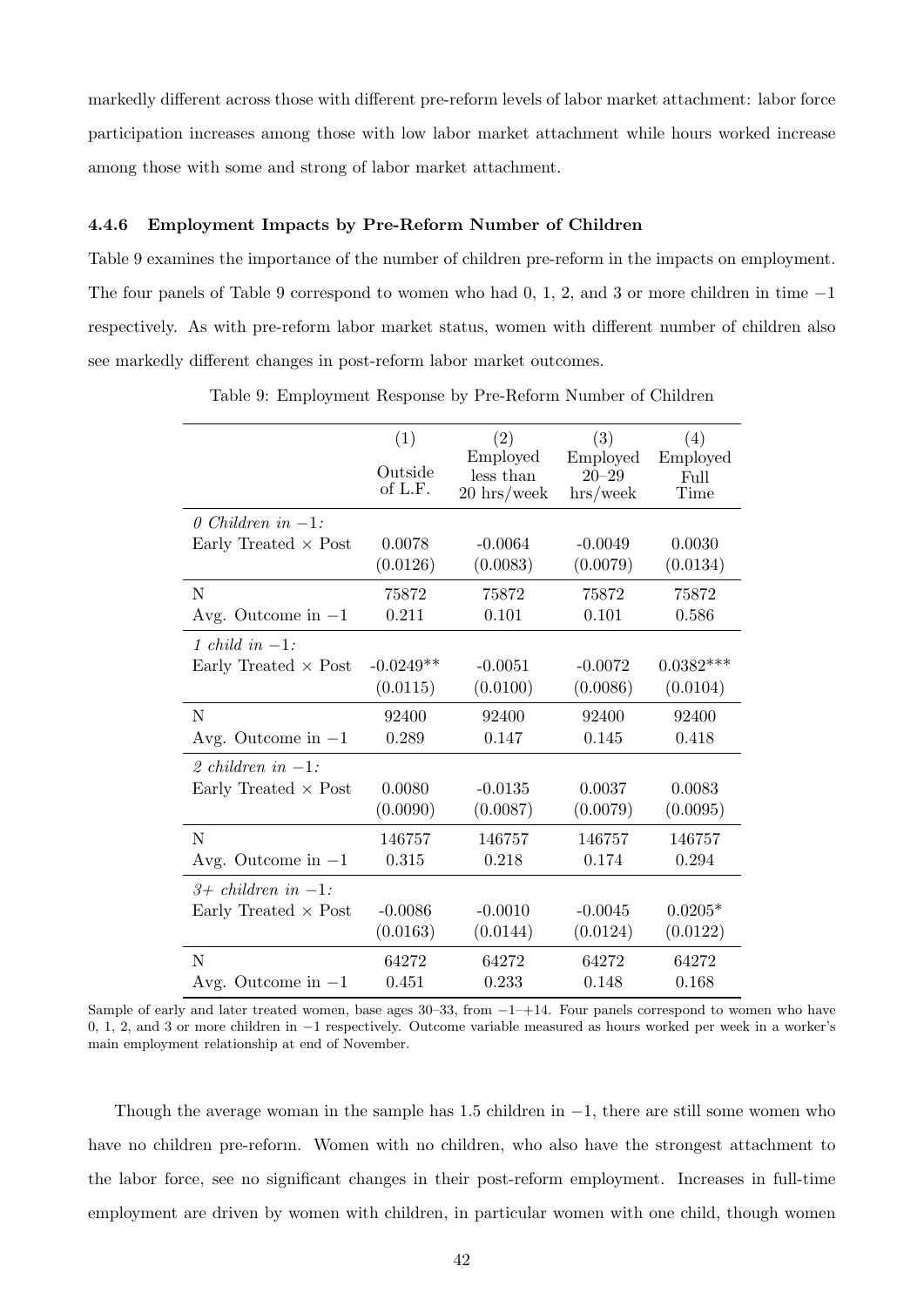with 3 or more children pre-reform also see increases in full-time employment. Increases in employment are concentrated among women with children who, prior to the reform, are increasingly less attached to the labor force as the number of children increases while women with no children see zero changes in labor market outcomes.

### <span id="page-44-0"></span>5 Heterogeneity and Robustness of Results

#### 5.1 Completion of post-secondary education

To understand what levels of education both early and later treated cohorts ultimately attain, Table [B](#page-64-0) compares the distribution of highest degrees for females in +14 to the same distribution in −1 in Table [C.](#page-64-1) A substantial amount of women, both early and later treated, return to education as the fraction of women who have not completed high school declines by roughly 15 percentage points from −1 to +14. Prior to the reform, early treated women have lower rates of completion for both "postsecondary, non-higher education" and "undergraduate higher education". This reverses by  $+14$ , where early treated women complete both types of higher education at higher rates post-reform.

#### 5.2 Heterogeneity in Returning to Education

Figure [16](#page-45-0) examines the importance of three pre-determined factors in the estimated effects of the education reforms on education: parental education, age of first birth, and birth weight. Descriptive results in Section [3](#page-9-0) reveal that parental education matters in returning to education, that childbirth and education are strongly correlated for women, and there exist little differences in returning to education by birth weight. While such differences are not statistically significant, returning to education is stronger among those who have their first child at 25 or younger (Figure [16b\)](#page-45-0) and those who are above the median birth weight (Figure [16c\)](#page-45-0) while results are similar among high and low educated families (Figure [16a\)](#page-45-0).

Figures [L](#page-66-0) and [M](#page-66-1) examine the importance of two additional factors: cognitive ability (only available for men) and the importance of oil in the local labor market following the discovery of oil in Norway in 1969.[26](#page--1-0) Both cognitive ability and oil seem to matter little for the estimates of returning to education. While the returns to education may differ between high and low oil areas [\(Cascio and Narayan, 2015\)](#page-50-8), the presence of oil does not seem to matter for returning to education for either women or men.

 $^{26}$ Following the discovery of oil, there was substantial geographic dispersion in how important oil was to different local labor markets (Bütikofer, Dalla-Zuanna, and Salvanes, 2018).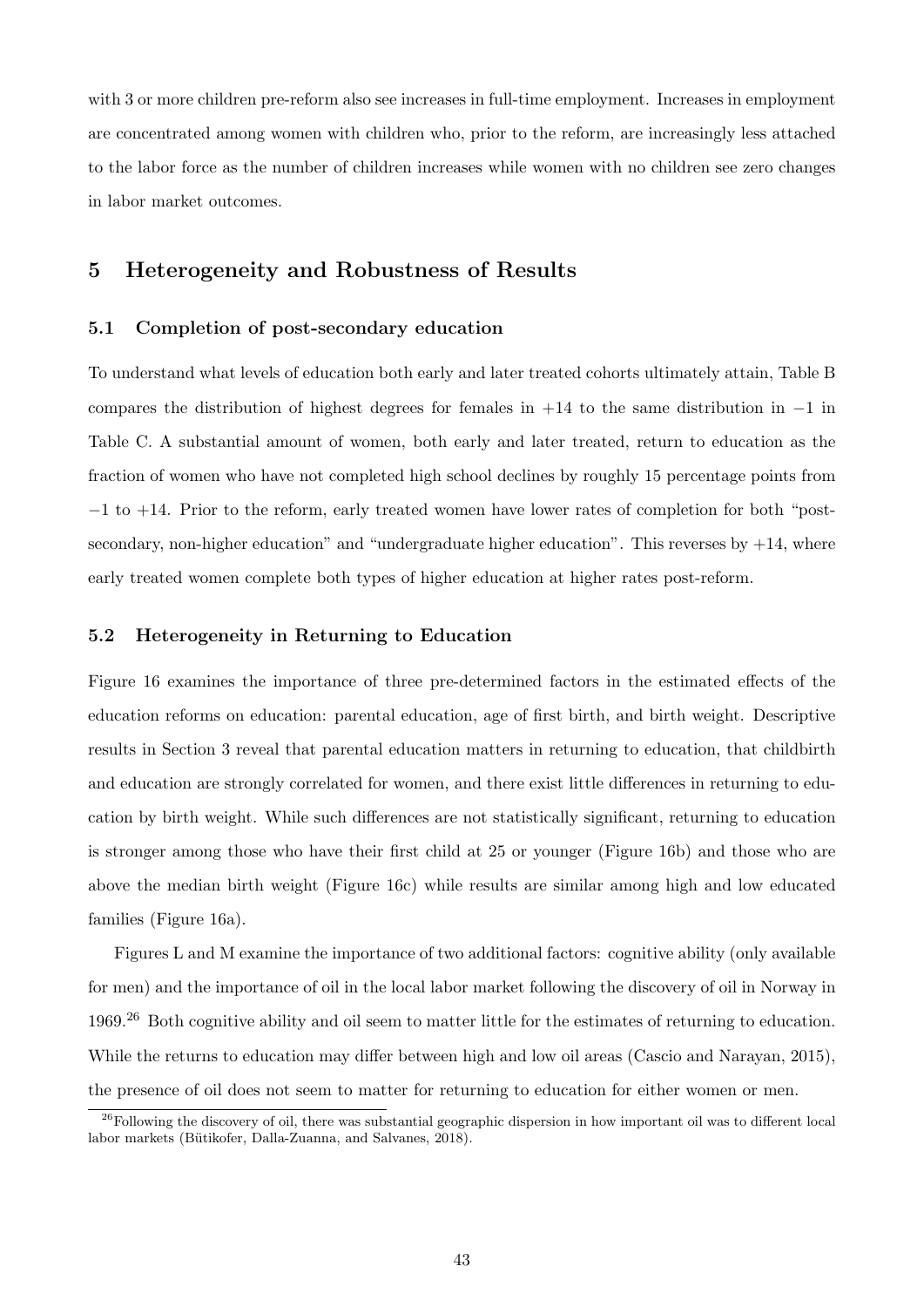<span id="page-45-0"></span>

Figure 16: Estimated Impact on Higher Education by Subgroups

Figure plots estimates of equation [\(2\)](#page-29-0), weighted by estimated propensity score in −1 as described in Section [4.2.2.](#page-30-1) Panel (a) plots separate estimates by educated/low educated parents for females. Panel (b) plots separate estimates by age of first birth for females. Panel (c) plots separate estimates by above/below median birth weight for females. Birth weight data available from the 1967 birth cohort onward; as such, panel (c) only includes base age 30. Panels (a) and (b) use sample of females of base ages 30–33. 95% confidence interval reported.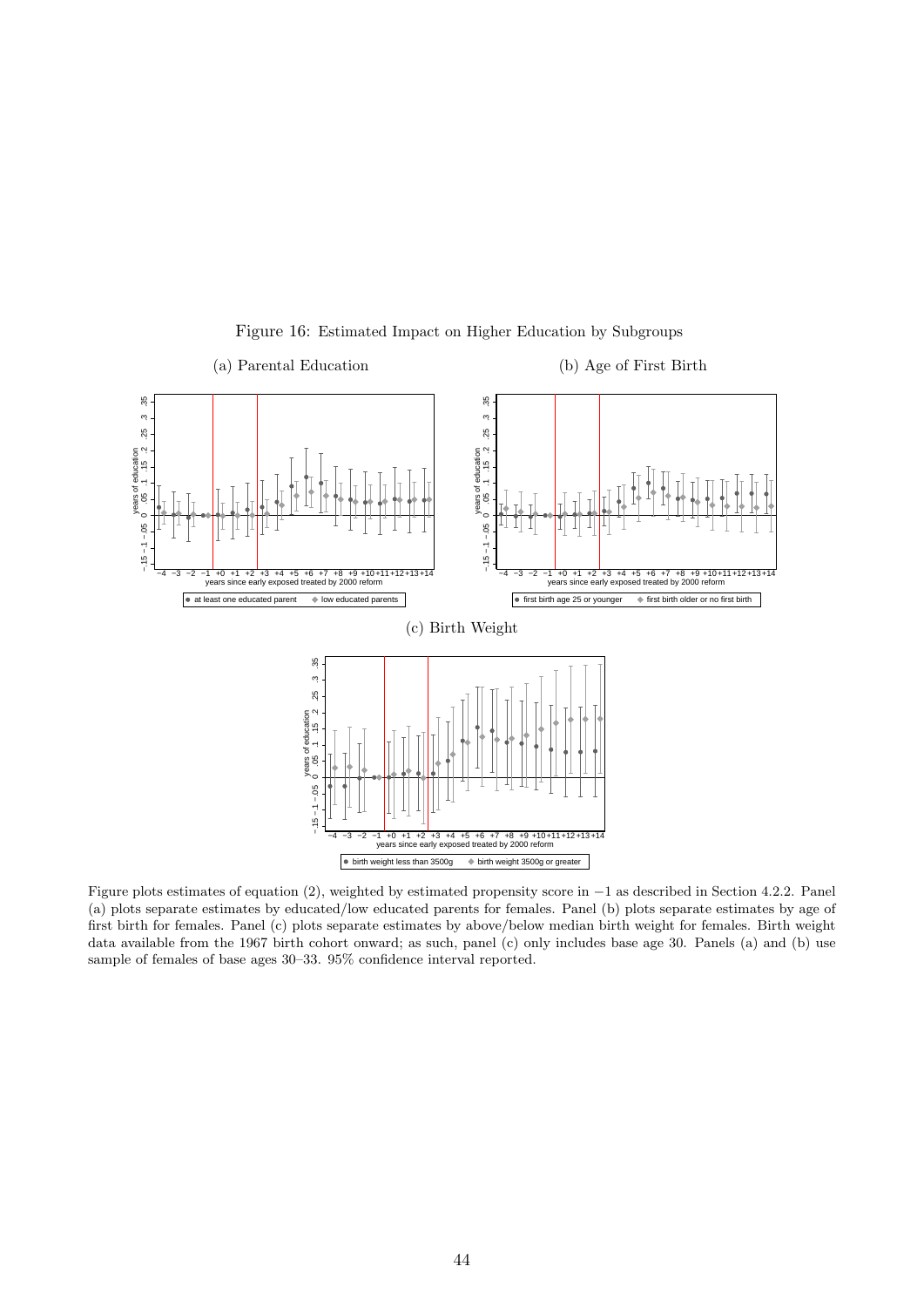#### 5.3 Reduced-Form Impacts on Labor Market Outcomes for Men

As mentioned previously, while women return to education following the education reforms, men see no corresponding increase in education. Table [F](#page-67-0) replicates the results of Table [4](#page-37-0) for men. While the fixed effects described in Section [4.2.3](#page-32-0) capture differences in labor market conditions between early and later treated cohorts, it may be that other changes over time are not captured by the two included fixed effects. If this were the case, and education was not the driving force behind the increased labor market outcomes of early treated women, then similar increases in earnings and employment would be observed for men who do not return to education. Reassuringly, there are no significant changes in any measure of earnings or employment status for men, reinforcing that the increases in earnings and employment among women are due to increases in later life education.

#### 5.4 Robustness to Varying  $\delta$

Figure [N](#page-68-0) examines how the results change by varying  $\delta$ , the number of years which have passed until the later treated cohort is exposed to the same reforms. The Figure examines how using a later treated group who is exposed even earlier  $(\delta = 2)$  and a later treated group who is exposed even later  $(\delta = 5)$  affects the results on high school completion and higher education compared to the baseline case  $(\delta = 3)$ . In the longer run, the estimated effects on high school completion are indistinguishable when using the three different levels of  $\delta$ . However, the timing of when increases in high school completion fade out changes: using an even earlier later treated cohort corresponds to an earlier decline in the completion of high school while using an even later later treated cohort corresponds to a longer positive impact on high school completion. A similar picture emerges for the estimated effects on higher education.

Such variation in the timing of the estimated effects is consistent with the strength of the identification strategy: as  $\delta$  increases, the peak of education moves later in time as the later treated cohorts are increasingly later exposed to the educational reforms. As high school completion fades out at similar rates, this suggests that later treated cohorts return to high school at roughly similar rates despite the fact they are older at the time they are treated. Interestingly, the longer run impact on higher education is substantially lower for the sample of  $\delta = 2$ , reinforcing the idea that the returning to high school at younger ages increases the probability of completing additional higher education.

#### <span id="page-46-0"></span>5.5 Comparing to Older Base Ages

Figures [O](#page-68-1) and [P](#page-69-0) compare results on education using a sample of older base ages,  $a^0 = 38, ..., 41$ , to results using the base ages used throughout the paper,  $a^0 = 30, ..., 33$ . Results for high school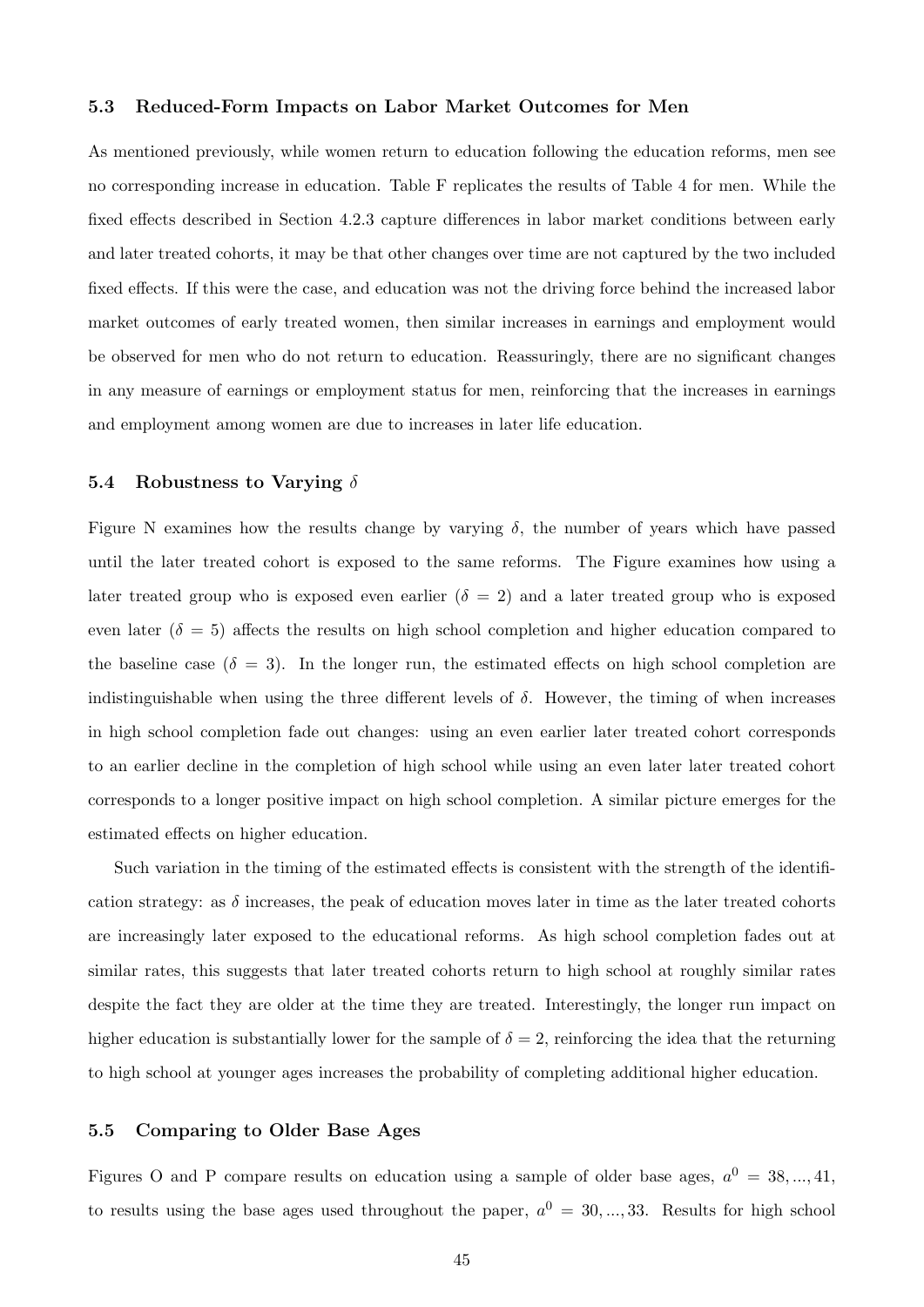are comparable between younger and older base age sample (Figure [O\)](#page-68-1). However, results for higher education (Figure [P\)](#page-69-0) differ substantially: the increase in higher education among the younger sample is at least twice as large. Indeed, there is no significant increase in higher education for older women by  $+14$ . This is consistent with the fact that while take up of high school completion is similar irrespective of age, returning to high school younger increases the probability of completing higher education relative to returning to high school older.

### <span id="page-47-0"></span>6 Conclusion

In this paper, we evaluate the causal impacts of a second chance of completing high school as adults on labor market outcomes in Norway by leveraging high quality Norwegian register data and exploiting reforms enabling access to high school for adults above the age of 25. 20–30% of each birth cohort drop out of high school across OECD countries and developing effective tools to tackle the declining labor market prospects of prime-aged high school dropouts is a key policy question. We estimate the causal impacts of a second chance of completing high school (either academic or vocational) as adults within the formal high school system. We leverage high quality Norwegian register data, and exploit two major reforms enabling access to high school for adults above the age of 25 for identification.

Exploiting variation in the age at which different birth cohorts are exposed to two major education reforms in the 2000s, the paper establishes a causal link between returning to education later in life and labor market outcomes. By reducing the opportunity cost of re-enrolling in high school, these reforms significantly increased education among women, but not men. As men return to complete high school at younger ages relative to women, the vast majority of male dropouts return to complete high school prior to 30. Results suggest that returning to high school at younger ages relative to older ages increases the probability of continuing with higher education later in life.

Increases in labor earnings and employment among women coincide with increases in education, and as a result, the pre-reform gender gap in earnings is reduced considerably. Improved labor market prospects operate primarily through increases in employment among female high school dropouts who are, on average, weakly attached to the labor force to begin with. Fertility is shown to be an important mechanism: in addition to increasing employment, returning to education also leads to a reduction in fertility among women. Given the strong relationship between children and employment, a considerable portion of the increase in employment can be attributed to the joint decisions of fertility and employment.

While the paper reveals interesting patterns of who returns to education, when in the life cycle, and to what levels of education, further research is needed to understand why individuals find it optimal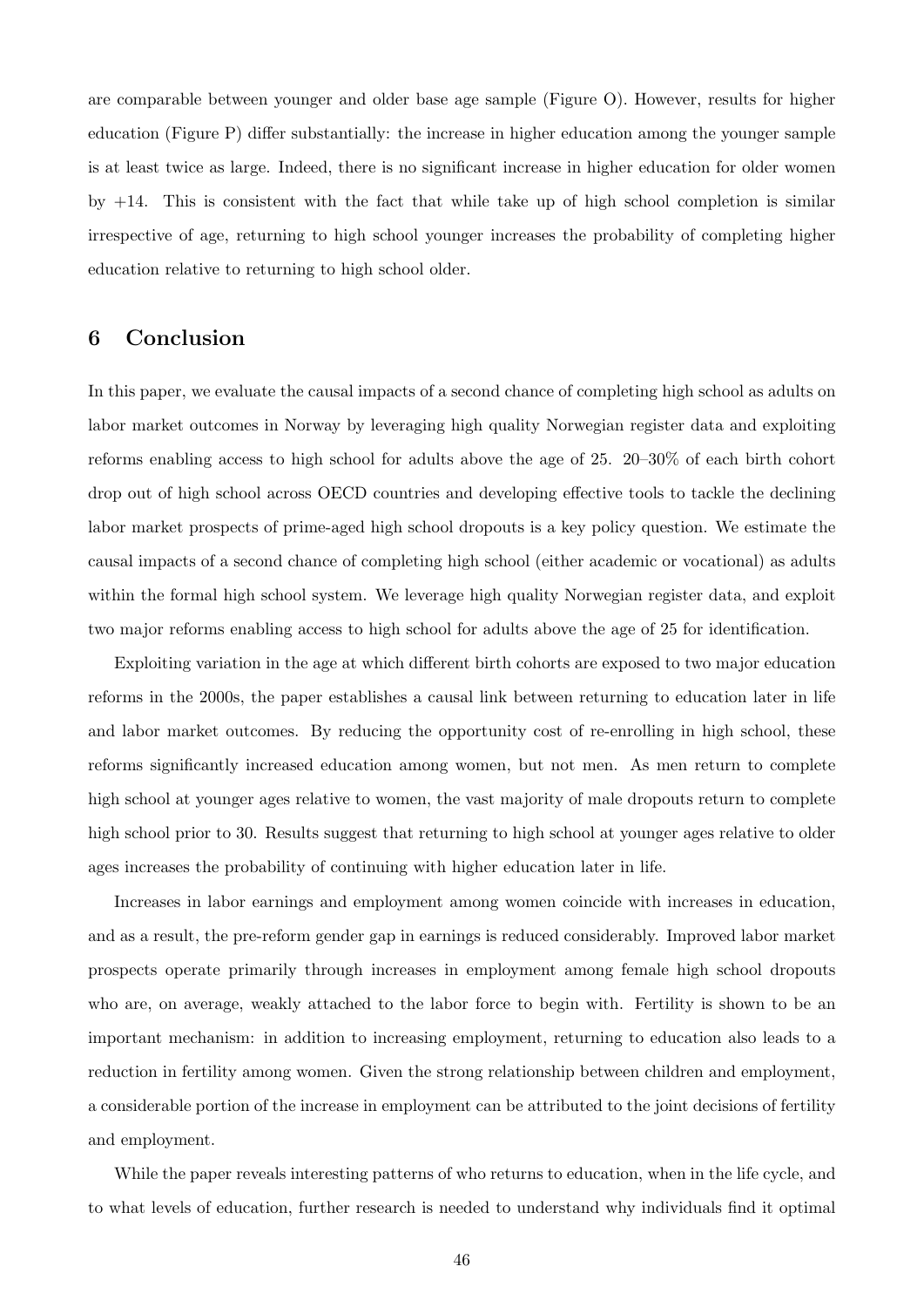to return to levels of education they previously dropped out of. Indeed, important differences across factors such as SES, childbearing, and cognitive ability highlight the importance of understanding what factors determine the education re-starting decision. In a classic framework of human capital decisions [\(Becker, 1975\)](#page-49-12), a student weighs the present value of earnings with the a lower level of education compared with a higher level of education.

However, a student's education decision is made in an inherently uncertain environment and observed education decisions are a consequence of expectations, preferences, and opportunities [\(Manski,](#page-51-10) [1993\)](#page-51-10). Many factors may complicate a student's stopping decision: a lack of information about the true returns to education such that actual and perceived beliefs differ [\(Jensen, 2010;](#page-51-11) [Wiswall and](#page-52-7) [Zafar, 2014;](#page-52-7) [Boneva and Rauh, 2017\)](#page-50-10), preferences which may change over time due to continued brain development [\(Lavecchia, Liu, and Oreopoulos, 2016\)](#page-51-12), and changes in available opportunities and/or personal situations. Indeed, [Bridgeland, DiIulio, and Morison](#page-50-11) [\(2006\)](#page-50-11) find that 74% of young disadvantaged high school dropouts state they would have stayed in school longer if they could make the decision again, suggesting that the decision to drop out may be perceived differently later in life. Our results suggest that financial support may matter, as increases in student support push women back to education, and that childbearing is clearly important in both the drop out and returning decision among women. However, further research is isolate the underlying forces which change between dropout and re-enrollment later in life.

### References

- <span id="page-48-3"></span>Abadie, A. (2005): "Semiparametric Difference-in-Differences Estimators," The Review of Economic Studies, 72(1), 1–19.
- <span id="page-48-4"></span>Abadie, A., and G. W. Imbens (2008): "On the Failure of the Bootstrap for Matching Estimators," Econometrica, 76(6), 1537–1557.
- <span id="page-48-0"></span>ACEMOGLU, D., AND D. AUTOR (2011): "Chapter 12 - Skills, Tasks and Technologies: Implications for Employment and Earnings," vol. 4 of Handbook of Labor Economics, pp. 1043 – 1171. Elsevier.
- <span id="page-48-2"></span>Albæk, K., R. Asplund, E. Barth, L. Lindahl, M. Strøm, and P. Vanhala (2019): "Better Late Than Never? How Late Completion Affects the Early Careers of Dropouts," IZA Discussion Papers 12560, Institute of Labor Economics (IZA).
- <span id="page-48-1"></span>Albrecht, J., G. J. van den Berg, and S. Vroman (2009): "The aggregate labor market effects of the Swedish Knowledge Lift program," Review of Economic Dynamics,  $12(1)$ ,  $129 - 146$ .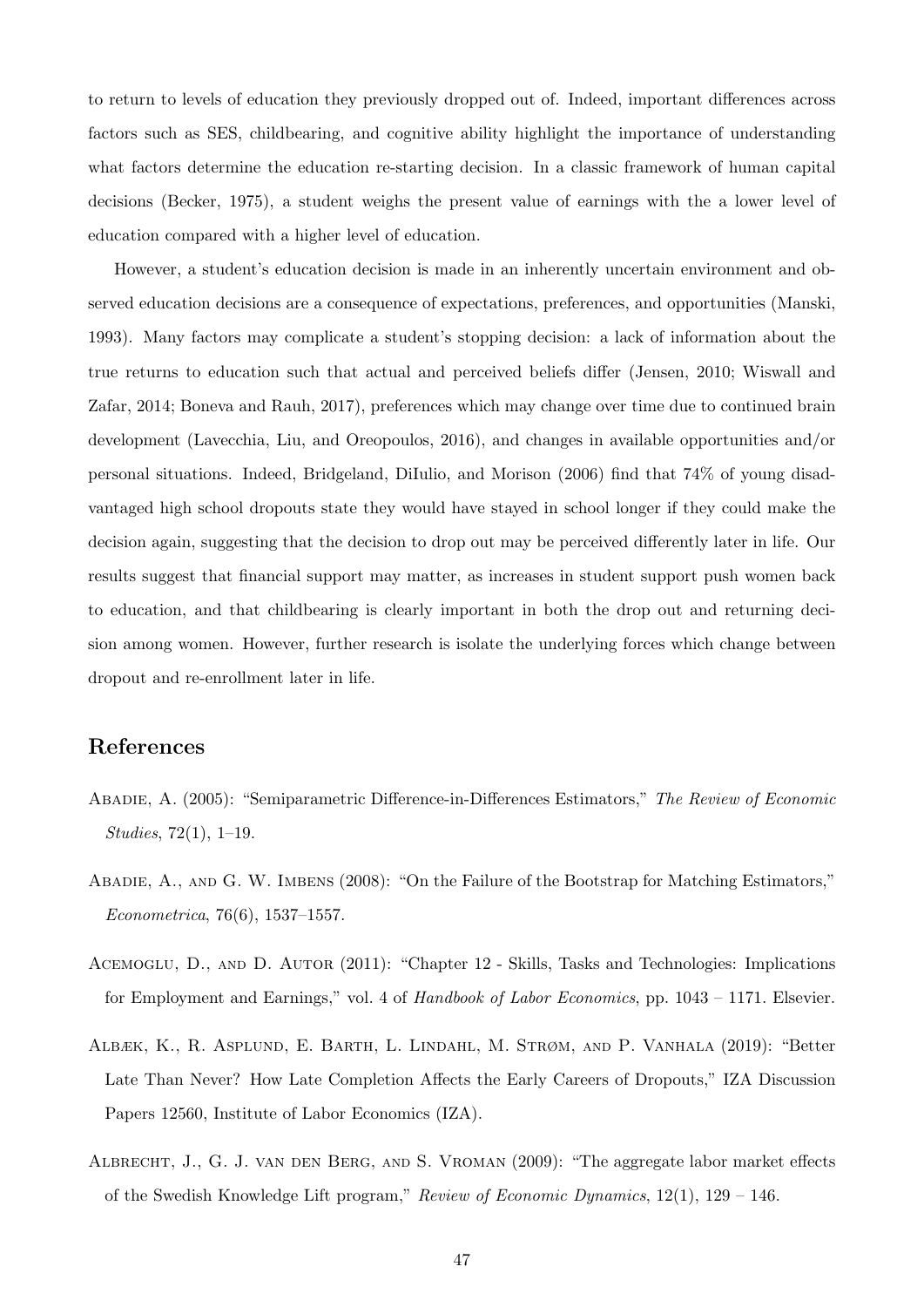- <span id="page-49-7"></span>ANGELOV, N., P. JOHANSSON, AND E. LINDAHL (2016): "Parenthood and the Gender Gap in Pay," Journal of Labor Economics, 34(3), 545–579.
- <span id="page-49-12"></span>Becker, G. S. (1975): Human Capital: A Theoretical and Empirical Analysis, with Special Reference to Education, Second Edition. NBER.
- <span id="page-49-9"></span>BERTRAND, M., M. MOGSTAD, AND J. MOUNTJOY (2019): "Improving Educational Pathways to Social Mobility: Evidence from Norway's "Reform 94"," Working Paper 25679, National Bureau of Economic Research.
- <span id="page-49-4"></span>BHULLER, M., M. MOGSTAD, AND K. G. SALVANES (2017): "Life-Cycle Earnings, Education Premiums, and Internal Rates of Return," Journal of Labor Economics, 35(4), 993–1030.
- <span id="page-49-11"></span>BJORKLUND, A., AND R. MOFFITT (1987): "The Estimation of Wage Gains and Welfare Gains in Self-selection," The Review of Economics and Statistics, 69(1), 42–49.
- <span id="page-49-10"></span>Black, S. E., and P. J. Devereux (2011): "Chapter 16 - Recent Developments in Intergenerational Mobility," vol. 4 of Handbook of Labor Economics, pp. 1487 – 1541. Elsevier.
- <span id="page-49-8"></span>Black, S. E., P. J. Devereux, and K. G. Salvanes (2005): "Why the Apple Doesn't Fall Far: Understanding Intergenerational Transmission of Human Capital," American Economic Review, 95(1), 437–449.
- <span id="page-49-3"></span>(2008): "Staying in the Classroom and out of the maternity ward? The effect of compulsory schooling laws on teenage births\*," The Economic Journal, 118(530), 1025–1054.
- <span id="page-49-1"></span>BLANDEN, J., F. BUSCHA, P. STURGIS, AND P. URWIN (2012): "Measuring the earnings returns to lifelong learning in the UK," Economics of Education Review, 31(4), 501–514.
- <span id="page-49-6"></span>Blau, F. D., and L. M. Kahn (2017): "The Gender Wage Gap: Extent, Trends, and Explanations," Journal of Economic Literature, 55(3), 789–865.
- <span id="page-49-5"></span>BLUNDELL, R., AND M. C. DIAS (2009): "Alternative Approaches to Evaluation in Empirical Microeconomics," Journal of Human Resources, 44(3), 565–640.
- <span id="page-49-2"></span>BLUNDELL, R., M. C. DIAS, D. A. GOLL, AND C. MEGHIR (2019): "Wages, Experience and Training of Women over the Lifecycle," Working Paper 25776, National Bureau of Economic Research.
- <span id="page-49-0"></span>Blundell, R., R. Joyce, A. N. Keiller, and J. P. Ziliak (2018): "Income inequality and the labour market in Britain and the US," *Journal of Public Economics*, 162, 48 – 62, In Honor of Sir Tony Atkinson (1944-2017).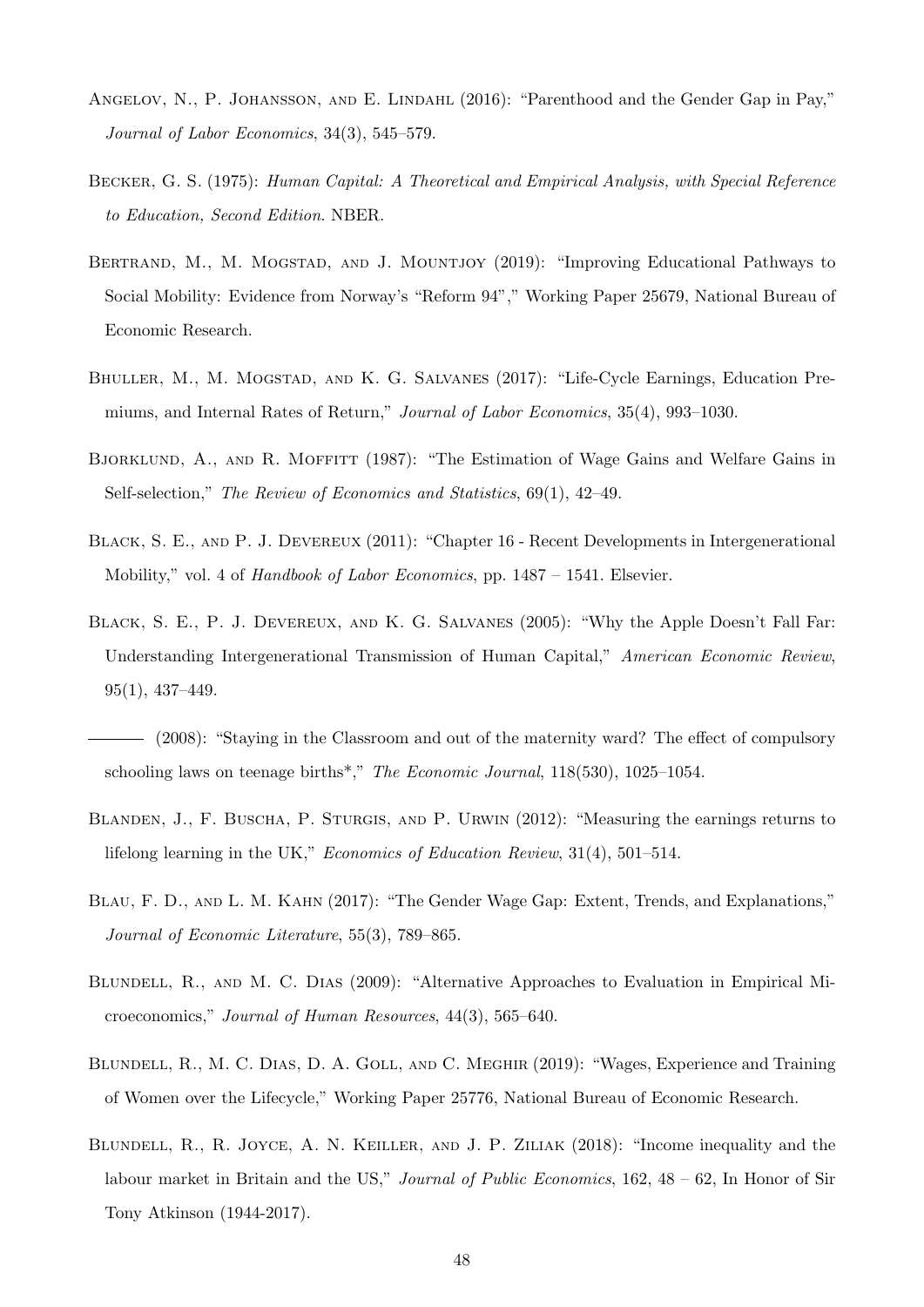- <span id="page-50-10"></span>Boneva, T., and C. Rauh (2017): "Socio-Economic Gaps in University Enrollment: The Role of Perceived Pecuniary and Non-Pecuniary Returns," CESifo Working Paper Series 6756, CESifo Group Munich.
- <span id="page-50-1"></span>BRATSBERG, B., T. NYEN, AND O. RAAUM (2020): "Economic returns to adult vocational qualifications," Journal of Education and Work, 33(2), 99–114.
- <span id="page-50-11"></span>BRIDGELAND, J. M., J. J. DIIULIO, AND B. MORISON (2006): "The Silent Epidemic Perspectives of High School Dropouts," A report by Civic Enterprises in association with Peter D. Hart Research Associates for the Bill & Melinda Gates Foundation.
- <span id="page-50-6"></span>BRINCH, C. N., M. MOGSTAD, AND M. WISWALL (2017): "Beyond LATE with a Discrete Instrument," Journal of Political Economy, 125(4), 985–1039.
- <span id="page-50-4"></span>Busso, M., J. DINARDO, AND J. MCCRARY (2014): "New Evidence on the Finite Sample Properties of Propensity Score Reweighting and Matching Estimators," The Review of Economics and Statistics, 96(5), 885–897.
- <span id="page-50-9"></span>BÜTIKOFER, A., A. DALLA-ZUANNA, AND K. G. SALVANES (2018): "Breaking the Links: Natural Resource Booms and Intergenerational Mobility," Discussion paper no. 19/2018, NHH Dept. of Economics.
- <span id="page-50-0"></span>CARD, D. (1999): "Chapter 30 - The Causal Effect of Education on Earnings," vol. 3 of Handbook of Labor Economics, pp.  $1801 - 1863$ . Elsevier.
- <span id="page-50-8"></span>Cascio, E. U., and A. Narayan (2015): "Who Needs a Fracking Education? The Educational Response to Low-Skill Biased Technological Change," Working Paper 21359, National Bureau of Economic Research.
- <span id="page-50-7"></span>CORNELISSEN, T., C. DUSTMANN, A. RAUTE, AND U. SCHÖNBERG (2018): "Who Benefits from Universal Child Care? Estimating Marginal Returns to Early Child Care Attendance," Journal of Political Economy, 126(6), 2356–2409.
- <span id="page-50-5"></span>DE CHAISEMARTIN, C., AND X. D'HAULTFŒUILLE (2017): "Fuzzy Differences-in-Differences," The Review of Economic Studies, 85(2), 999–1028.
- <span id="page-50-3"></span>FADLON, I., AND T. H. NIELSEN (2019): "Family Health Behaviors," American Economic Review, 109(9), 3162–91.
- <span id="page-50-2"></span>GOLDIN, C. (2006): "The Quiet Revolution That Transformed Women's Employment, Education, and Family," American Economic Review, 96(2), 1–21.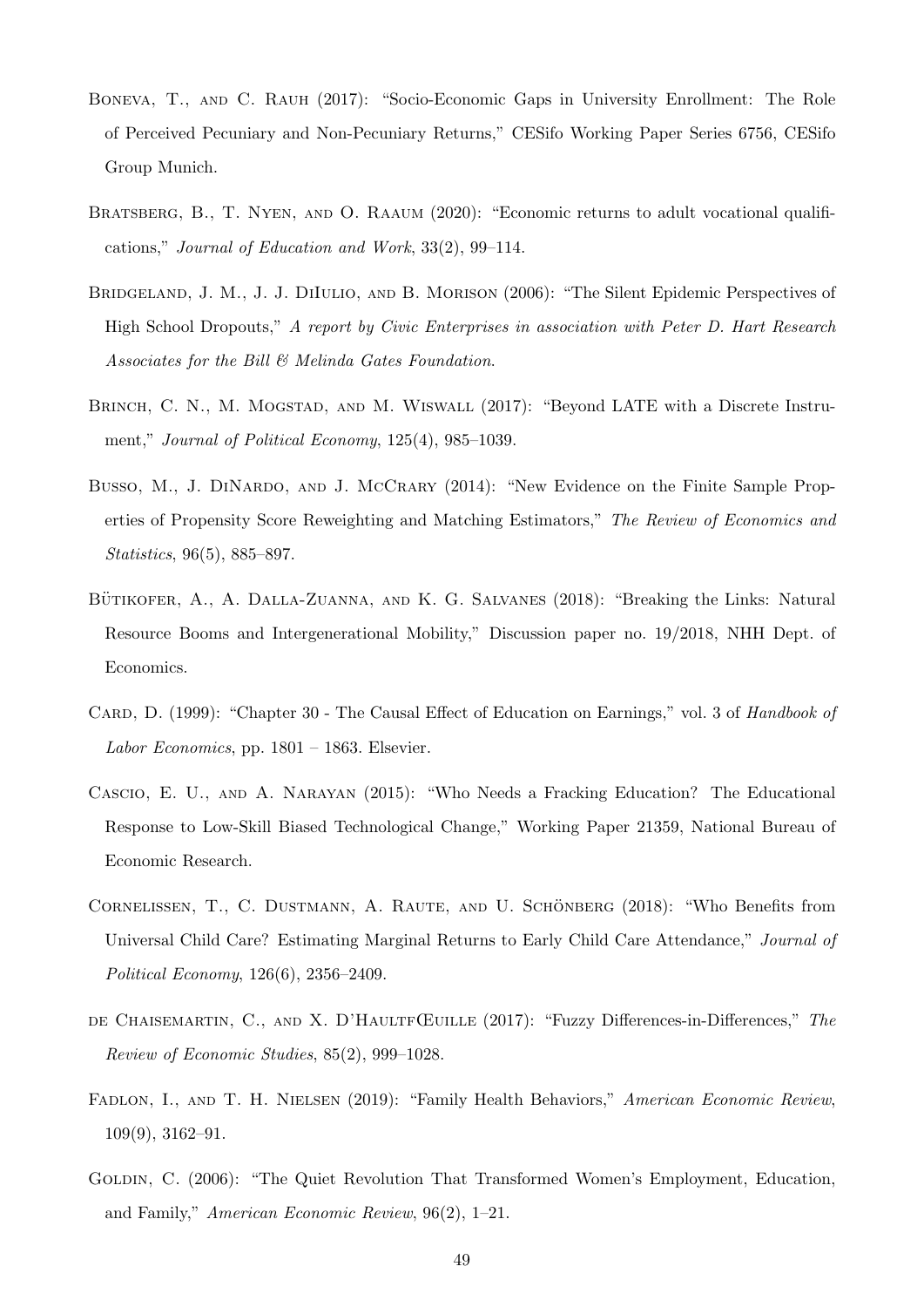- <span id="page-51-4"></span>Goodman-Bacon, A., and J. P. Cunningham (2019): "Changes in Family Structure and Welfare Participation Since the 1960s: The Role of Legal Services," Working Paper 26238, National Bureau of Economic Research.
- <span id="page-51-0"></span>HECKMAN, J. J., J. E. HUMPHRIES, AND N. S. MADER (2011): The GEDvol. 3 of Handbook of the Economics of Education, chap. 9, pp. 423–483. Elsevier.
- <span id="page-51-1"></span>Heckman, J. J., and P. A. LaFontaine (2006): "Bias-Corrected Estimates of GED Returns," Journal of Labor Economics, 24(3), 661–700.
- <span id="page-51-9"></span>HECKMAN, J. J., AND E. VYTLACIL (2001): "Policy-Relevant Treatment Effects," American Economic Review, 91(2), 107–111.
- <span id="page-51-11"></span>Jensen, R. (2010): "The (Perceived) Returns to Education and the Demand for Schooling," The Quarterly Journal of Economics, 125(2), 515–548.
- <span id="page-51-2"></span>Jepsen, C., P. Mueser, and K. Troske (2016): "Labor Market Returns to the GED Using Regression Discontinuity Analysis," Journal of Political Economy, 124(3), 621–649.
- <span id="page-51-7"></span>Kirke-, utdannings- og forskningsdepartementet (1999): "St.meld. nr. 32 (1998-99) Videregående opplæring,".
- <span id="page-51-6"></span>(2000): "Lov om endringar i lov 17. juli 1998 nr. 61 om grunnskolen og den vidareg˚aande opplæringa (opplæringslova) m.m.," .
- <span id="page-51-5"></span>KLEVEN, H., C. LANDAIS, AND J. E. SØGAARD (2019): "Children and Gender Inequality: Evidence from Denmark," American Economic Journal: Applied Economics, 11(4), 181–209.
- <span id="page-51-8"></span>Kowalski, A. E. (2020): "Reconciling Seemingly Contradictory Results from the Oregon Health Insurance Experiment and the Massachusetts Health Reform," Working Paper 24647, National Bureau of Economic Research.
- <span id="page-51-12"></span>Lavecchia, A., H. Liu, and P. Oreopoulos (2016): "Chapter 1 - Behavioral Economics of Education: Progress and Possibilities," vol. 5 of Handbook of the Economics of Education, pp.  $1 - 74$ . Elsevier.
- <span id="page-51-10"></span>Manski, C. F. (1993): Adolescent Econometricians: How Do Youth Infer the Returns to Schooling?pp. 43–60. University of Chicago Press.
- <span id="page-51-3"></span>MASTROBUONI, G., AND P. PINOTTI (2015): "Legal Status and the Criminal Activity of Immigrants," American Economic Journal: Applied Economics, 7(2), 175–206.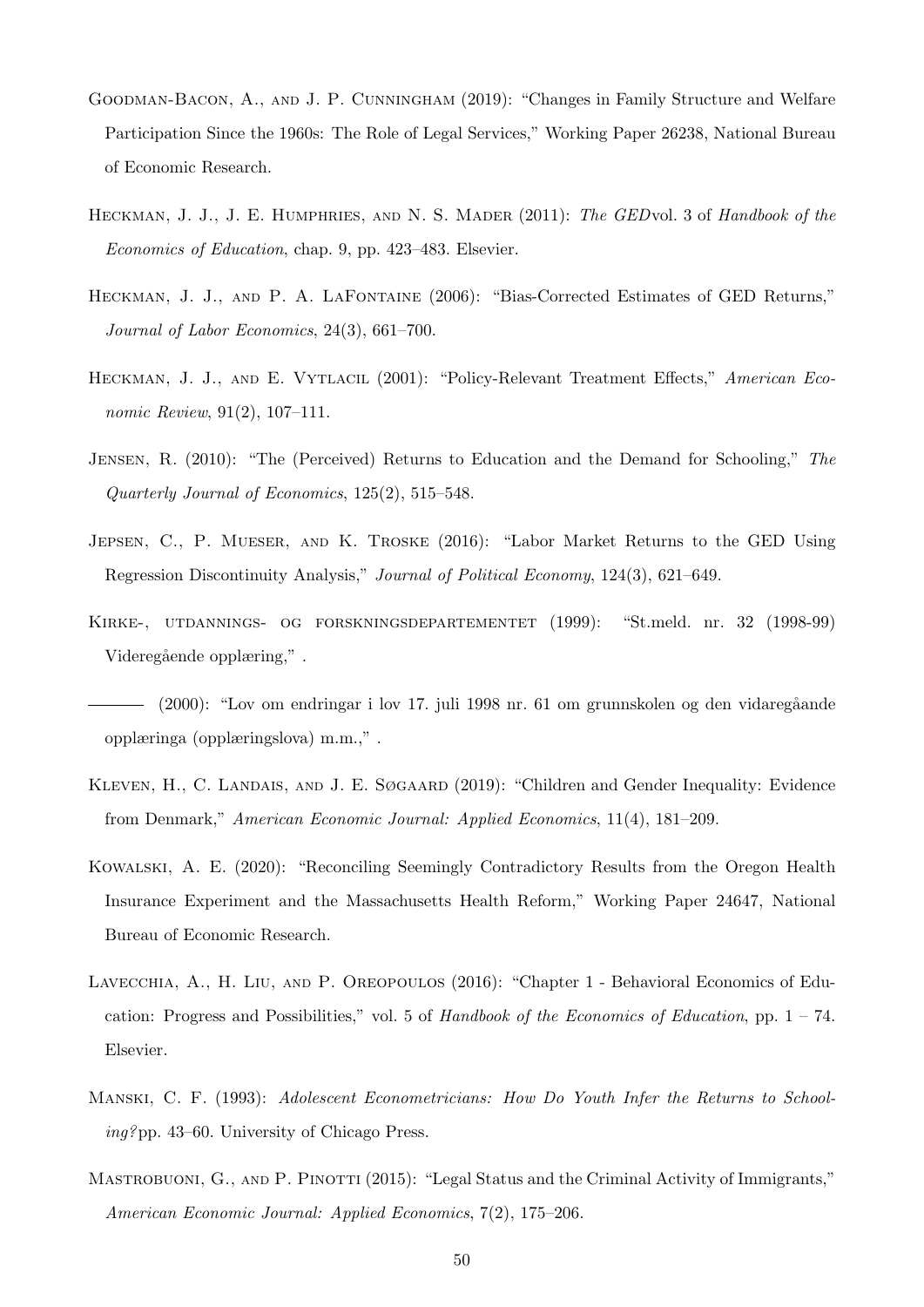- <span id="page-52-6"></span>Mogstad, M., A. Santos, and A. Torgovitsky (2018): "Using Instrumental Variables for Inference About Policy Relevant Treatment Parameters," Econometrica, 86(5), 1589–1619.
- <span id="page-52-4"></span>Nekoei, A., and D. Seim (2018): "How do Inheritances Shape Wealth Inequality? Theory and Evidence from Sweden," CEPR Discussion Papers 13199, C.E.P.R. Discussion Papers.

<span id="page-52-0"></span>OECD (2017): Education at a Glance 2017.

- <span id="page-52-5"></span>POHLAN, L. (2019): "Unemployment and social exclusion," Journal of Economic Behavior & Organization, 164, 273 – 299.
- <span id="page-52-2"></span>SCHWERDT, G., D. MESSER, L. WOESSMANN, AND S. C. WOLTER (2012): "The impact of an adult education voucher program: Evidence from a randomized field experiment," Journal of Public Economics,  $96(7)$ ,  $569 - 583$ .
- <span id="page-52-3"></span>Stenberg, A., and O. Westerlund (2008): "Does comprehensive education work for the long-term unemployed?," Labour Economics,  $15(1)$ ,  $54-67$ .
- <span id="page-52-1"></span>TYLER, J. H., R. J. MURNANE, AND J. B. WILLETT (2000): "Estimating the Labor Market Signaling Value of the GED\*," The Quarterly Journal of Economics, 115(2), 431–468.
- <span id="page-52-7"></span>WISWALL, M., AND B. ZAFAR (2014): "Determinants of College Major Choice: Identification using an Information Experiment," The Review of Economic Studies, 82(2), 791–824.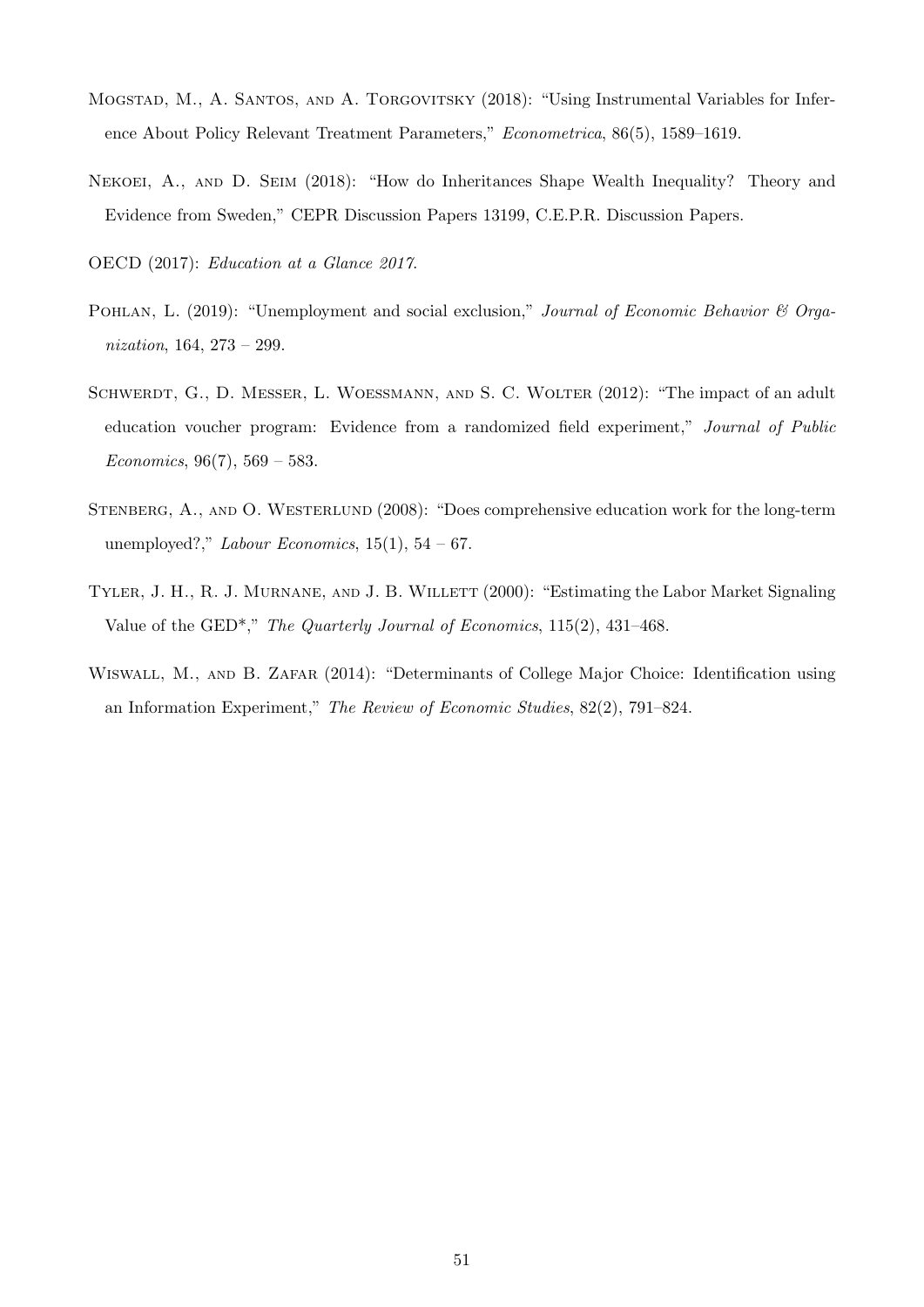# Appendix

### A Summary Statistics By Gender and Age Completed High School

Table [A](#page-54-0) present differences in characteristics such as parental education levels, fertility, ability, and demographics for women and men who complete high school at 3 different ages (on-time, 21–25, 26–30) and for those who have not completed high school by 45. Parental education is defined as the highest level of parental education and is divided into three categories: less than high school, high school, and post-secondary education. Fertility is defined as the age of first birth across 6 different age bins. Ability is measured as an IQ score for all men who have compulsory military testing at age 18. This runs on a scale of 1–9, where 1 is low and 9 is high. Lastly, the fraction born in Norway is reported.

On-time high school completers are positively selected relative to later in life completers: they have a higher fraction of parents with post-secondary education, a lower fraction of teenage births, and higher ability levels (for men). The difference in fertility between males and females is particularly striking. For women who complete high school from  $26-30$ , almost  $10\%$  of them gave birth between 16–20 while the same fraction for men is only 1.1%. Having a child at young ages is more detrimental to women finishing high school on-time than men.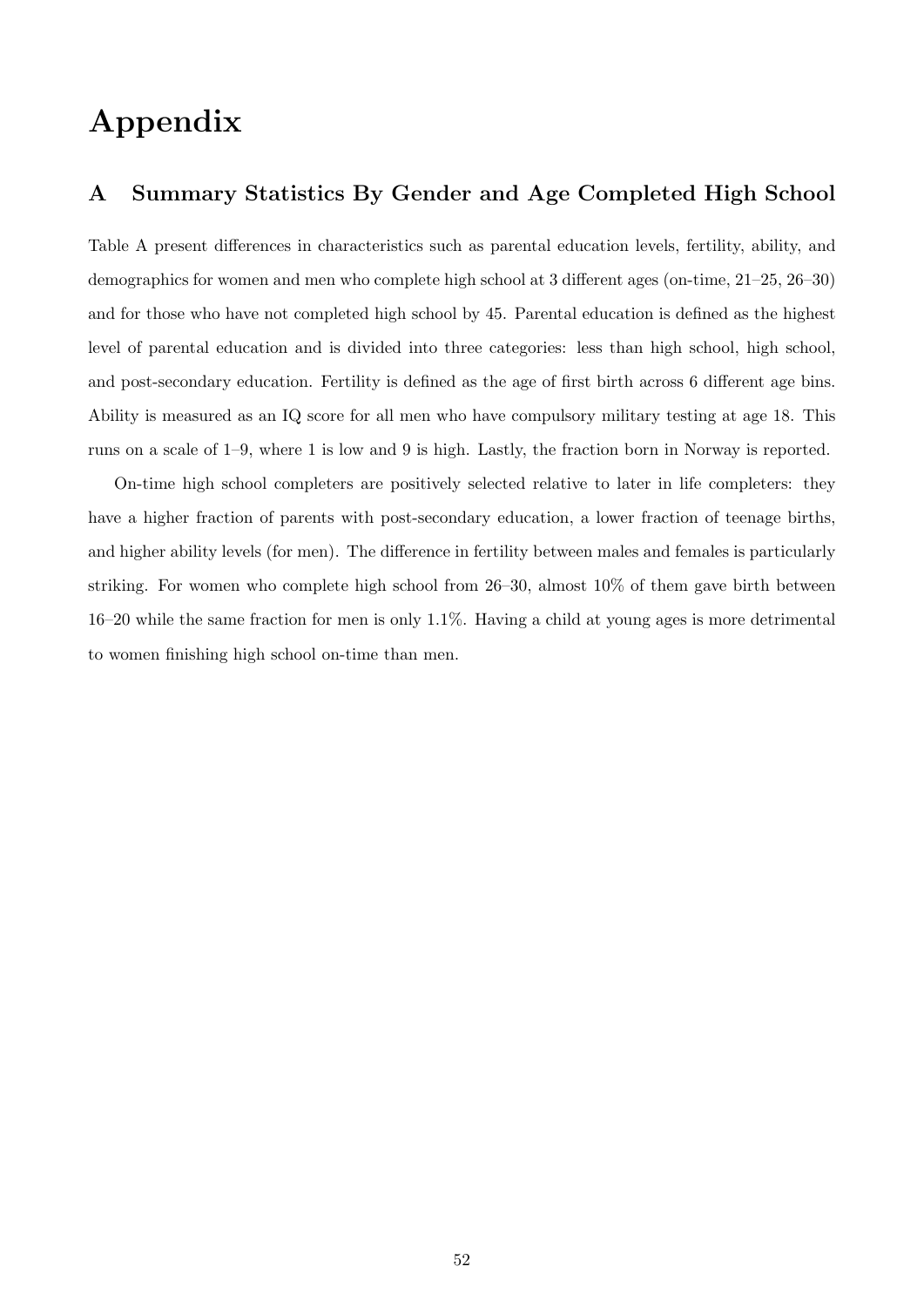<span id="page-54-0"></span>

|                                      | Female   |           |             | Male                 |                  |                  |                  |                      |
|--------------------------------------|----------|-----------|-------------|----------------------|------------------|------------------|------------------|----------------------|
|                                      | (1)      | (2)       | (3)         | (4)<br>Not Completed | (5)              | (6)              | (7)              | (8)<br>Not Completed |
|                                      | On-time  | $21 - 25$ | $26 - 30$   | by $45$              | On-time          | $21 - 25$        | $26 - 30$        | by $45$              |
| Highest Level of Parental Education: |          |           |             |                      |                  |                  |                  |                      |
| Frac. Less than HS                   | 0.435    | 0.564     | 0.608       | 0.674                | 0.402            | 0.586            | 0.636            | 0.659                |
|                                      | (0.496)  | (0.496)   | (0.488)     | (0.469)              | (0.490)          | (0.492)          | (0.481)          | (0.474)              |
| Frac. HS                             | 0.163    | 0.175     | 0.170       | 0.131                | 0.159            | 0.185            | 0.167            | 0.124                |
|                                      | (0.369)  | (0.380)   | (0.376)     | (0.337)              | (0.365)          | (0.388)          | (0.373)          | (0.329)              |
| Frac. Post-Secondary                 | 0.325    | 0.226     | 0.179       | 0.0816               | 0.335            | 0.194            | 0.155            | 0.0894               |
|                                      | (0.469)  | (0.418)   | (0.383)     | (0.274)              | (0.472)          | (0.395)          | (0.362)          | (0.285)              |
| Frac. Missing                        | 0.0765   | 0.0352    | 0.0432      | 0.114                | 0.105            | 0.0347           | 0.0422           | 0.128                |
|                                      | (0.266)  | (0.184)   | (0.203)     | (0.318)              | (0.306)          | (0.183)          | (0.201)          | (0.334)              |
| Fertility:                           |          |           |             |                      |                  |                  |                  |                      |
| first birth 16-20                    | 0.00719  | 0.0365    | 0.0981      | 0.102                | 0.00269          | 0.00584          | 0.0114           | 0.0118               |
|                                      | (0.0845) | (0.188)   | (0.298)     | (0.302)              | (0.0518)         | (0.0762)         | (0.106)          | (0.108)              |
| first birth 21-25                    | 0.163    | 0.186     | 0.282       | 0.328                | 0.0799           | 0.133            | 0.168            | 0.177                |
|                                      | (0.370)  | (0.389)   | (0.450)     | (0.470)              | (0.271)          | (0.340)          | (0.374)          | (0.382)              |
| first birth 26-30                    | 0.308    | 0.297     | 0.152       | 0.180                | 0.242            | 0.271            | 0.241            | 0.211                |
|                                      | (0.462)  | (0.457)   | (0.359)     | (0.384)              | (0.428)          | (0.444)          | (0.428)          | (0.408)              |
| first birth 31-35                    | 0.161    | 0.133     | 0.119       | 0.0643               | 0.200            | 0.170            | 0.153            | 0.112                |
|                                      | (0.367)  | (0.339)   | (0.324)     | (0.245)              | (0.400)          | (0.376)          | (0.360)          | (0.315)              |
| first birth 36-40                    | 0.0574   | 0.0499    | 0.0406      | 0.0214               | 0.0895           | 0.0711           | 0.0671           | 0.0478               |
|                                      | (0.233)  | (0.218)   | (0.197)     | (0.145)              | (0.285)          | (0.257)          | (0.250)          | (0.213)              |
| first birth $41+$                    | 0.0132   | 0.0108    | 0.0104      | 0.00432              | 0.0321           | 0.0254           | 0.0256           | 0.0186               |
|                                      | (0.114)  | (0.104)   | (0.102)     | (0.0656)             | (0.176)          | (0.157)          | (0.158)          | (0.135)              |
| no first birth                       | 0.134    | 0.130     | 0.128       | 0.137                | 0.212            | 0.174            | 0.183            | 0.292                |
|                                      | (0.341)  | (0.337)   | (0.334)     | (0.344)              | (0.409)          | (0.379)          | (0.387)          | (0.455)              |
| $A \, b \, ility$ :                  |          |           |             |                      |                  |                  |                  |                      |
| IQ (scale $1-9$ )                    | (.)      | (.)       | $\dot{(.)}$ | (.)                  | 6.206<br>(1.561) | 4.948<br>(1.504) | 4.566<br>(1.557) | 3.959<br>(1.643)     |
| Demographic:                         |          |           |             |                      |                  |                  |                  |                      |
| Frac. Born in Norway                 | 0.920    | 0.967     | 0.971       | 0.905                | 0.890            | 0.973            | 0.972            | 0.893                |
|                                      | (0.272)  | (0.178)   | (0.168)     | (0.293)              | (0.313)          | (0.162)          | (0.166)          | (0.309)              |
| Observations                         | 158075   | 22525     | 11485       | 105391               | 148111           | 51050            | 18121            | 107317               |

Table A: Describing who completes high school at different ages

Sample: 1960–1969 birth cohorts. All first births measured up until and including age 45. IQ score measured for all men at age 18 in military testing. Sample is balanced and includes individuals who appear in the data from ages 20–45.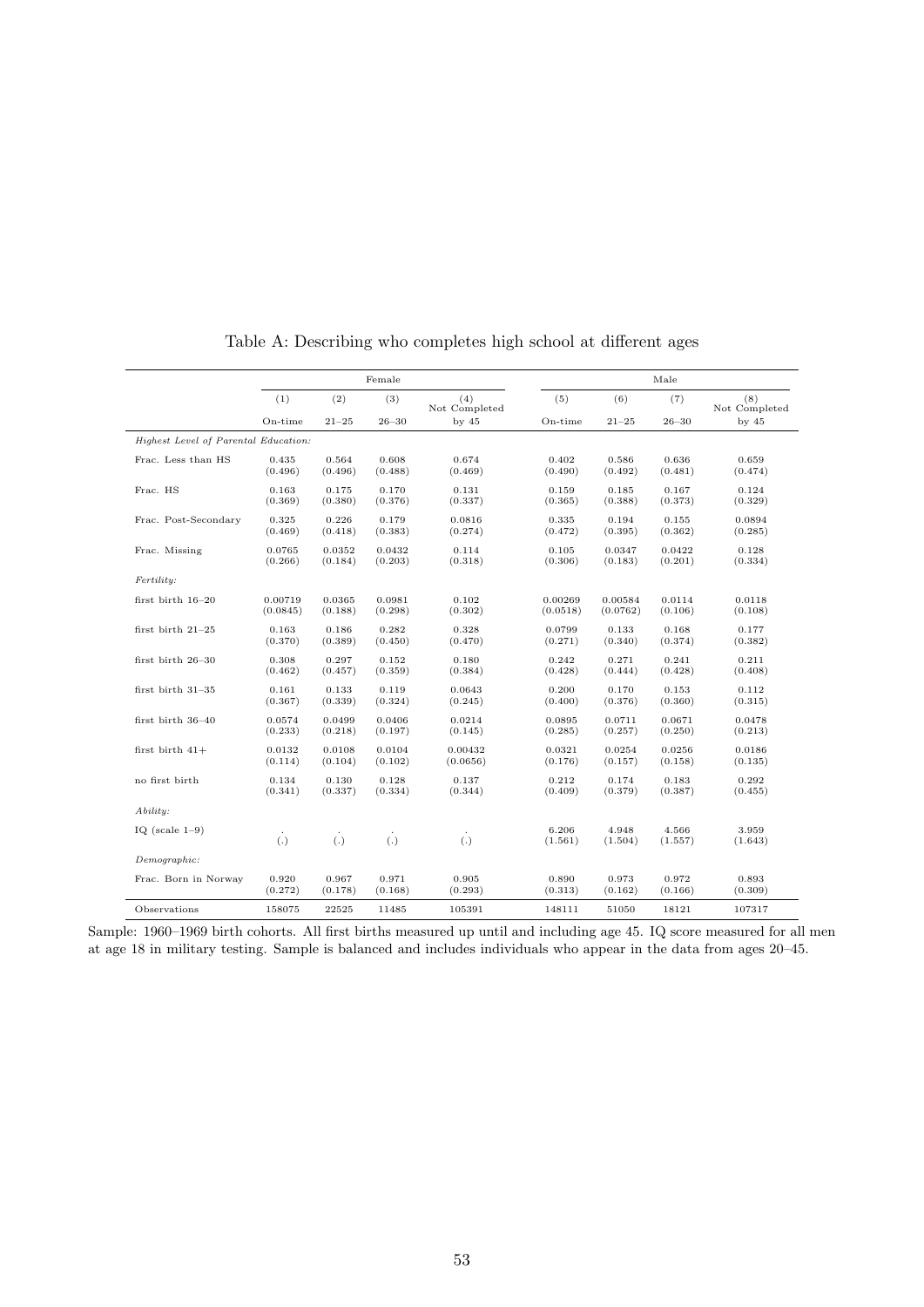# <span id="page-55-0"></span>B Adolescent Fertility Across OECD Founding Member States & Finland



Figure A: Fertility Rates of 15–19 Year Olds in 1990

Births per 1000 women aged 15–19 in 1990. Source - World development indicators, World Bank, (https://datacatalog.worldbank.org/dataset/world-development-indicators). World bank defines adolescent as ages 15– 19. Founding OECD member countries and Finland reported, OECD average calculated as average across all OECD members in 1990.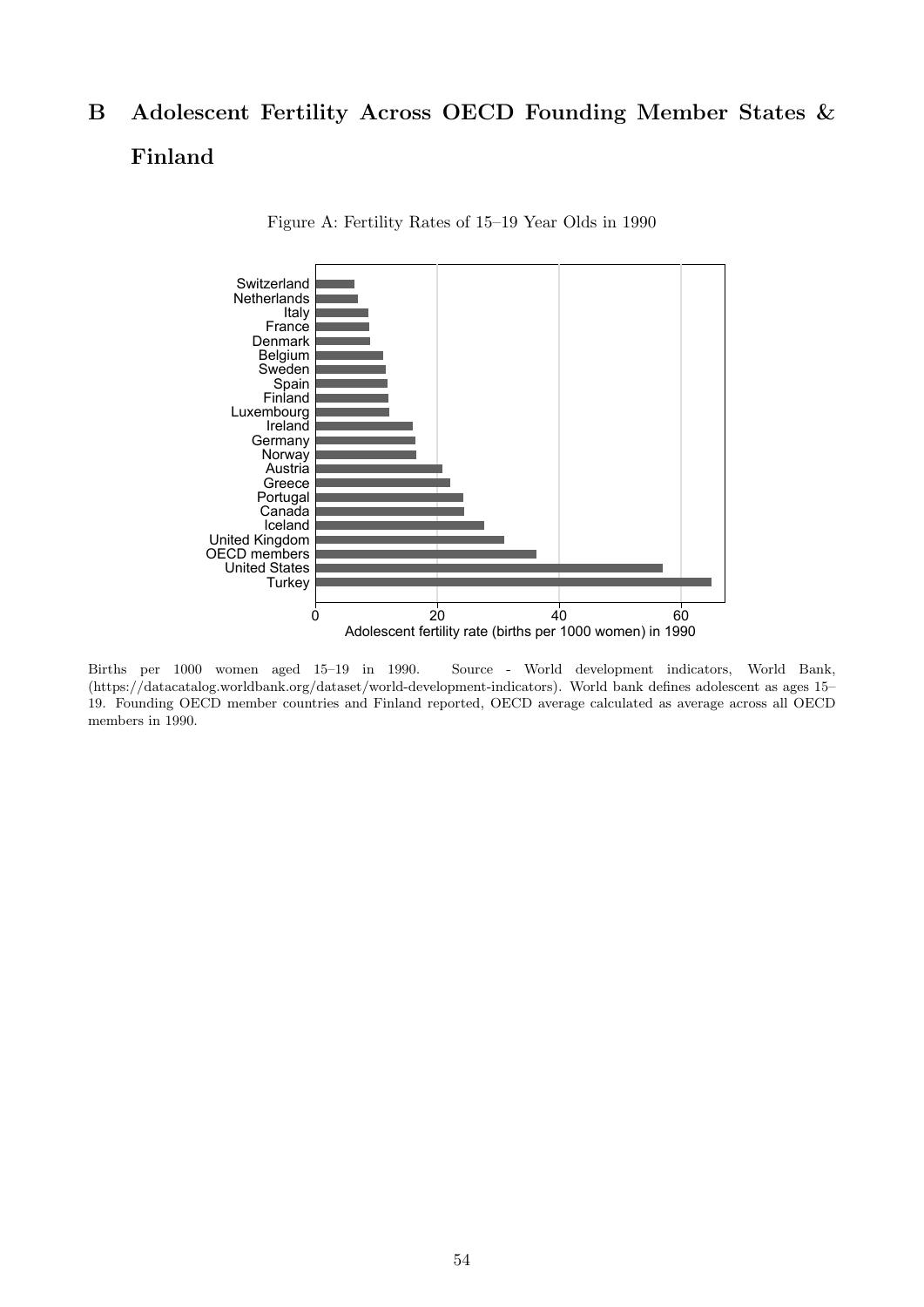## <span id="page-56-1"></span>C Returning to University Education



<span id="page-56-0"></span>Figure B: Fraction of Birth Cohort Completed Relevant Margin of Education - Any Post-Secondary Education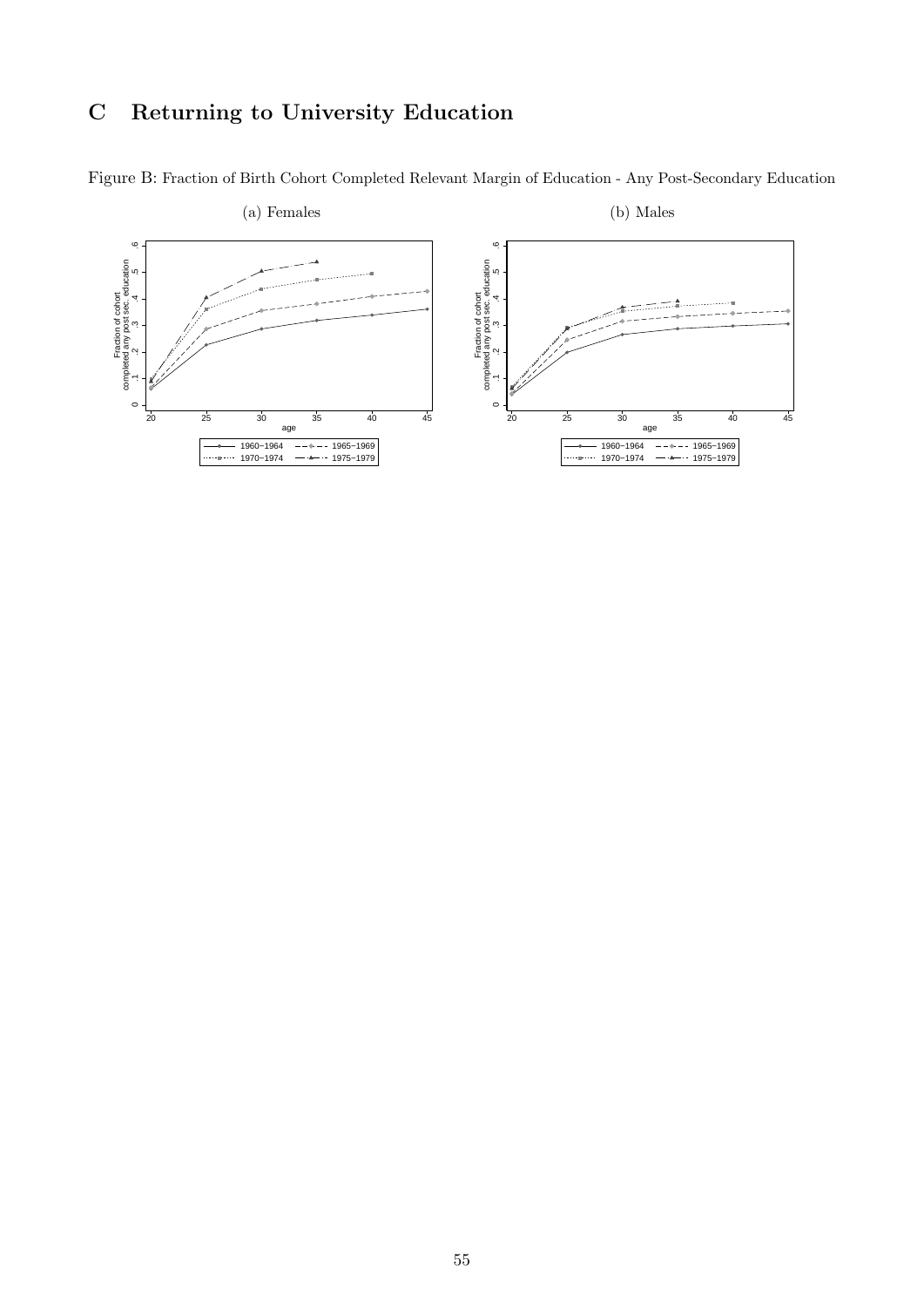# D Describing Lifetime Earnings - Academic/Vocational and by Gender

### D.1 Academic

Figure C: Evolution of average earnings by different ages completed final year of upper secondary education, academic



Sample - birth cohorts 1965–1969. Note - y-axis is not the same

Figure D: Evolution of average earnings by different ages completed final year of upper secondary education, academic

(a) Females, Ages 27–29, 30–32 (b) Males, Ages 27–29, 30–32  $\overline{5}$  10 11 12 13  $\infty$ 10 11 12<br>12<br>12 12 13 <del>000000</del>  $12$  $\frac{2}{3}$ log income log income  $\leq$ ග  $\sigma$ 20 25 30 35 40 45 age 20 25 30 35 40 45 age 23 or younger  $- + - - 24-26$  27−29 23 or younger  $- + - - 24-26$  27−29

Sample - birth cohorts 1965–1969. Note - y-axis is not the same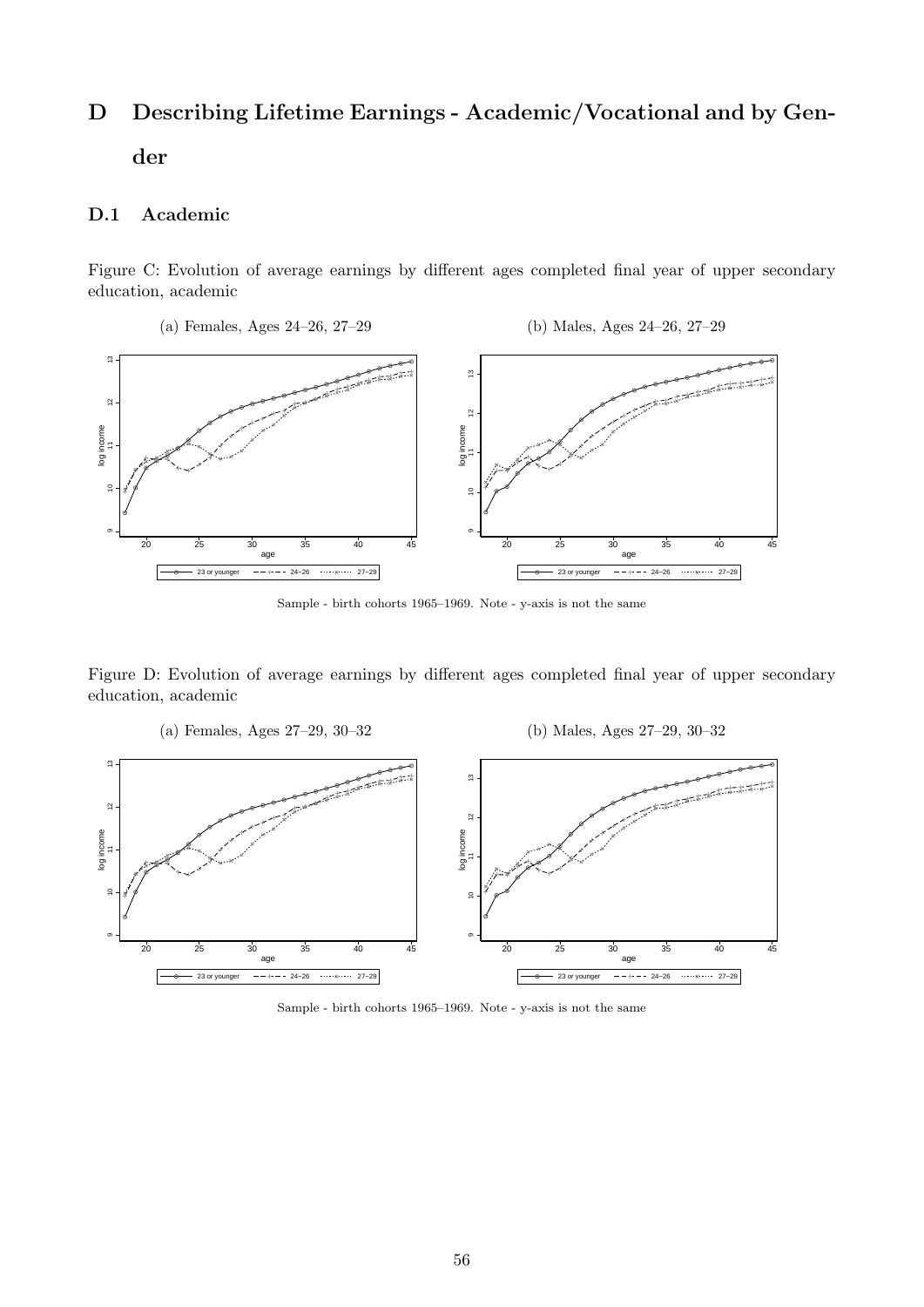#### D.2 Vocational

Figure E: Evolution of average earnings by different ages completed final year of upper secondary education, vocational



Sample - birth cohorts 1965–1969. Note - y-axis is not the same

Figure F: Evolution of average earnings by different ages completed final year of upper secondary education, vocational



Sample - birth cohorts 1965–1969. Note - y-axis is not the same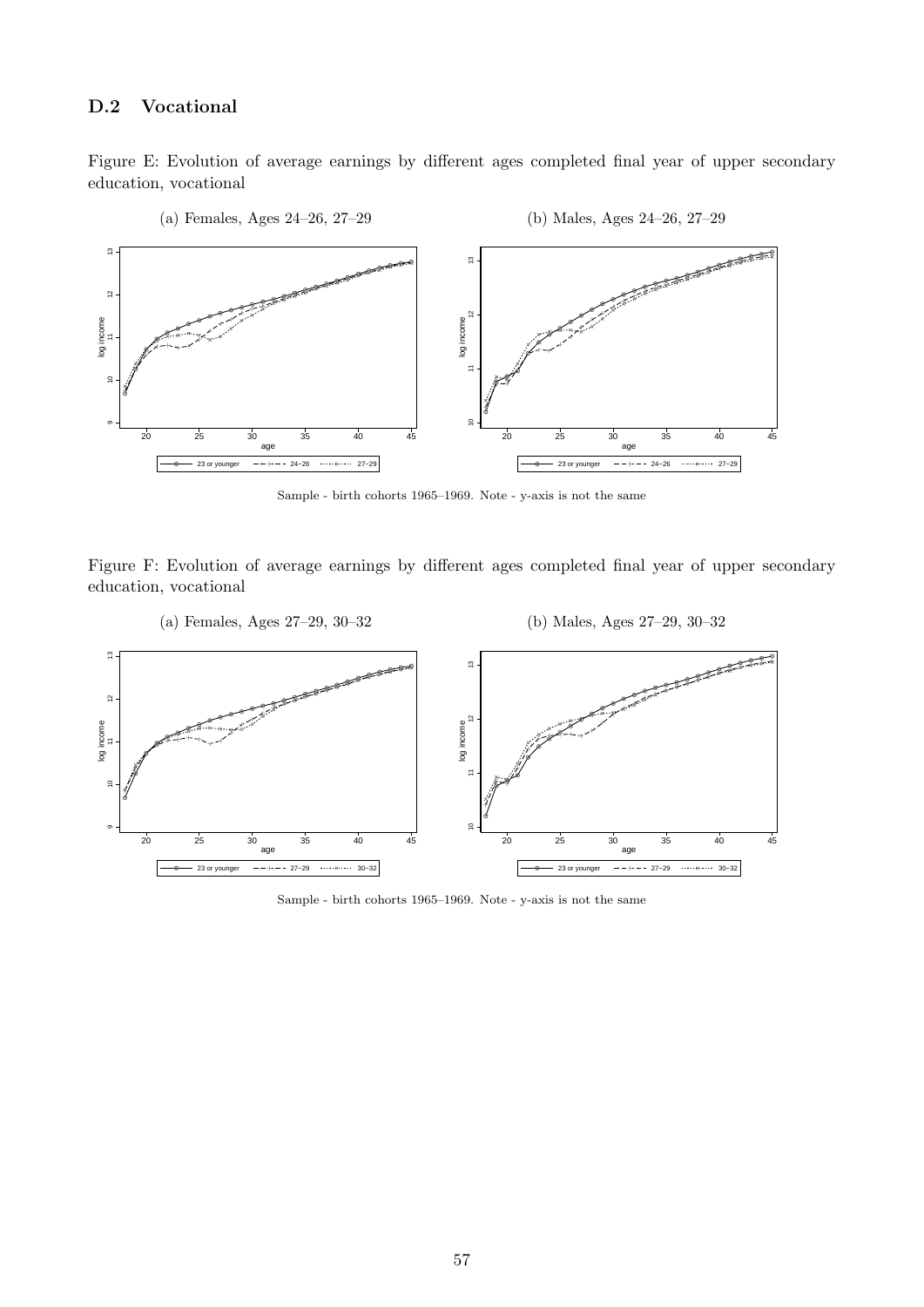## E Distribution of Labor Earnings

<span id="page-59-0"></span>

Figure G: National Distribution of Labor Earnings in 1999 by Gender

Vertical line corresponds to average log of labor earnings in the estimation sample as described in Table [3.](#page-31-0) Average log of labor earnings corresponds to 28<sup>th</sup> percentile for women and  $22<sup>nd</sup>$  percentile for men. Sample corresponds to any person aged 30–33 in 2000, irrespective of previous educational attainment.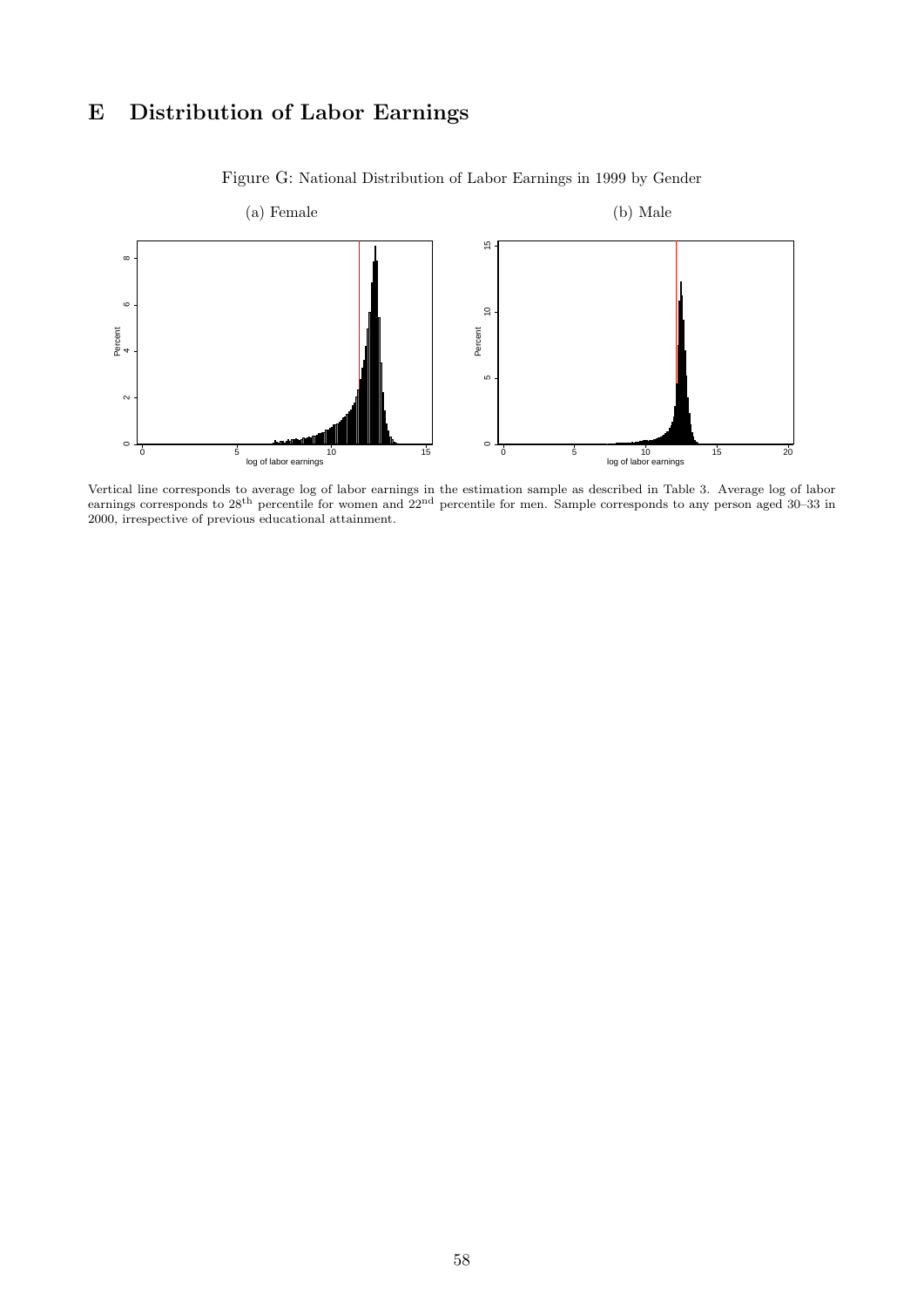## F Estimated Propensity Scores

<span id="page-60-0"></span>

Figure H: Distribution of propensity score

We estimate the propensity score by matching early and later treated individuals in  $time = -1$  on: 3 binary variables indicating at least one highly educated parent, first birth at age 25 or younger, and married; binary variables for age of first drop outs (5 categories, 16–20); binary variables for broad field of study left high school with (10 broad categories); the number of children (including zeros); birth municipality; 2 digit industry dummies; and base age.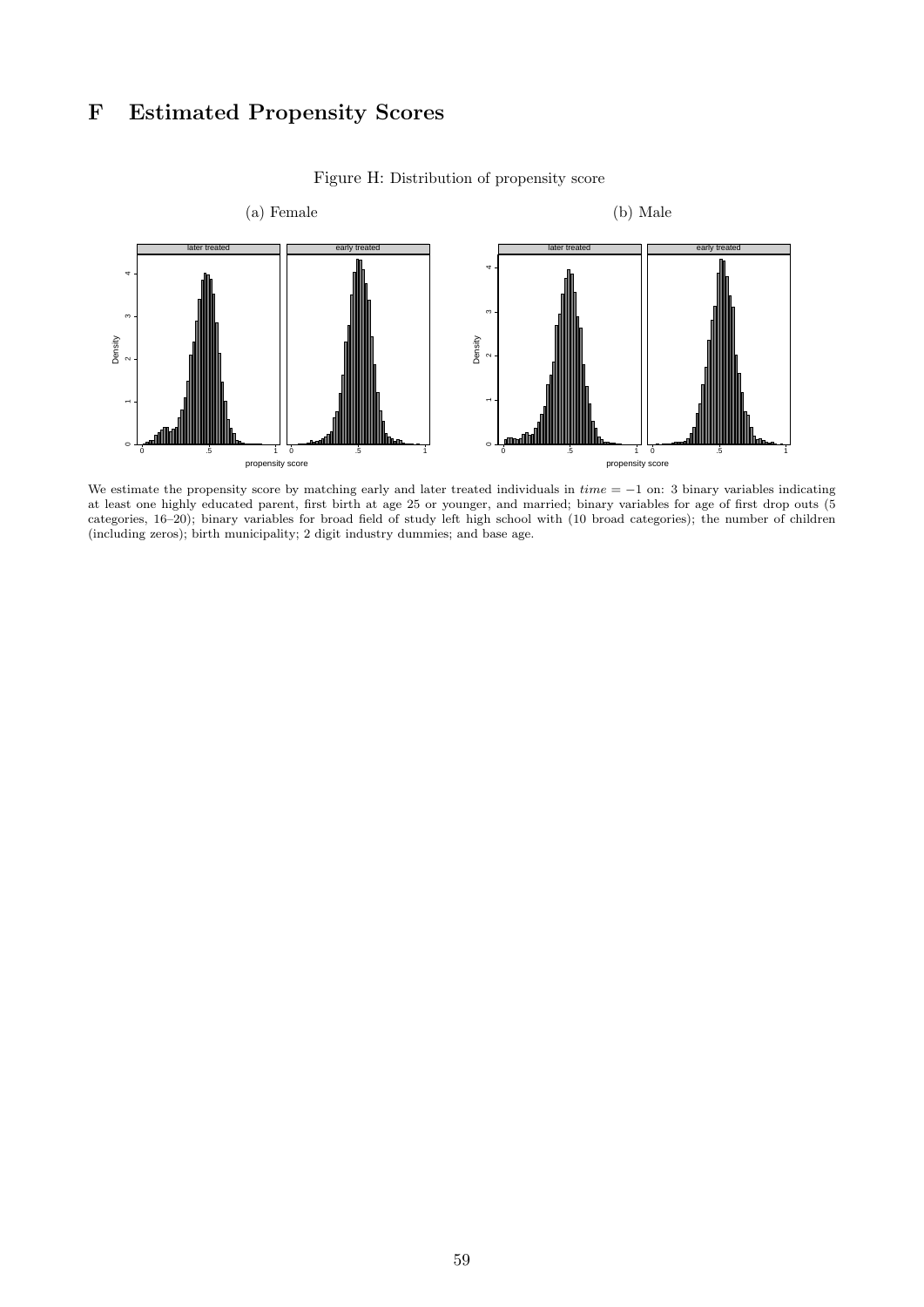## <span id="page-61-0"></span>G Baseline Results for Men—Education



#### Figure I: Education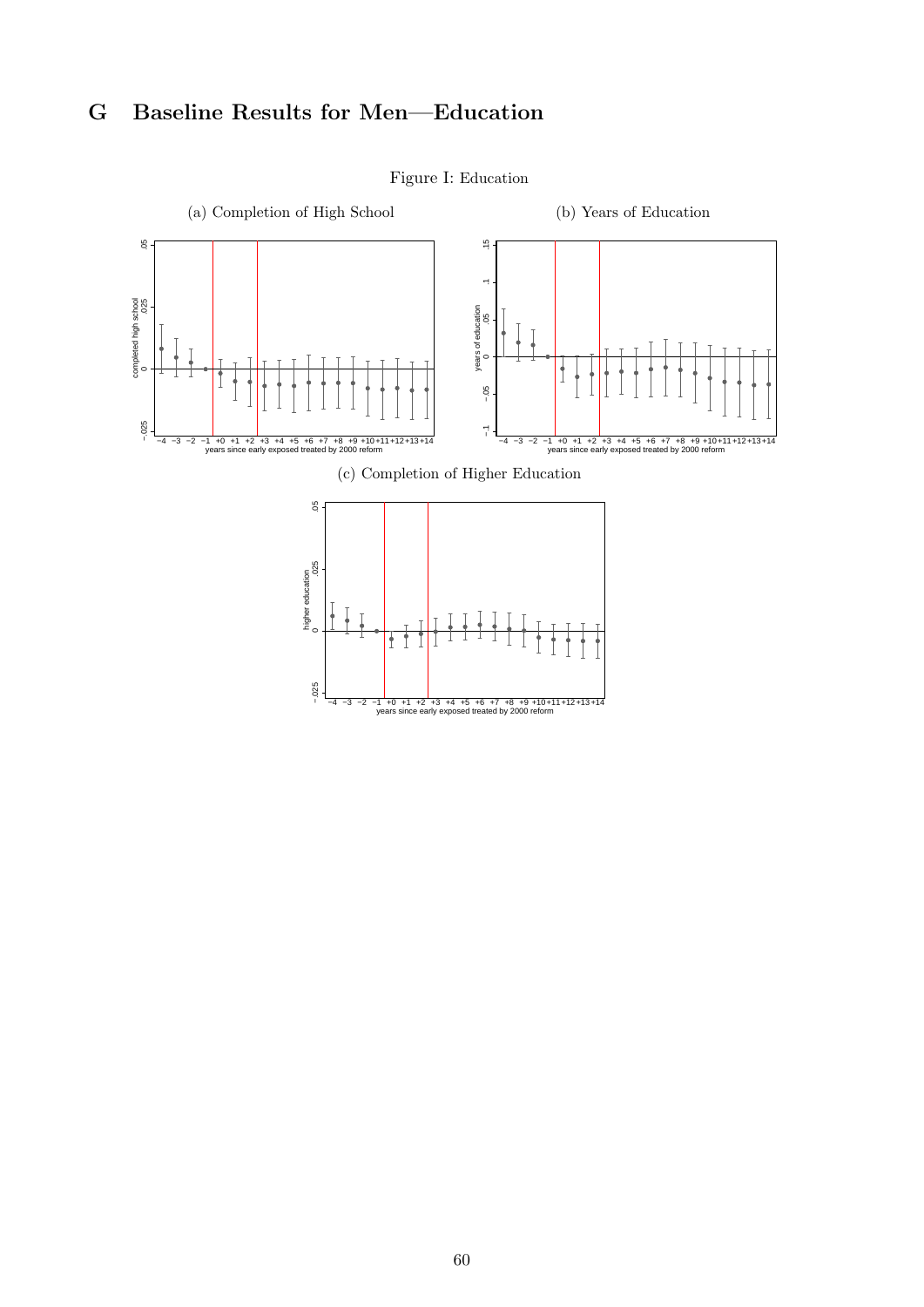## H The cumulative effect on earnings

<span id="page-62-0"></span>

Figure J: Cumulative Impact on Labor Income

Plots reduced form regression of Figure [13a](#page-35-0) cumulative over time. Point at any given point in time corresponds to the reduced form impact on earnings in that period as well as any previous post-reform periods. As such, an estimated coefficient corresponds to the cumulative effect of all previous points in time. Panel (a) defines the log of annual labor earnings while (b) defines the log of hourly labor earnings.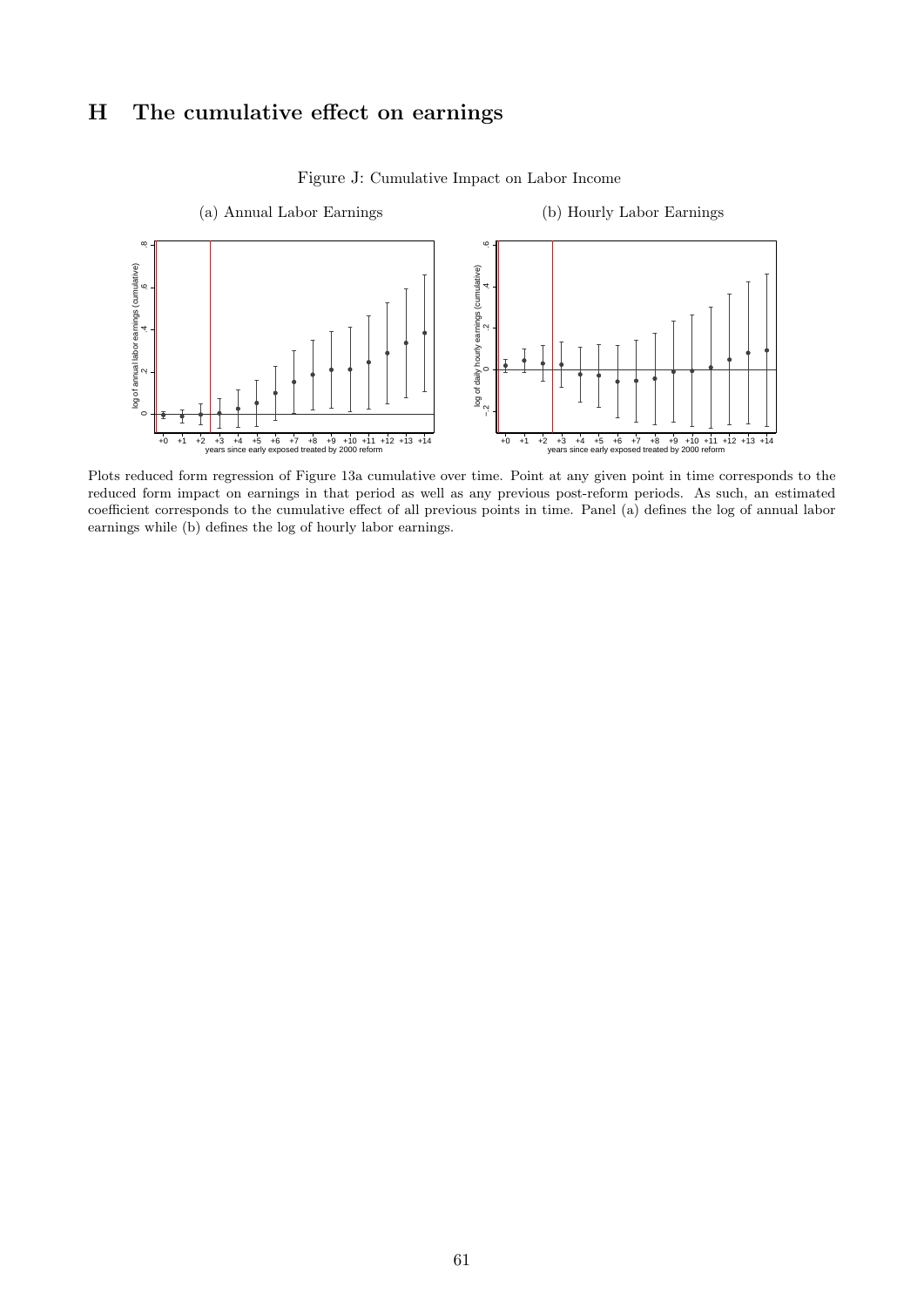## <span id="page-63-0"></span>I The Correlation Between Employment and Children



Figure K: Relationship Between Employment and Children for Women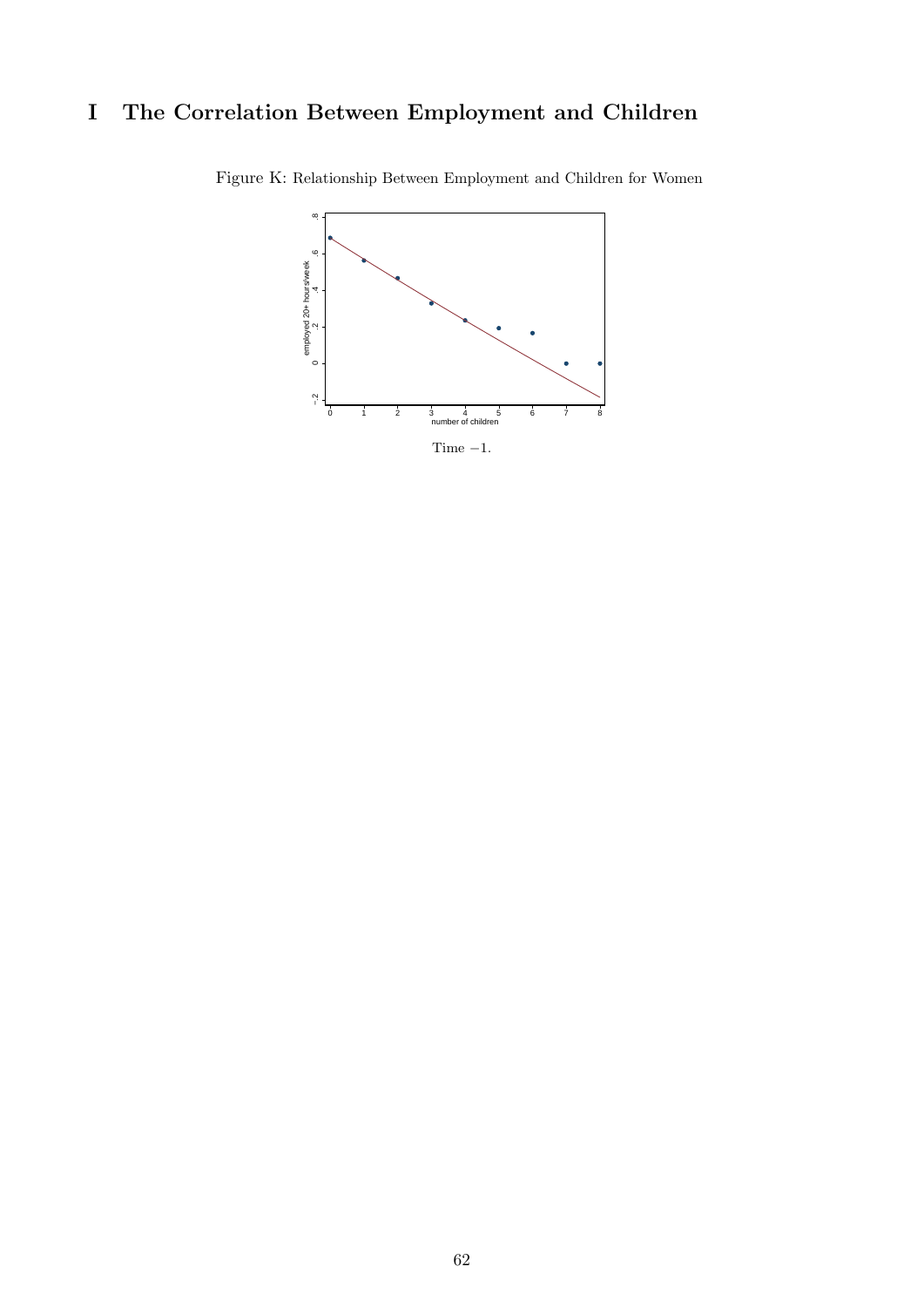## J Completion of Higher Education

|                                                 | counterfactual | treated | Total   |
|-------------------------------------------------|----------------|---------|---------|
| upper secondary education (basic)               | 73.65          | 71.99   | 72.86   |
| upper secondary education (final year)          | 8.98           | 9.96    | 9.44    |
| post-secondary education (non-higher education) | 1.93           | 2.05    | 1.99    |
| undergraduate higher education                  | 14.76          | 15.26   | 15.00   |
| graduate higher education                       | 0.68           | 0.74    | 0.71    |
| post-graduate education                         | 0.01           | 0.00    | 0.00    |
| Total                                           | 100.00         | 100.00  | 100.00  |
|                                                 | (12565)        | (11358) | (23923) |

<span id="page-64-0"></span>Table B: Distribution of Education in +14 by Counterfactual/Treated Status, Females

Table C: Distribution of Education in −1 by Counterfactual/Treated Status, Females

<span id="page-64-1"></span>

|                                                 | counterfactual | treated | Total   |
|-------------------------------------------------|----------------|---------|---------|
| upper secondary education (basic)               | 88.52          | 87.22   | 87.91   |
| upper secondary education (final year)          | 4.98           | 7.91    | 6.37    |
| post-secondary education (non-higher education) | 2.24           | 0.98    | 1.64    |
| undergraduate higher education                  | 4.19           | 3.84    | 4.03    |
| graduate higher education                       | 0.06           | 0.05    | 0.05    |
| Total                                           | 100.00         | 100.00  | 100.00  |
|                                                 | (12565)        | (11358) | (23923) |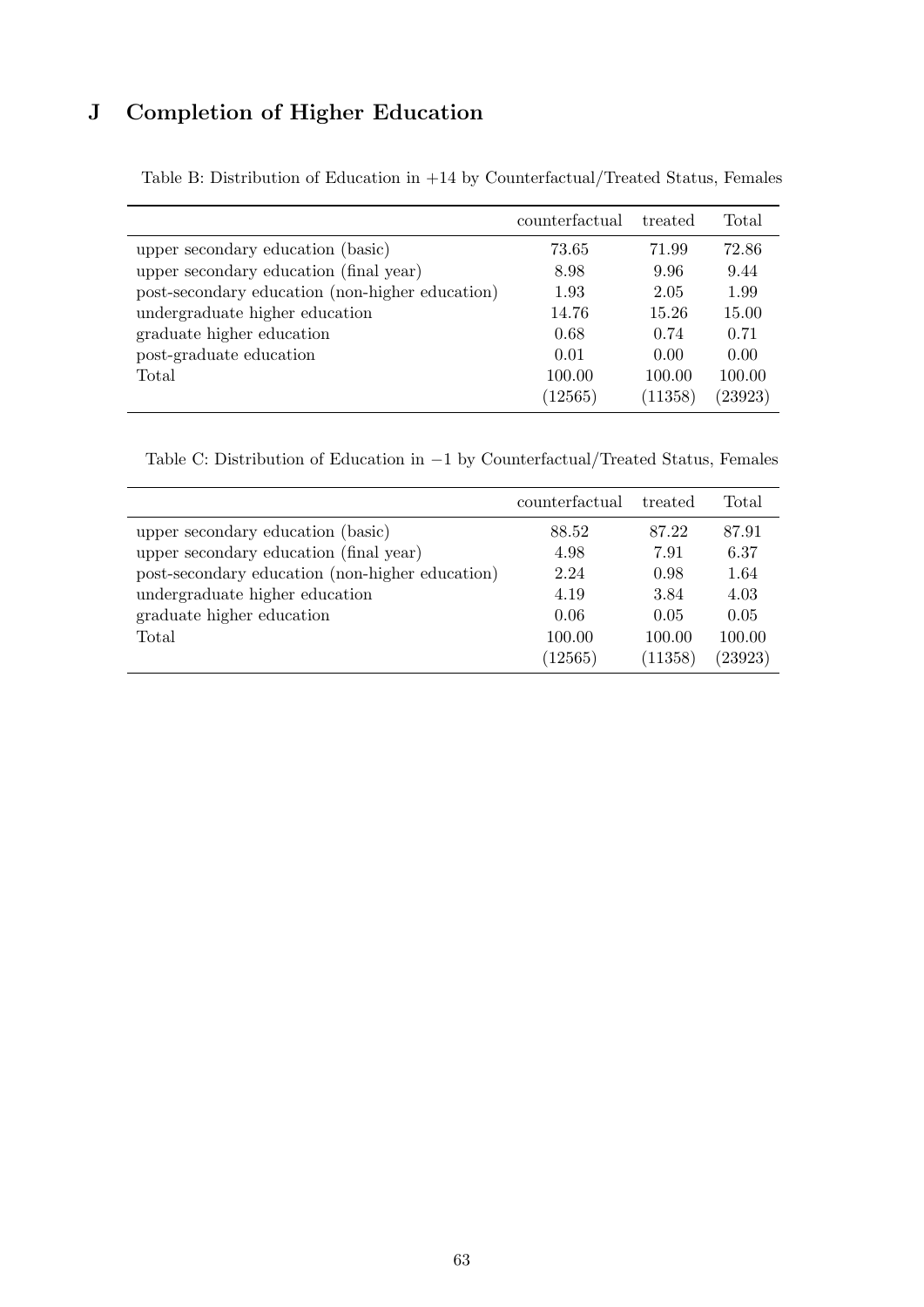## <span id="page-65-0"></span>K Occupations

|                                            | later treated | early treated |
|--------------------------------------------|---------------|---------------|
| Managers                                   | 3.72          | 3.93          |
| Professionals                              | 11.66         | 12.04         |
| Technicians and associate professionals    | 12.17         | 11.47         |
| Clerical support                           | 10.33         | 8.87          |
| Service and sales                          | 33.14         | 35.50         |
| Skilled agriculture, forestry, and fishery | 0.29          | 0.29          |
| Craft and related trades                   | 0.45          | 0.45          |
| Plant and machine operators                | 1.66          | 1.66          |
| Elementary occupations                     | 2.75          | 2.70          |
| No occupation (not employed)               | 23.83         | 23.08         |
| Total                                      | 100.00        | 100.00        |
| N                                          | 12565         | 11358         |

Table D: Distribution of Occupations in +14 by Early/Later Treated

Table E: Distribution of Public/Private Sector in +14 by Early/Later Treated

|                |        | later treated early treated |
|----------------|--------|-----------------------------|
| private sector | 42.16  | 43.36                       |
| public sector  | 57.84  | 56.64                       |
| Total          | 100.00 | 100.00                      |
| N              | 9571   | 8737                        |

Sample of those who are employed in an occupation in Table [D](#page-65-0).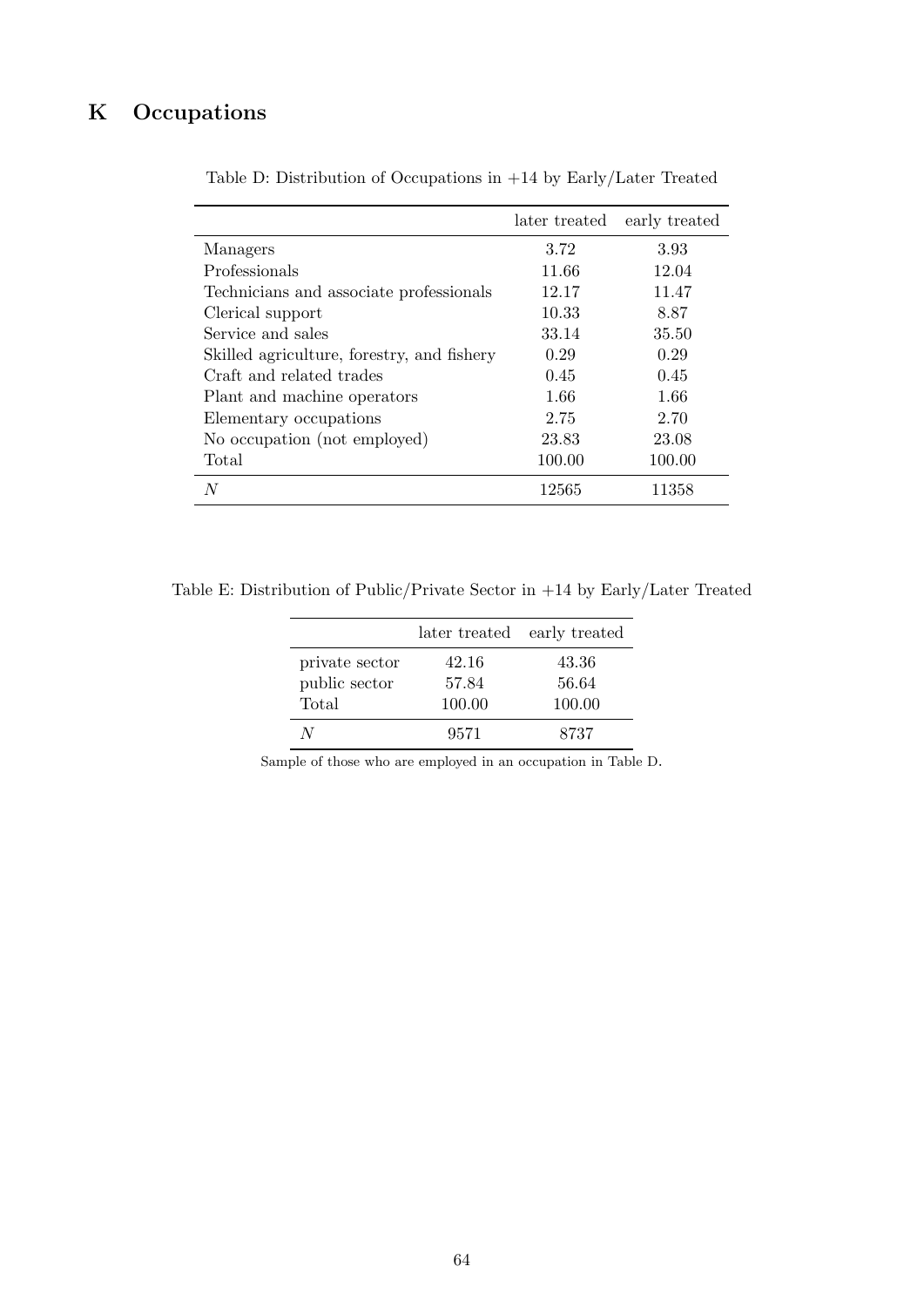## <span id="page-66-0"></span>L Importance of Additional Factors



Figure L: Years of Education, Separating by Cognitive Ability

Panel (a) plots separate estimates by above/below cognitive ability for males. Data only available for males.



<span id="page-66-1"></span>

Panel (a) plots separate estimates by oil exposure at birth local labor market for females. Panel (b) plots separate regression estimates by oil exposure at birth local labor market for males. High, middle, and low oil defined as in Bütikofer, Dalla-Zuanna, and Salvanes [\(2018\)](#page-50-9) as a local labor market with employment in oil industry in 1980 greater than 10%, between 7.5 and 10%, and less than 7.5% respectively. 46 local labor markets as defined in ?.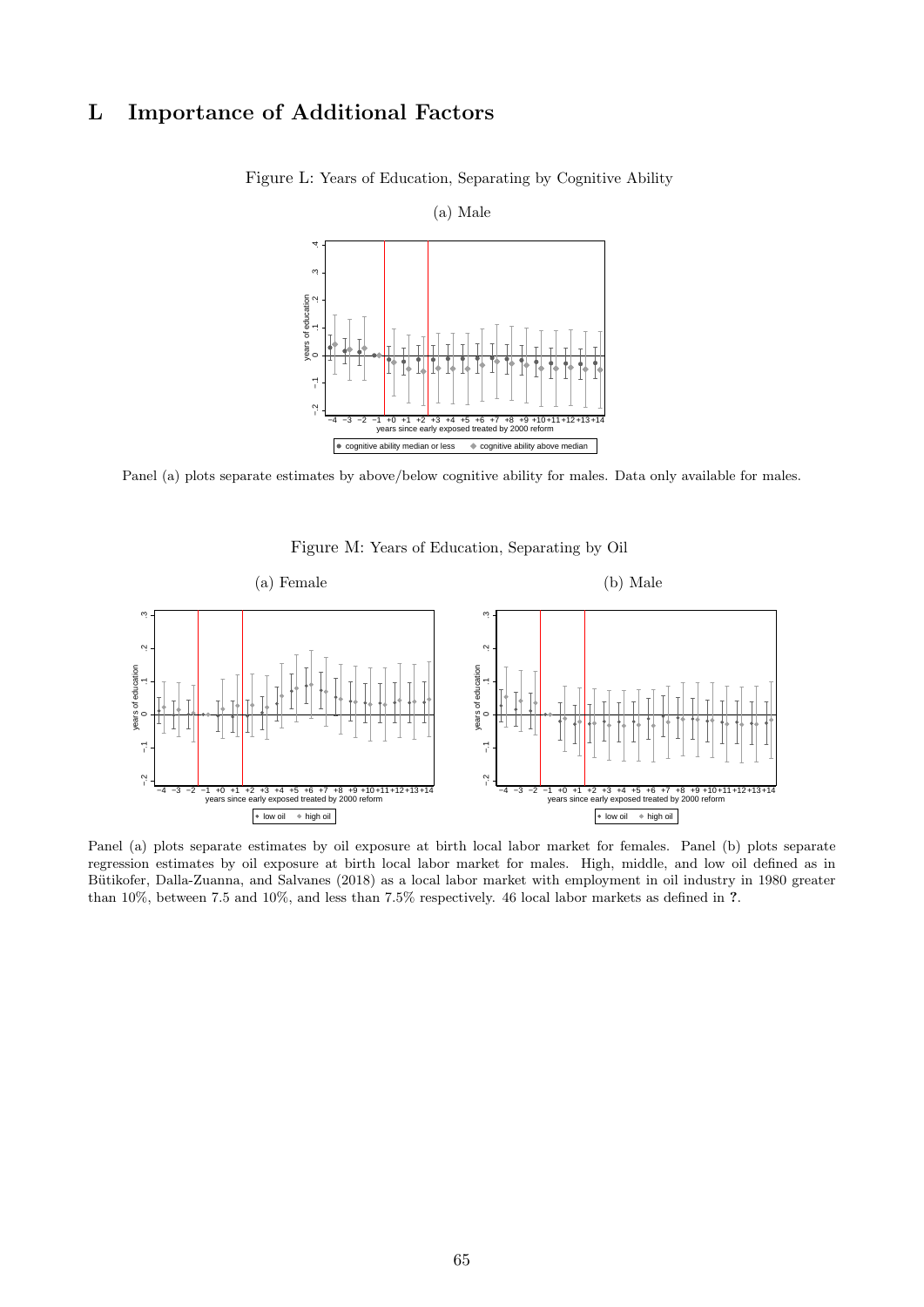## M Baseline Results for Men—Labor Market Outcomes

<span id="page-67-0"></span>

|                                        | Labor Earnings                   |                                                |                           | Employment                                                   |                                             |                                      |  |
|----------------------------------------|----------------------------------|------------------------------------------------|---------------------------|--------------------------------------------------------------|---------------------------------------------|--------------------------------------|--|
|                                        | (1)<br>Log<br>Annual<br>Earnings | $\left( 2\right)$<br>Log<br>Hourly<br>Earnings | (3)<br>Outside<br>of L.F. | (4)<br>Employed<br>less than<br>$20 \text{ hrs}/\text{week}$ | (5)<br>Employed<br>$20 - 29$<br>$hrs$ /week | (6)<br>Employed<br>$30+$<br>hrs/week |  |
| Reduced-Form Regression:               |                                  |                                                |                           |                                                              |                                             |                                      |  |
| Early Treated $\times$ Post            | 0.0081<br>(0.0120)               | 0.0027<br>(0.0091)                             | $-0.0001$<br>(0.0058)     | 0.0007<br>(0.0030)                                           | $-0.0020$<br>(0.0029)                       | 0.0028<br>(0.0059)                   |  |
| <i>First-Stage (Years of Educ.):</i>   |                                  |                                                |                           |                                                              |                                             |                                      |  |
| Early Treated $\times$ Post            | $-0.0249$<br>(0.0158)            | $-0.0247$<br>(0.0222)                          | $-0.0249$<br>(0.0158)     | $-0.0249$<br>(0.0158)                                        | $-0.0249$<br>(0.0158)                       | $-0.0249$<br>(0.0158)                |  |
| N<br>Avg. Reduced Form Outcome in $-1$ | 271876<br>12.162                 | 221456<br>5.015                                | 291042<br>0.255           | 291042<br>0.045                                              | 291042<br>0.031                             | 291042<br>0.670                      |  |

Table F: Reduced-Form and First-Stage Regressions Over Post-Reform Period

Sample of early and later treated men, base ages 30–33, from −1–+14. Reduced-form regresses one of 6 labor market outcomes on the interaction between early treated and a post-reform indicator equal to 1 from time +0– +14. First-stage regresses years of education on the same interaction using the sample from the reduced-form regressions. Column (1) measures labor earnings as the total annual earnings from employment. Column (2) measures hourly labor earnings,  $\left(\frac{\text{annual earnings}}{\text{annual hours worked}}\right)$ . Column (3) measures outside the labor force as equal to 1 if working 0 hours. Columns (4)–(6) measure employment as equal to 1 if working less than 20, 20–29, and more than 30 hours per week respectively. Coefficients interpreted relative to omitted −1. Employment outcome variables measured as hours worked per week in a worker's main employment relationship at end of November.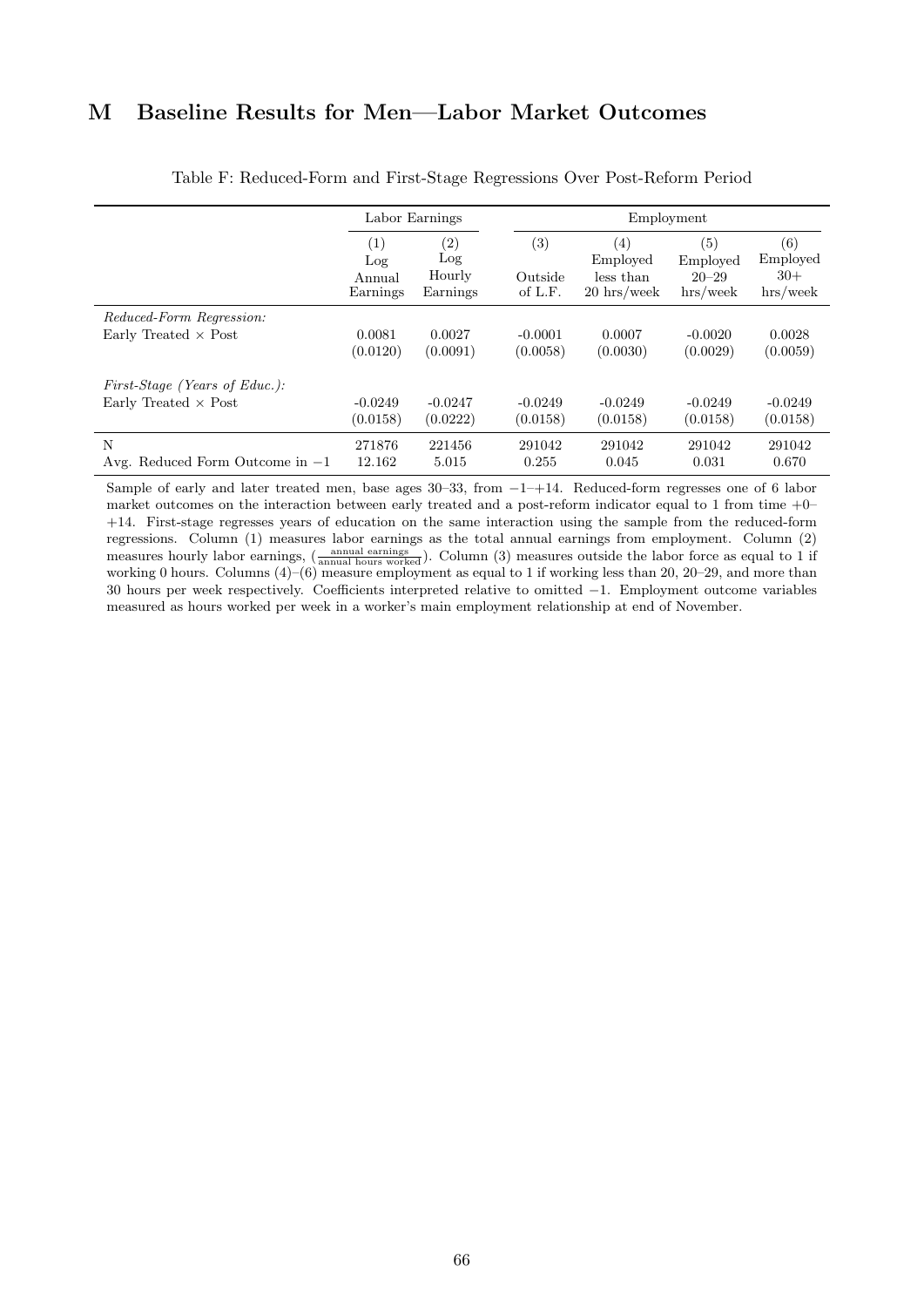## N Robustness

### N.1 Varying Delta

<span id="page-68-0"></span>

Figure N: Changing Delta

## N.2 Using Older Birth Cohorts

<span id="page-68-1"></span>

Figure O: Completion of High School